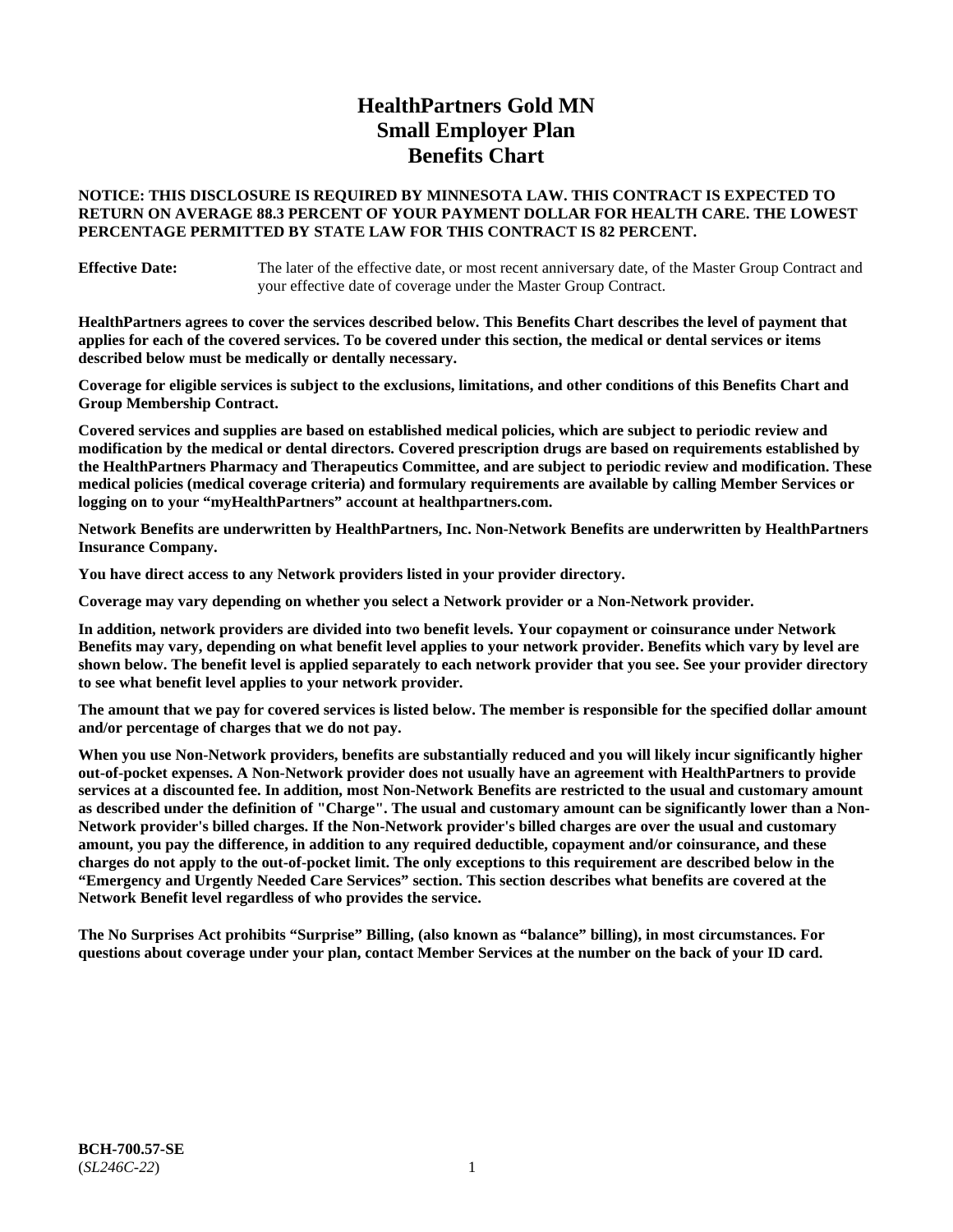# **These definitions apply to this Benefits Chart. They also apply to the Contract.**

| <b>Biosimilar Drugs:</b> | A prescription drug, approved by the Food and Drug Administration (FDA), that the FDA has<br>determined is biosimilar to and interchangeable with a biological brand name drug. Biosimilar<br>drugs are not considered generic drugs and are not covered under the generic drug benefit.                                                                                                                                                                                                                                                                                                                                           |
|--------------------------|------------------------------------------------------------------------------------------------------------------------------------------------------------------------------------------------------------------------------------------------------------------------------------------------------------------------------------------------------------------------------------------------------------------------------------------------------------------------------------------------------------------------------------------------------------------------------------------------------------------------------------|
| <b>Brand Name Drug:</b>  | A prescription drug, approved by the Food and Drug Administration (FDA), that is manufactured,<br>sold, or licensed for sale under a trademark by the pharmaceutical company that originally<br>researched and developed the drug. Brand name drugs have the same active-ingredient formula as<br>the generic version of the drug. However, generic drugs are manufactured and sold by other drug<br>manufacturers and are generally not available until after the patent on the brand name drug has<br>expired. A few brand name drugs may be covered at the generic drug benefit level if this is<br>indicated on the formulary. |
| <b>Calendar Year:</b>    | This is the 12-month period beginning 12:01 A.M. Central Time, on January 1, and ending 12:00<br>A.M. Central Time of the next following December 31.                                                                                                                                                                                                                                                                                                                                                                                                                                                                              |
| <b>Charge:</b>           | For covered services delivered by participating network providers, this is the provider's discounted<br>charge for a given medical/surgical service, procedure or item.                                                                                                                                                                                                                                                                                                                                                                                                                                                            |
|                          | For covered services delivered by non-network providers, a contracted rate may apply if such<br>arrangement is available to HealthPartners.                                                                                                                                                                                                                                                                                                                                                                                                                                                                                        |
|                          | For the Usual and Customary charge for covered services delivered by non-network providers, our<br>payment is calculated using one of the following options to be determined at HealthPartners'<br>discretion: 1) a percentage of the Medicare fee schedule; 2) a comparable schedule if the services<br>is not on the Medicare fee schedule; 3) a commercially reasonable rate for such service.                                                                                                                                                                                                                                  |
|                          | The Usual and Customary Charge is the maximum amount allowed that we consider in the<br>calculation of the payment of charges incurred for certain covered services. You must pay for any<br>charges above the usual and customary charge, and they do not apply to the out-of-pocket limit.                                                                                                                                                                                                                                                                                                                                       |
|                          | A charge is incurred for covered ambulatory medical and surgical services, on the date the service<br>or item is provided. A charge is incurred for covered inpatient services, on the date of admission to<br>a hospital. To be covered, a charge must be incurred on or after the member's effective date and<br>on or before the termination date.                                                                                                                                                                                                                                                                              |
| Copayment/Coinsurance:   | The specified dollar amount, or percentage, of charges incurred for covered services, which we do<br>not pay, but which a member must pay, each time a member receives certain medical services,<br>procedures or items. Our payment for those covered services or items begins after the copayment<br>or coinsurance is satisfied. Covered services or items requiring a copayment or coinsurance are<br>specified in this Benefits Chart.                                                                                                                                                                                        |
|                          | For services provided by a network provider:                                                                                                                                                                                                                                                                                                                                                                                                                                                                                                                                                                                       |
|                          | An amount which is listed as a flat dollar copayment is applied to a network provider's discounted<br>charges for a given service. However, if the network provider's discounted charge for a service or<br>item is less than the flat dollar copayment, you will pay the network provider's discounted charge.<br>An amount which is listed as a percentage of charges or coinsurance is based on the network<br>provider's discounted charges, calculated at the time the claim is processed, which may include an<br>agreed upon fee schedule rate for case rate or withhold arrangements.                                      |
|                          | For services provided by a non-network provider:                                                                                                                                                                                                                                                                                                                                                                                                                                                                                                                                                                                   |
|                          | Any copayment or coinsurance is applied to the lesser of the provider's charges or the usual and<br>customary charge for a service.                                                                                                                                                                                                                                                                                                                                                                                                                                                                                                |
|                          | A copayment or coinsurance is due at the time a service is provided, or when billed by the<br>provider. The copayment or coinsurance applicable for a scheduled visit with a network provider<br>will be collected for each visit, late cancellation and failed appointment. Services may not be<br>withheld for failure to pay a deductible or coinsurance at or prior to the time of service.                                                                                                                                                                                                                                    |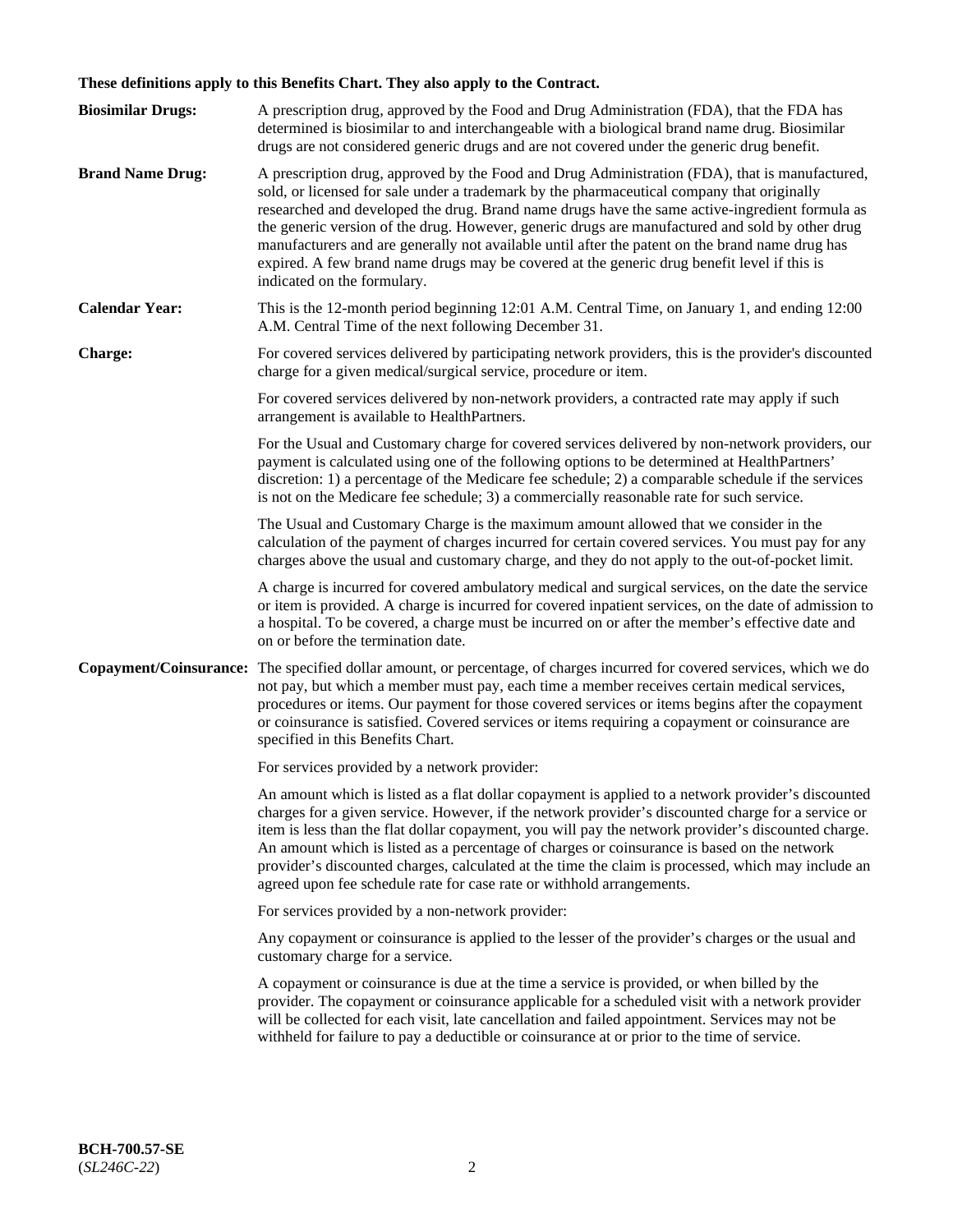| Deductible:                | The specified dollar amount of charges incurred for covered services, which we do not pay, but a<br>member or a family has to pay first in a calendar year. Our payment for those services or items<br>begins after the deductible is satisfied. For network providers, the amount of the charges that apply<br>to the deductible are based on the network provider's discounted charges, calculated at the time<br>the claim is processed, which may include an agreed upon fee schedule rate for case rate or<br>withhold arrangements. For non-network providers, the amount of charges that apply to the<br>deductible are the lesser of the provider's charges or the usual and customary charge for a service.                                                                                                                                                                                                                                                                                                                                                                                                                                                                                                                                             |
|----------------------------|------------------------------------------------------------------------------------------------------------------------------------------------------------------------------------------------------------------------------------------------------------------------------------------------------------------------------------------------------------------------------------------------------------------------------------------------------------------------------------------------------------------------------------------------------------------------------------------------------------------------------------------------------------------------------------------------------------------------------------------------------------------------------------------------------------------------------------------------------------------------------------------------------------------------------------------------------------------------------------------------------------------------------------------------------------------------------------------------------------------------------------------------------------------------------------------------------------------------------------------------------------------|
|                            | Any amounts paid or reimbursed by a third party, including but not limited to: point of service<br>rebates, manufacturer coupons, manufacturer debit cards or other forms of direct reimbursement to<br>a member for a product or service, will not apply toward your deductible, to the extent permitted<br>under state and federal law.                                                                                                                                                                                                                                                                                                                                                                                                                                                                                                                                                                                                                                                                                                                                                                                                                                                                                                                        |
|                            | Your plan has an embedded deductible. This means once a member meets the individual<br>deductible, the plan begins paying benefits for that person. If two or more members of the family<br>meet the family deductible, the plan begins paying benefits for all members of the family,<br>regardless of whether each member has met the individual deductible. However, a member may<br>not contribute more than the individual deductible toward the family deductible.                                                                                                                                                                                                                                                                                                                                                                                                                                                                                                                                                                                                                                                                                                                                                                                         |
|                            | All services are subject to the deductible unless otherwise indicated below in this Benefits Chart.                                                                                                                                                                                                                                                                                                                                                                                                                                                                                                                                                                                                                                                                                                                                                                                                                                                                                                                                                                                                                                                                                                                                                              |
| Formulary:                 | This is a current list, which may be revised from time to time, of formulary prescription drugs,<br>medications, equipment and supplies covered by us as indicated in the Benefits Chart which are<br>covered at the highest benefit level. Some drugs may require prior authorization to be covered as<br>formulary drugs. You may be granted an exception to the formulary that is available to you upon<br>request. These guidelines and procedures include exceptions to the formulary for anti-psychotic<br>prescription drugs prescribed to treat emotional disturbances or mental illness if your health care<br>provider (1) indicates to the dispensing pharmacist, orally or in writing, that the prescription must<br>be dispensed as indicated and (2) certifies in writing to us that the prescribed drug will best treat<br>your condition. Also, you may continue to receive certain non-formulary prescription drugs for<br>diagnosed mental illness or emotional disturbance when our formulary changes or you change<br>health plans for up to one year following the change. We also have written guidelines and<br>procedures for granting formulary exceptions for other drugs that are available to you upon request<br>or on our website. |
|                            | <b>HMO Formulary Exception Process (including antipsychotic drugs).</b> If you are prescribed a<br>drug, we must promptly grant you an exception to our formulary when your health care provider<br>indicates to us that:                                                                                                                                                                                                                                                                                                                                                                                                                                                                                                                                                                                                                                                                                                                                                                                                                                                                                                                                                                                                                                        |
|                            | (1) the formulary drug causes an adverse reaction to the patient;<br>(2) the formulary drug is contraindicated for the patient; or<br>(3) the health care provider demonstrates that the prescription drug must be dispensed as written<br>to provide maximum medical benefit to the patient.                                                                                                                                                                                                                                                                                                                                                                                                                                                                                                                                                                                                                                                                                                                                                                                                                                                                                                                                                                    |
|                            | The formulary, and information on drugs that require authorization, are available by calling<br>Member Services or logging on to your "myHealthPartners" account at healthpartners.com.                                                                                                                                                                                                                                                                                                                                                                                                                                                                                                                                                                                                                                                                                                                                                                                                                                                                                                                                                                                                                                                                          |
|                            | Formulary Changes. The formulary may change throughout the year. If you are affected by a<br>formulary change, you will receive at least 30 days' advanced notice of that change, and you<br>may request a formulary exception.                                                                                                                                                                                                                                                                                                                                                                                                                                                                                                                                                                                                                                                                                                                                                                                                                                                                                                                                                                                                                                  |
| <b>Generic Drug:</b>       | A prescription drug, approved by the Food and Drug Administration (FDA) that the FDA has<br>determined is comparable to a brand name drug product in dosage form, strength, route of<br>administration, quality, intended use and documented bioequivalence. Generally, generic drugs<br>cost less than brand name drugs. Some brand name drugs may be covered at the generic drug<br>benefit level if this is indicated on the formulary.                                                                                                                                                                                                                                                                                                                                                                                                                                                                                                                                                                                                                                                                                                                                                                                                                       |
| <b>Non-Formulary Drug:</b> | This is a prescription drug approved by the Food and Drug Administration (FDA) that is not on<br>the formulary, is medically necessary and is not investigative or otherwise excluded under this<br>Benefits Chart.                                                                                                                                                                                                                                                                                                                                                                                                                                                                                                                                                                                                                                                                                                                                                                                                                                                                                                                                                                                                                                              |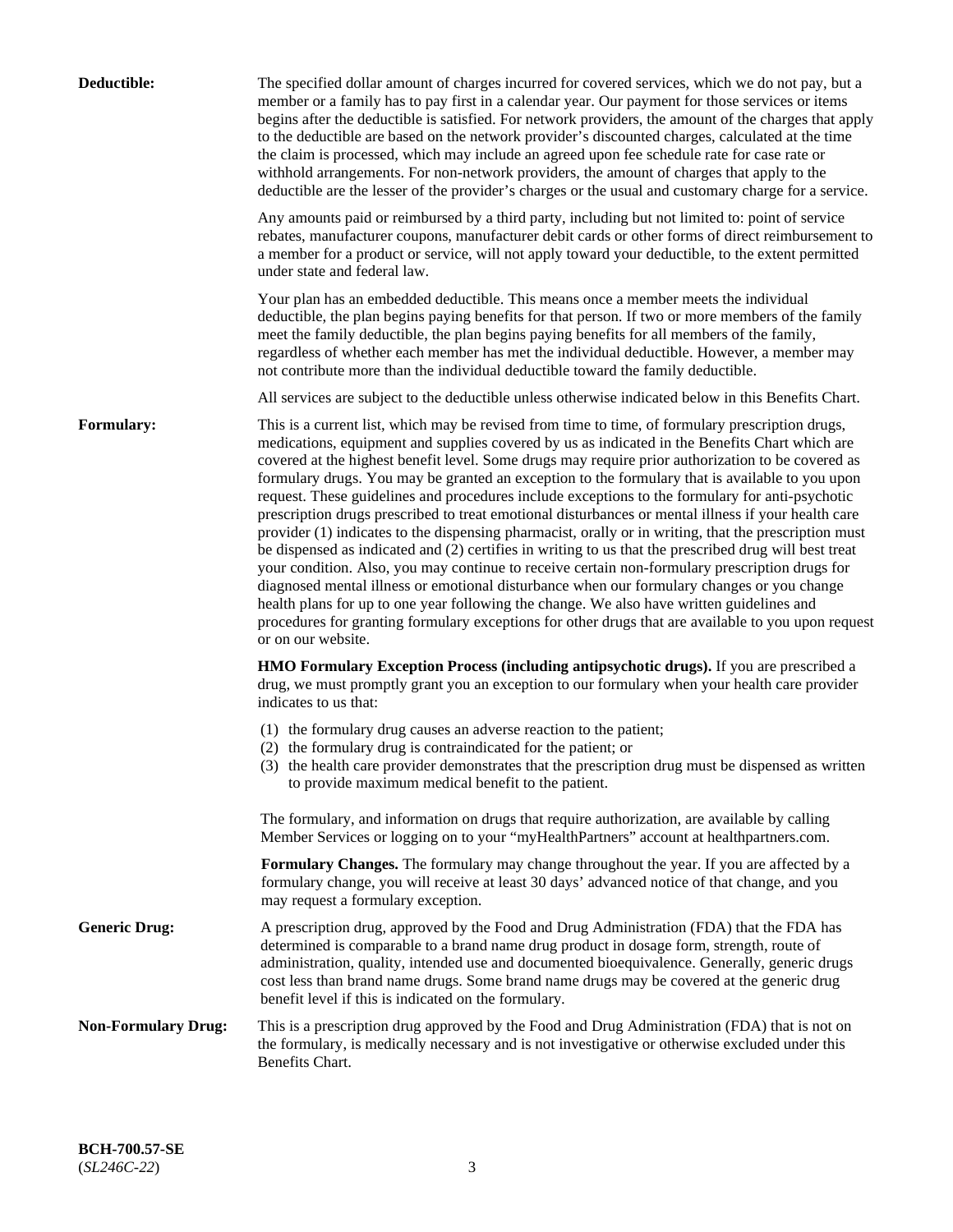| <b>Out-of-Pocket Expenses:</b> | You pay the specified copayments/coinsurance and deductibles applicable for particular services,<br>subject to the out-of-pocket limit described below. These amounts are in addition to the monthly<br>enrollment payments.                                                                                                                                                                                                                                                                                                        |
|--------------------------------|-------------------------------------------------------------------------------------------------------------------------------------------------------------------------------------------------------------------------------------------------------------------------------------------------------------------------------------------------------------------------------------------------------------------------------------------------------------------------------------------------------------------------------------|
| <b>Out-of-Pocket Limit:</b>    | You pay the copayments/coinsurance and deductibles for covered services, to the individual or<br>family out-of-pocket limit. Thereafter we cover 100% of the charges incurred for all other covered<br>services, for the rest of the calendar year. You pay amounts greater than the out-of-pocket limit if<br>you exceed any visit or day limits.                                                                                                                                                                                  |
|                                | Non-Network Benefits above the usual and customary charge (see definition of charge above) do<br>not apply to the out-of-pocket limit.                                                                                                                                                                                                                                                                                                                                                                                              |
|                                | Non-Network benefits for transplant surgery do not apply to the out-of-pocket limit.                                                                                                                                                                                                                                                                                                                                                                                                                                                |
|                                | Any amounts paid or reimbursed by a third party, including but not limited to: point of service<br>rebates, manufacturer coupons, manufacturer debit cards or other forms of direct reimbursement to<br>a member for a product or service, will not apply as an out of pocket expense, to the extent<br>permitted under state and federal law.                                                                                                                                                                                      |
|                                | You are responsible to keep track of the out-of-pocket expenses. Contact our Member Services<br>department for assistance in determining the amount paid by the enrollee for specific eligible<br>services received. Claims for reimbursement under the out-of-pocket limit provisions are subject<br>to the same time limits and provisions described under the "Claims Provisions" section of the<br>Contract.                                                                                                                    |
| <b>Specialty Drug List:</b>    | This is a current list, which may be revised from time to time, of prescription drugs, medications,<br>equipment and supplies, which are typically bio-pharmaceuticals. The purpose of a specialty drug<br>list is to facilitate enhanced monitoring of complex therapies used to treat specific conditions.<br>Specialty drugs are covered by us as indicated in this Benefits Chart. The specialty drug list is<br>available by calling Member Services or logging on to your "myHealthPartners" account at<br>healthpartners.com |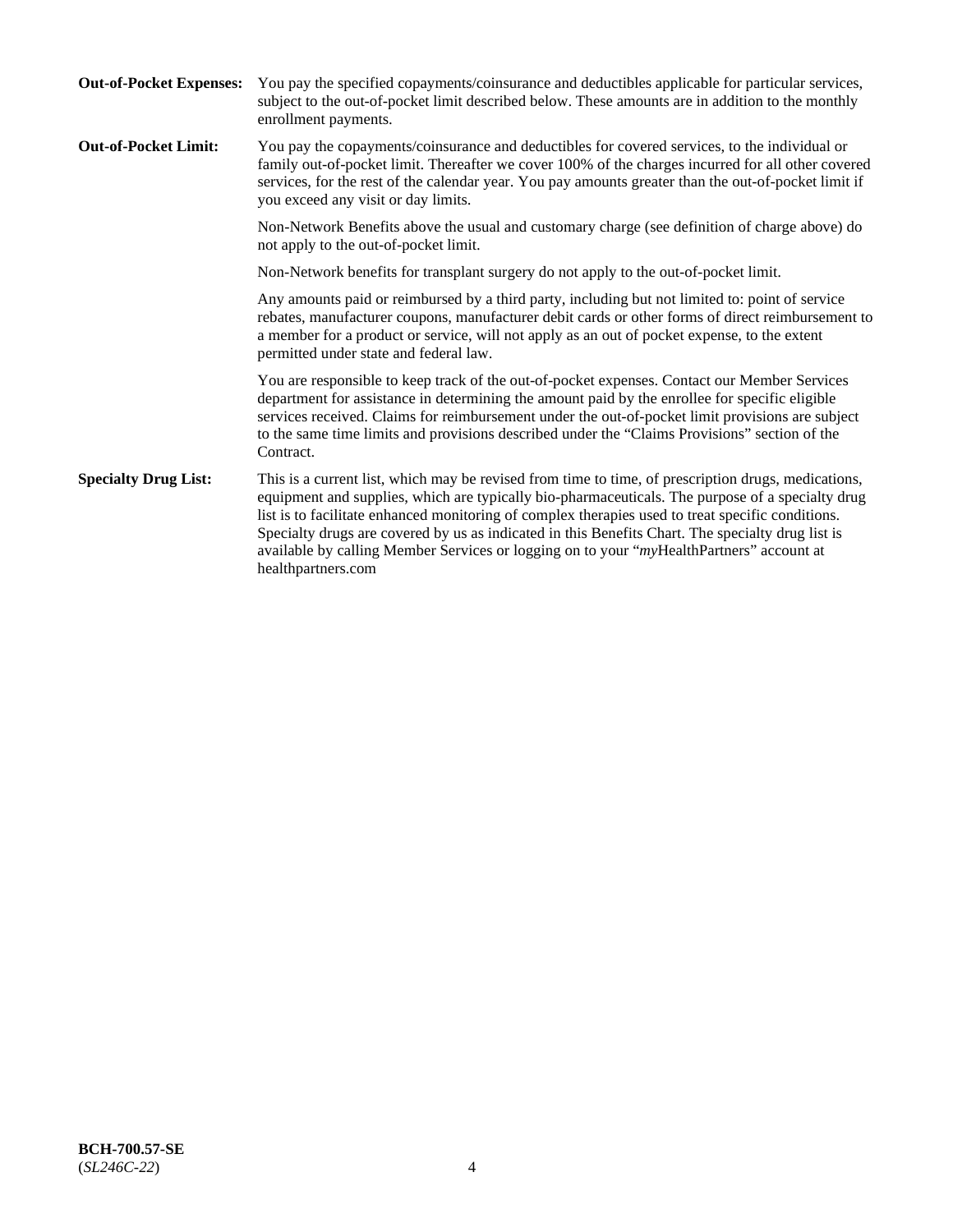# **DEDUCTIBLES AND OUT-OF-POCKET LIMITS**

# **Individual Calendar Year Deductible**

*Select Tier*

| Network Benefits | <b>Non-Network Benefits</b> |
|------------------|-----------------------------|
| \$250            | \$10,000                    |

*Standard Tier*

| Network Benefits | <b>Non-Network Benefits</b> |
|------------------|-----------------------------|
| \$1,500          | \$10,000                    |

#### **Family Calendar Year Deductible**

*Select Tier*

| <b>Network Benefits</b> | <b>Non-Network Benefits</b> |
|-------------------------|-----------------------------|
| $\frac{1}{2}$ \$750     | \$20,000                    |

*Standard Tier*

| <b>Network Benefits</b> | <b>Non-Network Benefits</b> |
|-------------------------|-----------------------------|
| \$4,500                 | \$20,000                    |

The deductibles under the Select Tier Network Benefits and Standard Tier Network Benefits are combined. Separate deductibles must be satisfied under the Network Benefits and Non-Network Benefits.

Your plan has an embedded deductible. This means once a member meets the individual deductible, the plan begins paying benefits for that person. If two or more members of the family meet the family deductible, the plan begins paying benefits for all members of the family, regardless of whether each member has met the individual deductible. However, a member may not contribute more than the individual deductible toward the family deductible.

Any amounts paid or reimbursed by a third party, including but not limited to: point of service rebates, manufacturer coupons, debit cards or other forms of direct reimbursement to a member for a product or service, will not apply toward your deductible, to the extent permitted under state and federal law.

#### **Individual Calendar Year Out-of-Pocket Limit**

| <b>Network Benefits</b> | <b>Non-Network Benefits</b> |
|-------------------------|-----------------------------|
| \$6,400                 | \$30,000                    |

#### **Family Calendar Year Out-of-Pocket Limit**

| <b>Network Benefits</b> | <b>Non-Network Benefits</b> |
|-------------------------|-----------------------------|
| \$12,800                | \$60,000                    |

Separate Out-of-Pocket Limits must be satisfied under the Network Benefits and Non-Network Benefits.

Non-Network Benefits above the usual and customary charge will not apply toward the individual or family out-of-pocket limit.

Non-Network benefits for transplant surgery do not apply to the out-of-pocket limit.

Any amounts paid or reimbursed by a third party, including but not limited to: point of service rebates, manufacturer coupons, manufacturer debit cards or other forms of direct reimbursement to a member for a product or service, will not apply as an out of pocket expense, to the extent permitted under state and federal law.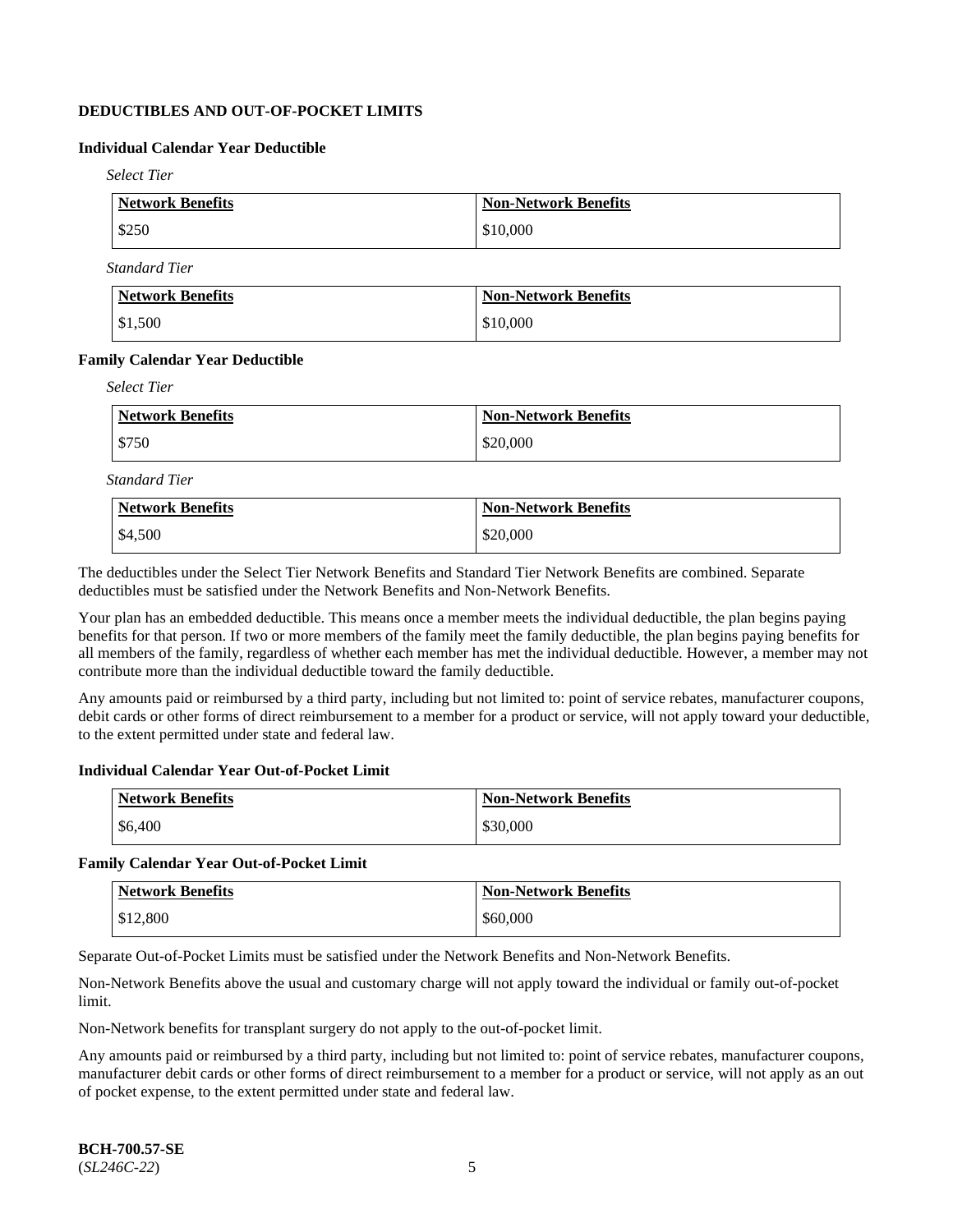# **AMBULANCE AND MEDICAL TRANSPORTATION**

### **Covered Services:**

We cover ambulance and medical transportation for medical emergencies.

We also cover medically necessary, non-emergency medical transportation if it meets our medical coverage criteria.

Covered services and supplies are based on established medical policies, which are subject to periodic review and modification by the medical or dental directors. These medical policies (medical coverage criteria) and applicable prior authorization requirements are available by calling Member Services or logging on to your "myHealthPartners" account at [healthpartners.com.](https://www.healthpartners.com/hp/index.html)

*Subject to the Standard Tier Deductibles*

| <b>Network Benefits</b>      | <b>Non-Network Benefits</b> |
|------------------------------|-----------------------------|
| 70% of the charges incurred. | See Network Benefits.       |

### **Not Covered:**

See "Services Not Covered" in the Group Membership Contract.

# **BEHAVIORAL HEALTH SERVICES**

#### **Covered Services:**

Covered services are based on established medical policies, which are subject to periodic review and modification by the medical directors. These medical policies (medical coverage criteria) are available by calling Member Services or logging on to your "*my*HealthPartners" account at [healthpartners.com.](http://www.healthpartners.com/)

You have rights to parity in mental health and substance use disorder treatment as required by the federal Mental Health Parity and Addiction Equity Act and Minnesota Statutes, section 62Q.47. These laws require:

- That mental health and substance use disorder services be covered on the same basis as medical services;
- That cost-sharing for mental health and substance use disorder services can be no more restrictive than cost-sharing for similar medical services;
- That treatment restrictions and limitation such as prior authorization and medical necessity can be no more restrictive than for similar medical services;
- That if enrollees have concerns they can call Member Services, file a complaint with HealthPartners, or file a complaint with the Minnesota Department of Health.

#### **Mental health services**

We cover services for: mental health diagnoses as described in the Diagnostic and Statistical Manual of Mental Disorders – Fifth Edition (DSM-5) (most recent edition).

We also provide coverage for mental health treatment ordered by a Minnesota court under a valid court order that is issued on the basis of a behavioral care evaluation performed by a licensed psychiatrist or doctoral level licensed psychologist, which includes a diagnosis and an individual treatment plan for care in the most appropriate, least restrictive environment. We must be given a copy of the court order and the behavioral care evaluation, the service must be a covered benefit under this plan, and the service must be provided by a network provider, or other provider as required by law. We cover the evaluation upon which the court order was based if it was provided by a network provider. We also provide coverage for the initial mental health evaluation of a child, regardless of whether that evaluation leads to a court order for treatment, if the evaluation is ordered by a Minnesota juvenile court.

**Outpatient services, including intensive outpatient and day treatment:** We cover medically necessary outpatient professional mental health services for evaluation, crisis intervention, and treatment of mental health disorders.

A comprehensive diagnostic assessment will be used as the basis for a determination by a mental health professional, concerning the appropriate treatment and the extent of services required.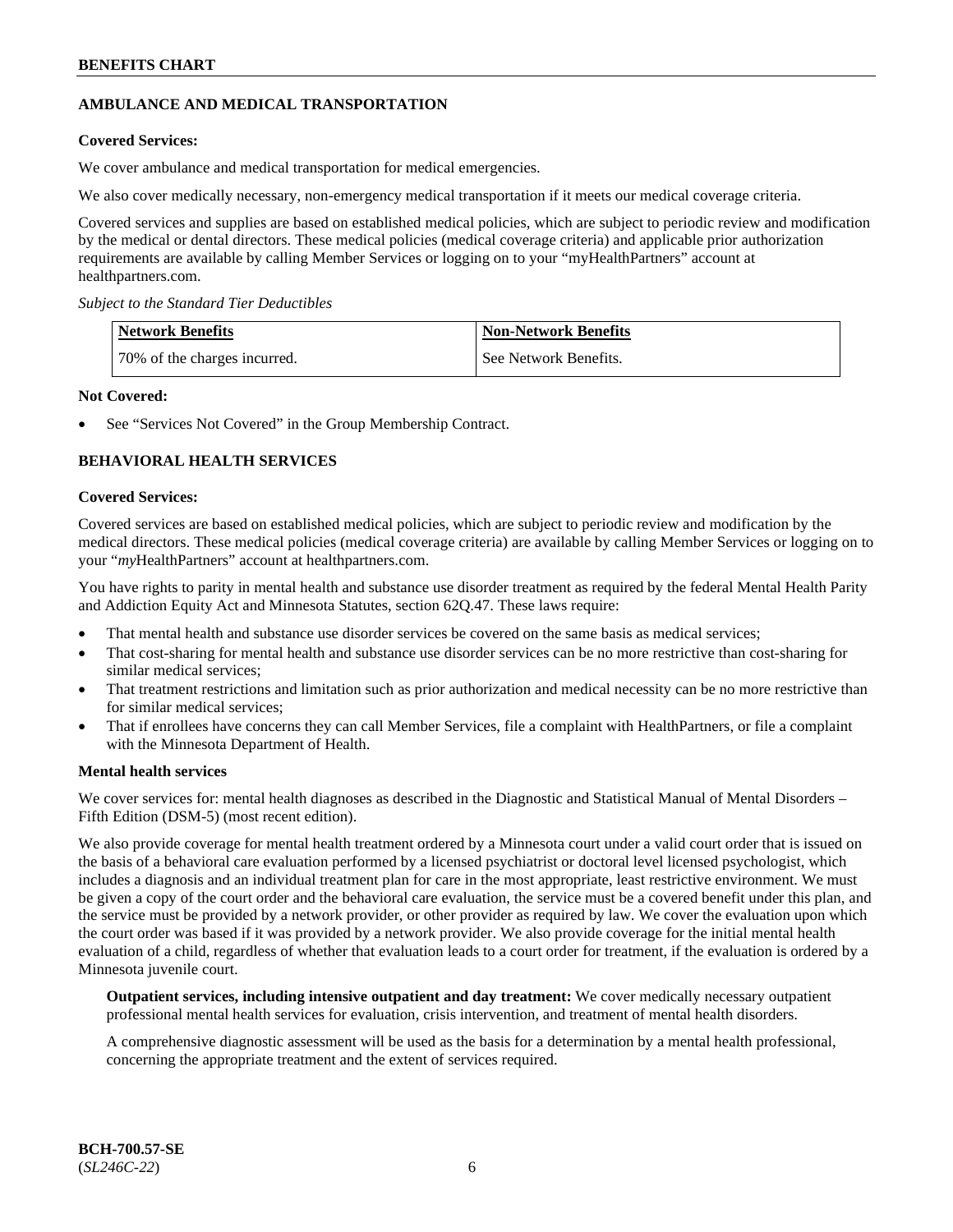Outpatient services we cover for a diagnosed mental health condition include the following:

- Individual, group, family, and multi-family therapy;
- Medication management provided by a physician, certified nurse practitioner, or physician's assistant;
- Psychological testing services for the purposes of determining the differential diagnoses and treatment planning for patients currently receiving behavioral health services;
- Day treatment and intensive outpatient services in a licensed program;
- Partial hospitalization services in a licensed hospital or community mental health center;
- Psychotherapy and nursing services provided in the home if authorized by us; and
- Treatment for gender dysphoria.

| <b>Network Benefits</b>                                                                                                                                                                                                  | <b>Non-Network Benefits</b>  |
|--------------------------------------------------------------------------------------------------------------------------------------------------------------------------------------------------------------------------|------------------------------|
| 100% of the charges incurred, subject to a member<br>copayment of \$10 per visit.<br>Deductible does not apply.<br>For family therapy, only one member copayment will<br>be charged, regardless of the number of members | 50% of the charges incurred. |
| primarily involved in the therapy.                                                                                                                                                                                       |                              |

#### **Group therapy**

| <b>Network Benefits</b>                                                                                        | <b>Non-Network Benefits</b>  |
|----------------------------------------------------------------------------------------------------------------|------------------------------|
| 100% of the charges incurred, subject to a member<br>copayment of \$5 per visit.<br>Deductible does not apply. | 50% of the charges incurred. |

**Inpatient services, including mental health residential treatment services:** We cover the following:

- Medically necessary inpatient services in a hospital and professional services for treatment of mental health disorders. Medical stabilization is covered under inpatient hospital services in the "Hospital and Skilled Nursing Facility Services" section; and
- Medically necessary mental health residential treatment services. This care must be authorized by us and provided by a hospital or residential behavioral health treatment facility licensed by the local state or Department of Health and Human Services. Services not covered under this benefit include halfway houses, group homes, extended care facilities, shelter services, correctional services, detention services, transitional services, group residential services, foster care services and wilderness programs.

*Select Tier - Subject to the Select Tier Deductibles*

| Network Benefits             | <b>Non-Network Benefits</b>  |
|------------------------------|------------------------------|
| 70% of the charges incurred. | 50% of the charges incurred. |

*Standard Tier - Subject to the Standard Tier Deductibles*

| <b>Network Benefits</b>      | <b>Non-Network Benefits</b>  |
|------------------------------|------------------------------|
| 70% of the charges incurred. | 50% of the charges incurred. |

#### **Substance use disorder (SUD) services**

We cover medically necessary services for assessments by a licensed alcohol and drug counselor and treatment of substanceuse disorders as defined in the latest edition of the DSM-5.

**Outpatient services, including intensive outpatient and day treatment:** We cover medically necessary outpatient professional services for the diagnosis and treatment of substance use disorders. Substance use disorder treatment programs must be licensed by the applicable state agency.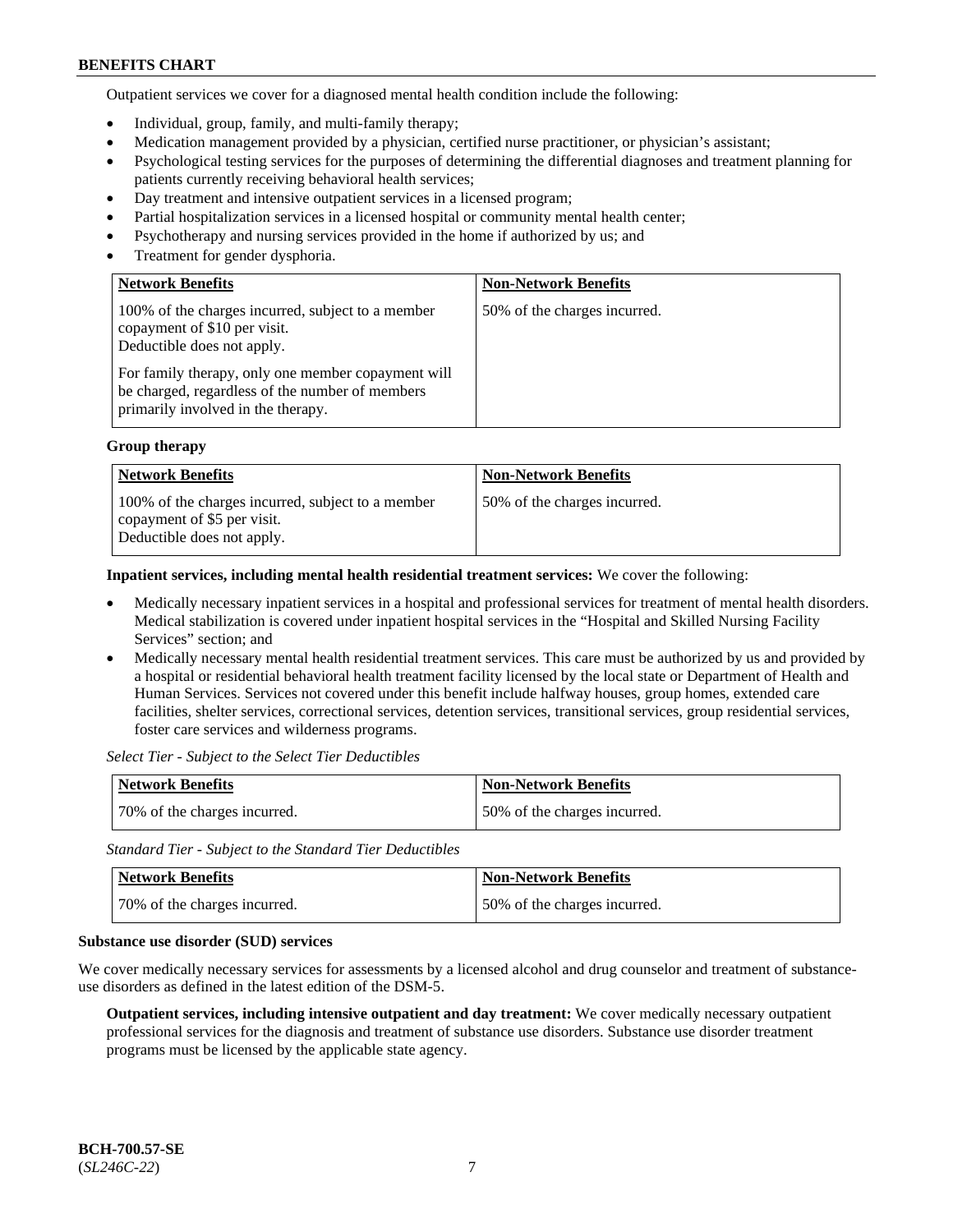Outpatient services we cover for a diagnosed substance use disorder include the following:

- Individual, group, family, and multi-family therapy provided in an office setting;
- Opiate replacement therapy including methadone and buprenorphine treatment; and
- Day treatment and intensive outpatient services in a licensed program.

| <b>Network Benefits</b>                                                                                                                     | <b>Non-Network Benefits</b>  |
|---------------------------------------------------------------------------------------------------------------------------------------------|------------------------------|
| 100% of the charges incurred, subject to a member<br>copayment of \$10 per visit.<br>Deductible does not apply.                             | 50% of the charges incurred. |
| For family therapy, only one member copayment will<br>be charged, regardless of the number of members<br>primarily involved in the therapy. |                              |

**Inpatient services:** We cover the following:

- Medically necessary inpatient services in a hospital or primary residential treatment in a licensed substance use disorder treatment center. Primary residential treatment is an intensive residential treatment program of limited duration, typically 30 days or less.
- Services provided in a hospital that is licensed by the local state and accredited by Medicare.
- Detoxification services in a hospital or community detoxification facility if it is licensed by the local Department of Health and Human Services.

*Select Tier - Subject to the Select Tier Deductibles*

| Network Benefits             | <b>Non-Network Benefits</b>  |
|------------------------------|------------------------------|
| 70% of the charges incurred. | 50% of the charges incurred. |

*Standard Tier - Subject to the Standard Tier Deductibles*

| <b>Network Benefits</b>      | Non-Network Benefits         |
|------------------------------|------------------------------|
| 70% of the charges incurred. | 50% of the charges incurred. |

## **Not Covered:**

See "Services Not Covered" in the Group Membership Contract.

# **CHIROPRACTIC SERVICES**

## **Covered Services:**

We cover chiropractic services for rehabilitative care, provided to diagnose and treat acute neuromusculo-skeletal conditions.

Massage therapy which is performed in conjunction with other treatment/modalities by a chiropractor, is part of a prescribed treatment plan and is not billed separately is covered.

| Network Benefits                                                                                                | <b>Non-Network Benefits</b>                                           |
|-----------------------------------------------------------------------------------------------------------------|-----------------------------------------------------------------------|
| 100% of the charges incurred, subject to a member<br>copayment of \$50 per visit.<br>Deductible does not apply. | 50% of the charges incurred.<br>Limit of 20 visits per calendar year. |

## **Not Covered:**

- Massage therapy for the purpose of comfort or convenience of the member.
- See "Services Not Covered" in the Group Membership Contract.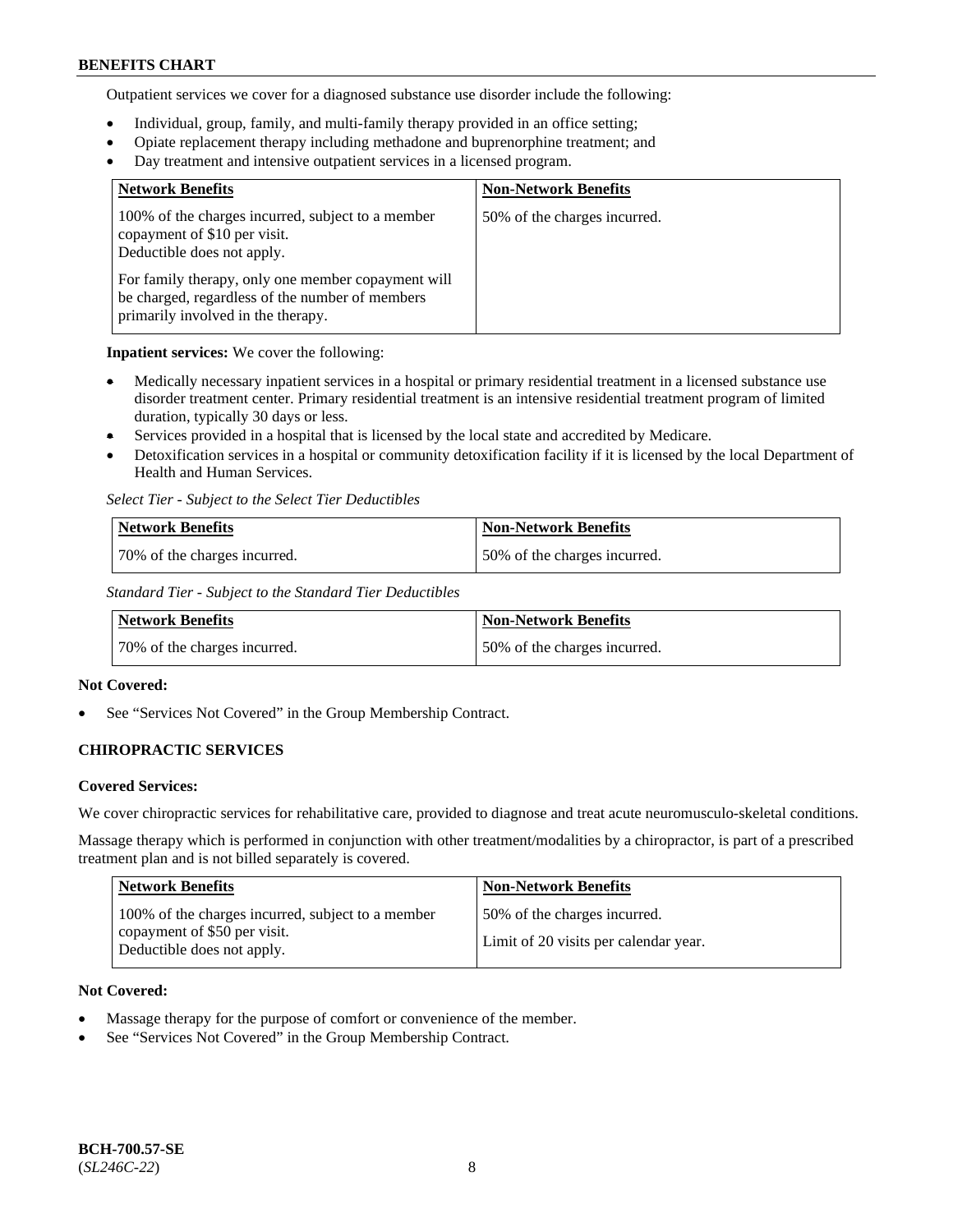# **CLINICAL TRIALS**

# **Covered Services:**

We cover certain routine services if you participate in a Phase I, Phase II, Phase III or Phase IV clinical trial that is conducted in relation to the prevention, detection, or treatment of cancer or other life-threatening disease or condition as defined in the Affordable Care Act. We cover routine patient costs for services that would be eligible under this Benefits Chart if the service was provided outside of a clinical trial.

| <b>Network Benefits</b>                                | <b>Non-Network Benefits</b>                            |
|--------------------------------------------------------|--------------------------------------------------------|
| Coverage level is same as corresponding Network        | Coverage level is same as corresponding Non-Network    |
| Benefit, depending on type of service provided such as | Benefit, depending on type of service provided such as |
| Office Visits for Illness or Injury, Inpatient or      | Office Visits for Illness or Injury, Inpatient or      |
| <b>Outpatient Hospital Services.</b>                   | <b>Outpatient Hospital Services.</b>                   |

## **Not Covered:**

- The investigative item, device or service itself.
- Items or services that are provided solely to satisfy data collection and analysis needs and that are not used in the direct clinical management of the patient.
- A service that is clearly inconsistent with widely accepted and established standards of care for a particular diagnosis.
- See "Services Not Covered" in the Group Membership Contract.

# **DENTAL SERVICES**

# **Covered Services:**

We cover services as described below.

**Accidental dental services:** We cover dentally necessary services to treat and restore damage done to sound, natural, unrestored teeth as a result of an accidental injury. Coverage is for damage caused by external trauma to face and mouth only, not for cracked or broken teeth which result from biting or chewing. We cover restorations, root canals, crowns and replacement of teeth lost that are directly related to the accident in which the member was involved. We cover initial exams, xrays, and palliative treatment including extractions, and other oral surgical procedures directly related to the accident. Subsequent treatment must be initiated within the specified time-frame and must be directly related to the accident. We do not cover restoration and replacement of teeth that are not "sound and natural" at the time of the accident.

Full mouth rehabilitation to correct occlusion (bite) and malocclusion (misaligned teeth not due to the accident) are not covered.

When an implant-supported dental prosthetic treatment is pursued, the accidental dental benefit will be applied to the prosthetic procedure. Benefits are limited to the amount that would be paid toward the placement of a removable dental prosthetic appliance that could be used in the absence of implant treatment. Care must be provided or pre-authorized by a HealthPartners dentist.

*Subject to the Standard Tier Deductibles*

| <b>Network Benefits</b>      | Non-Network Benefits         |
|------------------------------|------------------------------|
| 70% of the charges incurred. | 50% of the charges incurred. |

For all accidental dental services, treatment and/or restoration must be initiated within six months of the date of the injury. Coverage is limited to the initial course of treatment and/or initial restoration. Services must be provided within twenty-four months of the date of injury to be covered.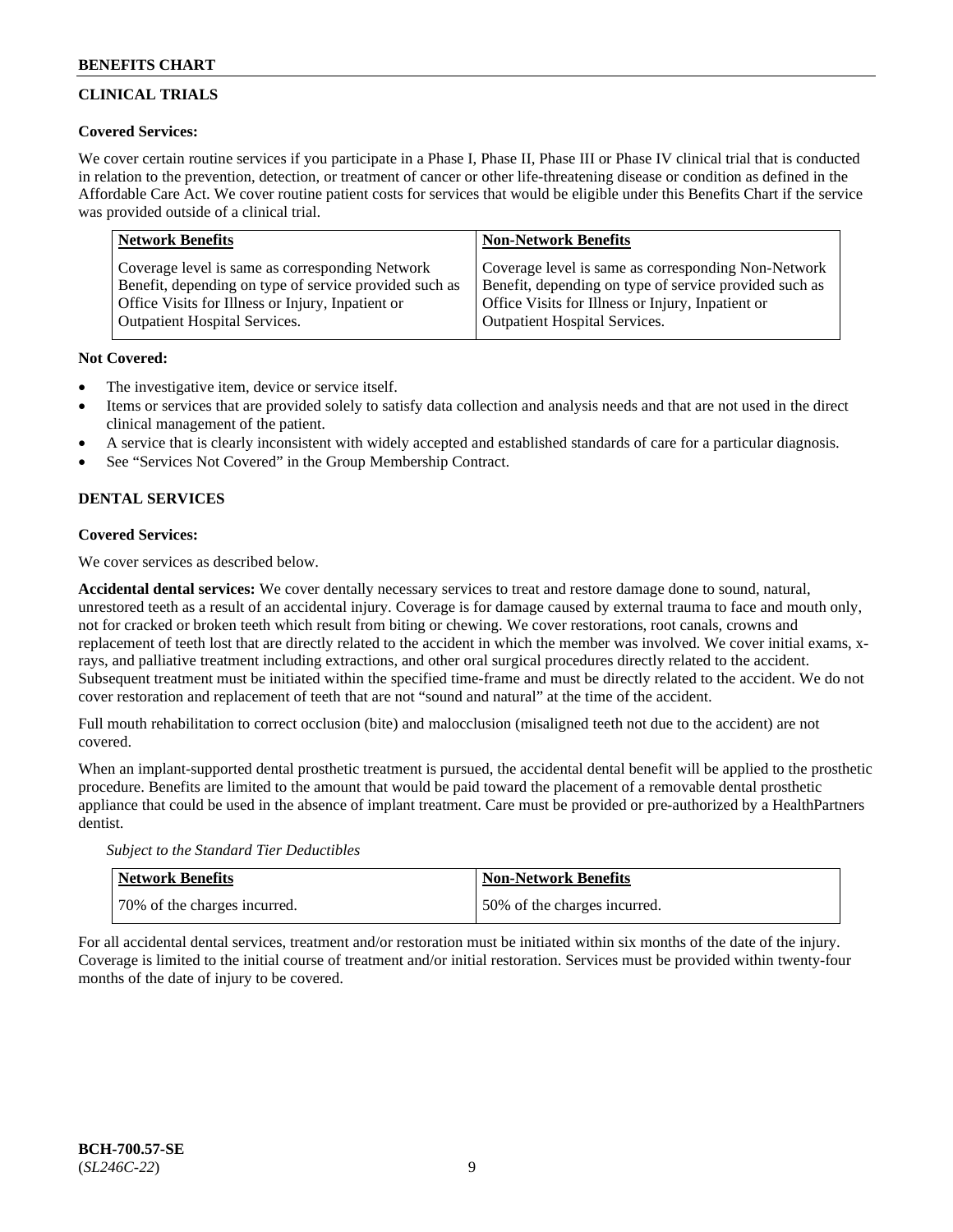# **Medical referral dental services**

**Medically necessary outpatient dental services:** We cover medically necessary outpatient dental services. Coverage is limited to dental services required for treatment of an underlying medical condition, e.g., removal of teeth to complete radiation treatment for cancer of the jaw, cysts and lesions.

| <b>Network Benefits</b>                                                                                         | <b>Non-Network Benefits</b>  |
|-----------------------------------------------------------------------------------------------------------------|------------------------------|
| 100% of the charges incurred, subject to a member<br>copayment of \$50 per visit.<br>Deductible does not apply. | 50% of the charges incurred. |

**Medically necessary hospitalization and anesthesia for dental care:** We cover medically necessary hospitalization for dental care. This is limited to charges incurred by a member who: (1) is a child under age 5; (2) is severely disabled; (3) has a medical condition and requires hospitalization or general anesthesia for dental care treatment; or (4) is a child between age 5 and 12 and care in dental offices has been attempted unsuccessfully and usual methods of behavior modification have not been successful, or when extensive amounts of restorative care, exceeding four appointments, are required. Coverage is limited to facility and anesthesia charges. Oral surgeon/dentist professional fees are not covered.

*Select Tier - Subject to the Select Tier Deductibles*

| Network Benefits             | Non-Network Benefits         |
|------------------------------|------------------------------|
| 70% of the charges incurred. | 50% of the charges incurred. |

*Standard Tier - Subject to the Standard Tier Deductibles*

| Network Benefits             | <b>Non-Network Benefits</b>  |
|------------------------------|------------------------------|
| 70% of the charges incurred. | 50% of the charges incurred. |

**Medical complications of dental care:** We cover medical complications of dental care. Treatment must be medically necessary care and related to medical complications of non-covered dental care, including complications of the head, neck, or substructures.

| <b>Network Benefits</b>                                                                                         | <b>Non-Network Benefits</b>  |
|-----------------------------------------------------------------------------------------------------------------|------------------------------|
| 100% of the charges incurred, subject to a member<br>copayment of \$50 per visit.<br>Deductible does not apply. | 50% of the charges incurred. |

**Oral surgery**: We cover oral surgery. Coverage is limited to treatment of medical conditions requiring oral surgery, such as treatment of oral neoplasm, non-dental cysts, fracture of the jaws, trauma of the mouth and jaws.

| <b>Network Benefits</b>                                                                                         | <b>Non-Network Benefits</b>  |
|-----------------------------------------------------------------------------------------------------------------|------------------------------|
| 100% of the charges incurred, subject to a member<br>copayment of \$50 per visit.<br>Deductible does not apply. | 50% of the charges incurred. |

**Treatment of cleft lip and cleft palate:** We cover treatment of cleft lip and cleft palate of a dependent child to age 26, including orthodontic treatment and oral surgery directly related to the cleft. Benefits are limited to inpatient or outpatient expenses arising from medical and dental treatment that was scheduled or initiated prior to the dependent turning age 19. Dental services that are not required for the treatment of cleft lip or cleft palate are not covered. If a dependent child covered under this Contract is also covered under a dental plan which includes orthodontic services, that dental plan shall be considered primary for the necessary orthodontic services. Oral appliances are subject to the same copayment, conditions and limitations as durable medical equipment.

| Network Benefits                                                                                                | <b>Non-Network Benefits</b>  |
|-----------------------------------------------------------------------------------------------------------------|------------------------------|
| 100% of the charges incurred, subject to a member<br>copayment of \$50 per visit.<br>Deductible does not apply. | 50% of the charges incurred. |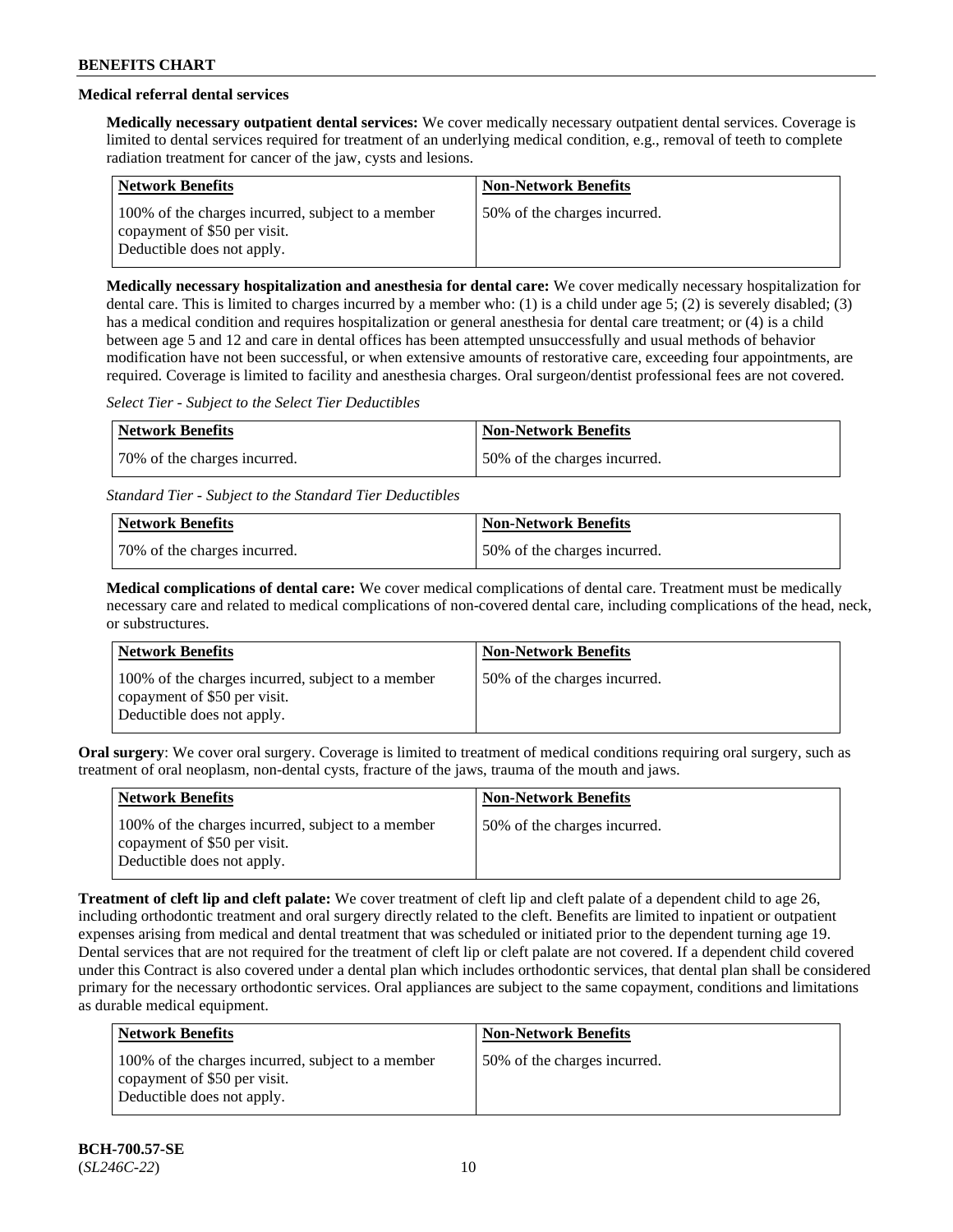**Treatment of temporomandibular disorder (TMD) and craniomandibular disorder (CMD):** We cover surgical and nonsurgical treatment of temporomandibular disorder (TMD) and craniomandibular disorder (CMD), which is medically necessary care. Dental services which are not required to directly treat TMD or CMD are not covered.

| <b>Network Benefits</b>                                                                                         | <b>Non-Network Benefits</b>  |
|-----------------------------------------------------------------------------------------------------------------|------------------------------|
| 100% of the charges incurred, subject to a member<br>copayment of \$50 per visit.<br>Deductible does not apply. | 50% of the charges incurred. |

## **Not Covered:**

- Dental treatment, procedures or services not listed in this Benefits Chart.
- Accident related dental services if treatment is (1) provided to teeth which are not sound and natural, (2) to teeth which have been restored, (3) initiated beyond six months from the date of the injury, (4) received beyond the initial treatment or restoration or (5) received beyond twenty-four months from the date of injury.
- Oral surgery to remove wisdom teeth.
- Orthognathic treatment or procedures and all related services, unless it is required to treat TMD or CMD and it meets our medical coverage criteria.
- See "Services Not Covered" in the Group Membership Contract.

# **DIABETES AND HYPERTENSION DISEASE MANAGEMENT PROGRAM**

#### **Covered Services:**

If you meet criteria for coverage, you may qualify for the Diabetes and/or Hypertension Disease Management Program.

The program covers group health coaching which focuses on weight loss, exercise, behavior modification and health education through Omada Health.

| <b>Network Benefits</b>                                     | <b>Non-Network Benefits</b> |
|-------------------------------------------------------------|-----------------------------|
| 100% of the charges incurred.<br>Deductible does not apply. | Not applicable.             |

## **Not Covered:**

See "Services Not Covered" in the Group Membership Contract.

## **DIABETIC EQUIPMENT AND SUPPLIES**

## **Covered Services:**

We cover physician prescribed medically appropriate and necessary drugs and supplies used in the management and treatment of diabetes for members with gestational, Type I or Type II diabetes including durable diabetic equipment and disposable supplies, as described below.

Certain items are only covered if your condition meets our coverage criteria and obtained through an authorized vendor. For more information on what we cover and any prior authorization requirements, call Member Services or log on to your "*my*HealthPartners" account at [healthpartners.com.](http://www.healthpartners.com/)

Insulin and medications for diabetes are covered as outpatient drugs under the "Prescription Drug Services" section.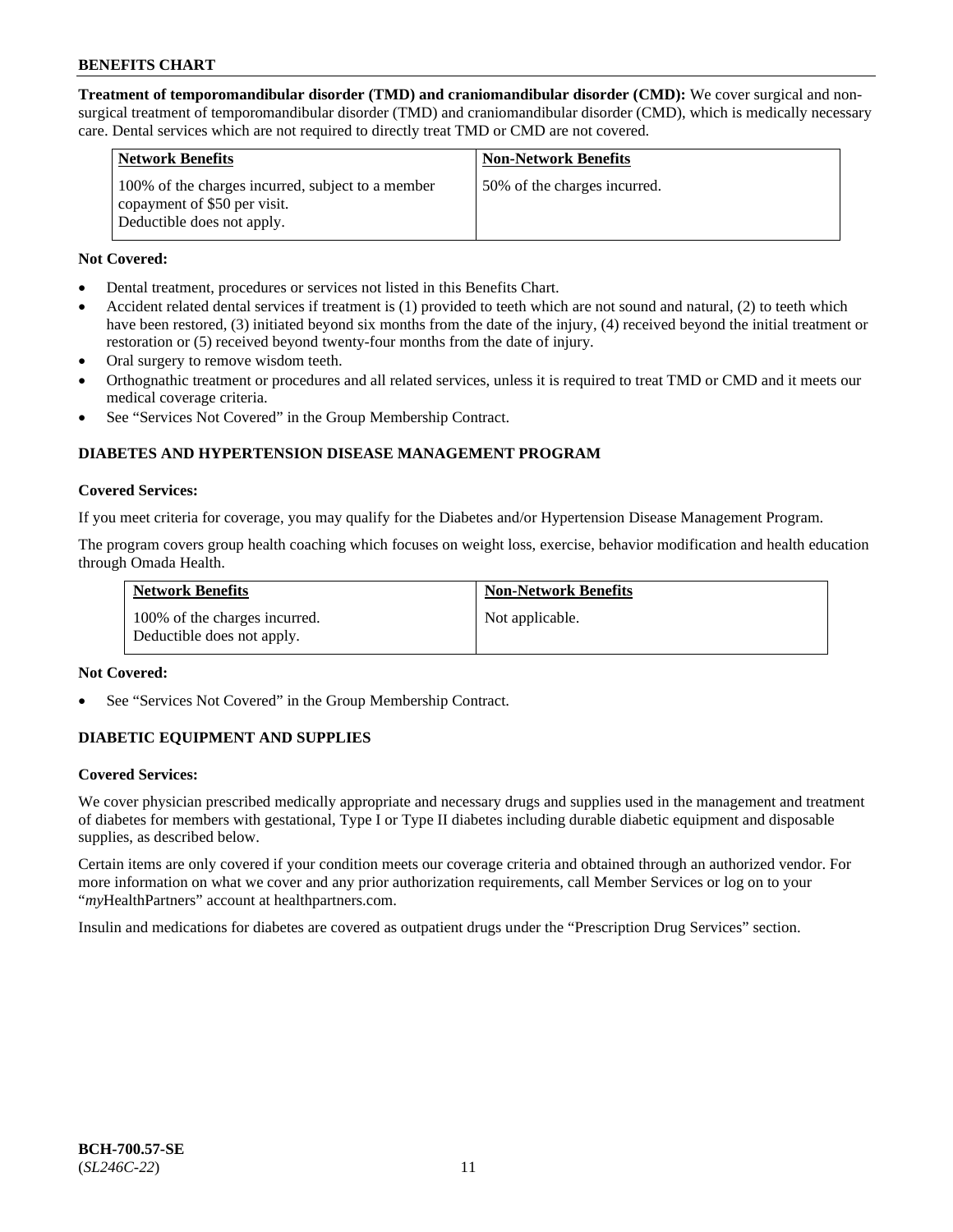**Pumps and Pump Supplies.** These include diabetic insulin pumps, diabetic infusion pumps and infusion pump supplies such as infusion sets, tubing, connectors and syringe reservoirs.

*Subject to the Standard Tier Deductibles*

| <b>Network Benefits</b>                                                                     | <b>Non-Network Benefits</b>  |
|---------------------------------------------------------------------------------------------|------------------------------|
| Pumps received at a pharmacy:<br>70% of the charges incurred.<br>Deductible does not apply. | 50% of the charges incurred. |
| Pumps received from a non-pharmacy approved<br>vendor:<br>70% of the charges incurred.      |                              |

### **All other durable equipment and diabetic supplies**

Durable Diabetic Equipment and Supplies. These include continuous glucose monitoring system (CGMS), transmitter, sensors and receivers, diabetic blood glucose monitors and control/calibrating solutions (for checking accuracy or testing equipment and test strips).

Disposable Diabetic Supplies. These are one-time use supplies, including syringes, lancets, lancet devices, blood and urine ketone test strips, and needles.

Certain diabetic supplies and equipment must be purchased at a pharmacy.

*Subject to the Standard Tier Deductibles*

| <b>Network Benefits</b>                                                                                              | <b>Non-Network Benefits</b>  |
|----------------------------------------------------------------------------------------------------------------------|------------------------------|
| If received through a pharmacy:<br>70% of the charges incurred.<br>Deductible does not apply.                        | 50% of the charges incurred. |
| If received through a non-pharmacy provider:<br>70% of the charges incurred if purchased from an<br>approved vendor. |                              |

# **Limitations:**

- No more than a 93-day supply of diabetic supplies is covered and dispensed at a time.
- We require that certain diabetic supplies and equipment be purchased at a pharmacy.
- Diabetic supplies and equipment are limited to certain models and brands.
- Durable medical equipment and supplies must be obtained from or repaired by approved vendors.
- Covered services and supplies are based on established medical policies which are subject to periodic review and modification by the medical directors. Our coverage policy for diabetic supplies includes information on our required models and brands. These medical policies (medical coverage criteria) are available by calling Member Services or logging on to your "*my*HealthPartners" account at [healthpartners.com.](http://www.healthpartners.com/)

#### **Not Covered:**

- Replacement or repair of any covered items, if the items are (i) damaged or destroyed by misuse, abuse or carelessness, (ii) lost; or (iii) stolen.
- Duplicate or similar items.
- Labor and related charges for repair of any covered items which are more than the cost of replacement by an approved vendor.
- Batteries for monitors and equipment.
- Sales tax, mailing, delivery charges, service call charges.
- See "Services Not Covered" in the Group Membership Contract.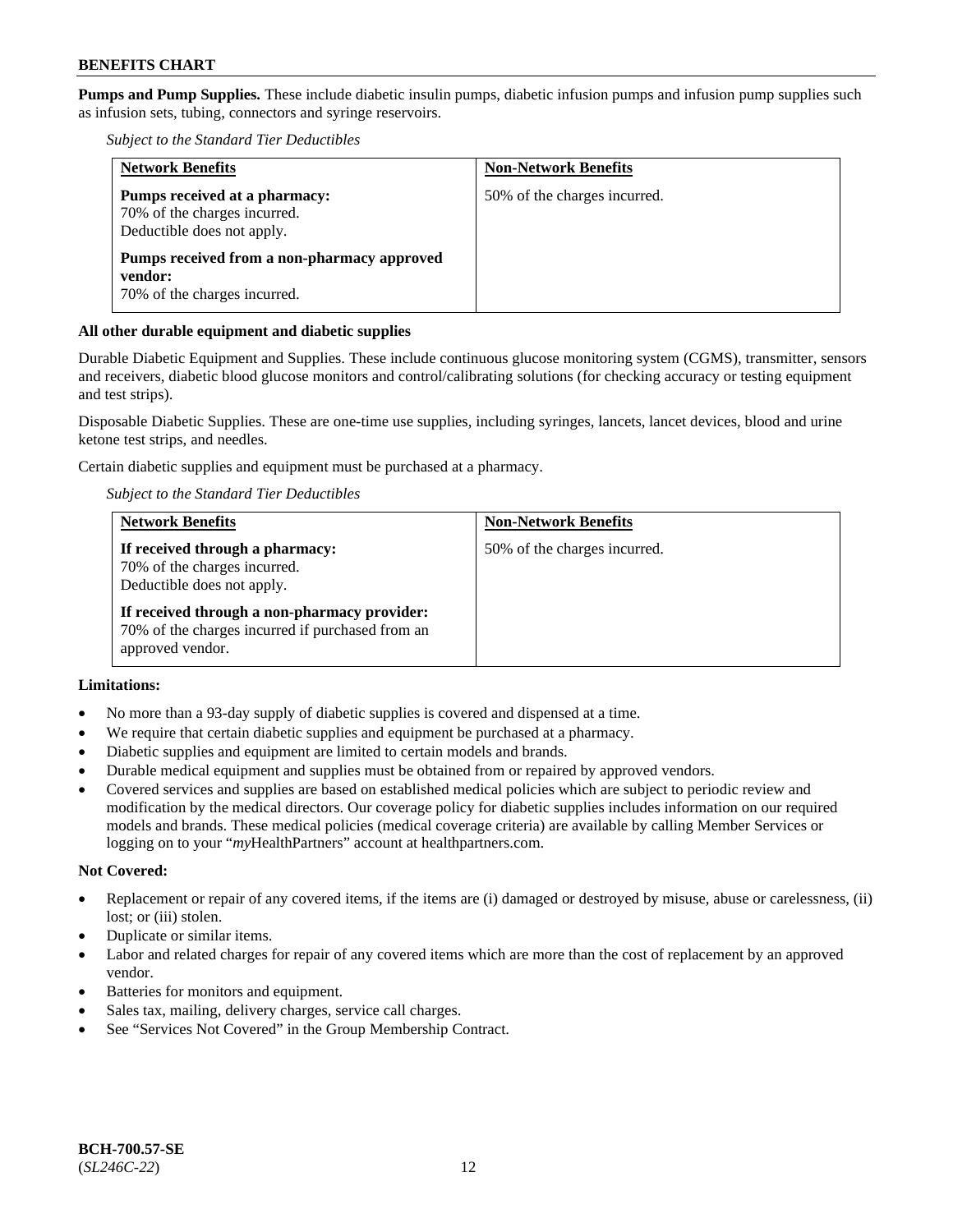# **DIAGNOSTIC IMAGING SERVICES**

#### **Covered Services:**

We cover diagnostic imaging, when ordered by a provider and provided in a clinic or outpatient hospital facility.

For Network Benefits, non-emergent, scheduled outpatient Magnetic Resonance Imaging (MRI) and Computed Tomography (CT) must be provided at a designated facility. Your physician or facility will obtain or verify prior authorization for these services with HealthPartners, as needed.

We cover services provided in a clinic or outpatient hospital facility (to see the benefit level for inpatient hospital or skilled nursing facility services, see benefits under Inpatient Hospital and Skilled Nursing Facility Services).

#### **Outpatient magnetic resonance imaging (MRI) and computed tomography (CT)**

*Select Tier - Subject to the Select Tier Deductibles*

| <b>Network Benefits</b>      | <b>Non-Network Benefits</b>  |
|------------------------------|------------------------------|
| 70% of the charges incurred. | 50% of the charges incurred. |

*Standard Tier - Subject to the Standard Tier Deductibles*

| <b>Network Benefits</b>      | <b>Non-Network Benefits</b>  |
|------------------------------|------------------------------|
| 70% of the charges incurred. | 50% of the charges incurred. |

#### **All other outpatient diagnostic imaging services for illness or injury**

#### **Services for illness or injury**

*Select Tier - Subject to the Select Tier Deductibles*

| Network Benefits             | Non-Network Benefits         |
|------------------------------|------------------------------|
| 70% of the charges incurred. | 50% of the charges incurred. |

*Standard Tier - Subject to the Standard Tier Deductibles*

| Network Benefits             | Non-Network Benefits         |
|------------------------------|------------------------------|
| 70% of the charges incurred. | 50% of the charges incurred. |

#### **Preventive services (MRI/CT procedures are not considered preventive)**

Diagnostic imaging services associated with preventive services are covered at the benefit level shown in the "Preventive Services" section of this Benefits Chart.

#### **Not Covered:**

See "Services Not Covered" in the Group Membership Contract.

## **DURABLE MEDICAL EQUIPMENT, PROSTHETICS, ORTHOTICS, AND SUPPLIES**

#### **Covered Services:**

We cover equipment and services, as described below.

We cover durable medical equipment and services, prosthetics, orthotics and supplies, subject to the limitations below.

External hearing aids (including osseointegrated or bone anchored) for members age 18 or younger who have hearing loss that is not correctable by other covered procedures. Coverage is limited to one basic, standard hearing aid for each ear every three years. A basic hearing aid is defined as a hearing device that consists of a microphone, amplifier, volume control, battery and receiver. It does not include upgrades above and beyond the functionality of a basic hearing aid, including but not limited to hearing improvements for group settings, background noise, Bluetooth/remote control functionality, or extended warranties. Charges for upgrades above the cost of a basic, standard hearing aid are not covered.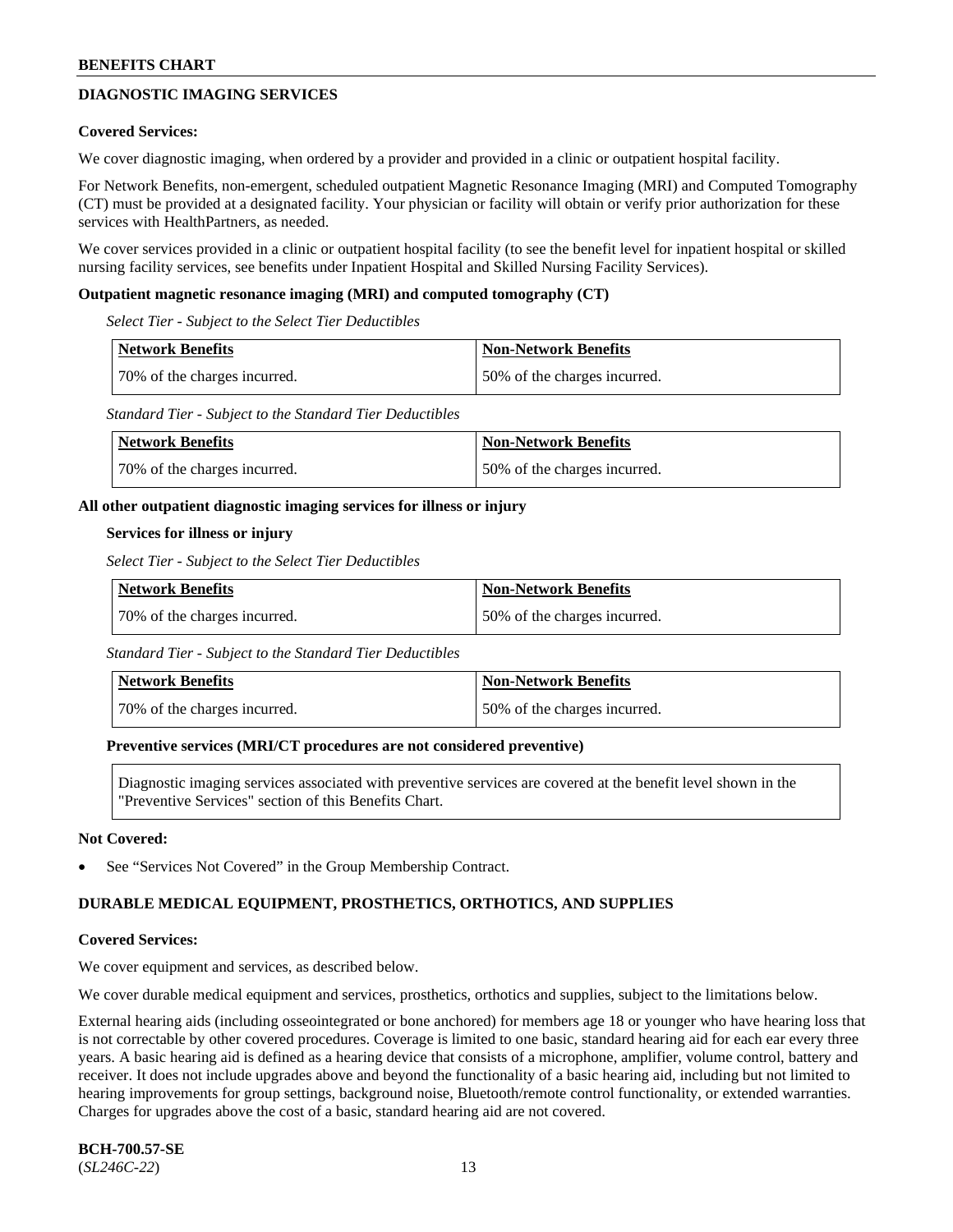Diabetic equipment and supplies are covered under the "Diabetic Equipment and Supplies" section.

### **Special dietary treatment for Phenylketonuria (PKU) if it meets our medical coverage criteria**

| <b>Network Benefits</b>                                    | <b>Non-Network Benefits</b>   |
|------------------------------------------------------------|-------------------------------|
| 70% of the charges incurred.<br>Deductible does not apply. | 150% of the charges incurred. |

### **Oral amino acid based elemental formula if it meets our medical coverage criteria**

*Subject to the Standard Tier Deductibles*

| <b>Network Benefits</b>      | <b>Non-Network Benefits</b>  |
|------------------------------|------------------------------|
| 70% of the charges incurred. | 50% of the charges incurred. |

#### **All other durable medical equipment, prosthetics, orthotics and supplies**

*Subject to the Standard Tier Deductibles*

| <b>Network Benefits</b>      | Non-Network Benefits         |
|------------------------------|------------------------------|
| 70% of the charges incurred. | 50% of the charges incurred. |

## **Limitations:**

Coverage of durable medical equipment is limited by the following:

- Payment will not exceed the cost of an alternate piece of equipment or service that is effective and medically necessary.
- Wigs for hair loss resulting from alopecia areata are limited to one per calendar year.
- For prosthetic benefits, other than hair prostheses (i.e., wigs) for hair loss resulting from alopecia areata and oral appliances for cleft lip and cleft palate, payment will not exceed the cost of an alternate piece of equipment or service that is effective, medically necessary and enables members to conduct standard activities of daily living.
- We reserve the right to determine if an item will be approved for rental vs. purchase.
- Durable medical equipment and supplies must be obtained from or repaired by approved vendors.
- Covered services and supplies are based on established medical policies, which are subject to periodic review and modification by the medical or dental directors. Our coverage policy for diabetic supplies includes information on our required models and brands. These medical policies (medical coverage criteria) are available by calling Member Services or logging on to your "*my*HealthPartners" account a[t healthpartners.com.](https://www.healthpartners.com/hp/index.html)

## **Not Covered:**

Items that are not eligible for coverage include, but are not limited to:

- Replacement or repair of any covered items, if the items are (i) damaged or destroyed by misuse, abuse or carelessness, (ii) lost; or (iii) stolen.
- Duplicate or similar items.
- Labor and related charges for repair of any covered items which are more than the cost of replacement by an approved vendor.
- Sales tax, mailing, delivery charges, service call charges.
- Items that are primarily educational in nature or for hygiene, vocation, comfort, convenience or recreation.
- Communication aids or devices: equipment to create, replace or augment communication abilities including, but not limited to, speech processors, receivers, communication boards, or computer or electronic assisted communication.
- Hearing aids (implantable and external, including osseointegrated or bone anchored) and their fitting, except as specifically described in this Benefits Chart. This exclusion does not apply to cochlear implants.
- Eyeglasses, contact lenses and their fitting, measurement and adjustment, except as specifically described in this Benefits Chart.
- Hair prostheses (wigs), except as specifically described in this Benefits Chart.
- Household equipment which primarily has customary uses other than medical, such as, but not limited to, exercise cycles, air purifiers, central or unit air conditioners, water purifiers, non-allergenic pillows, mattresses or waterbeds.
- Household fixtures including, but not limited to, escalators or elevators, ramps, swimming pools and saunas.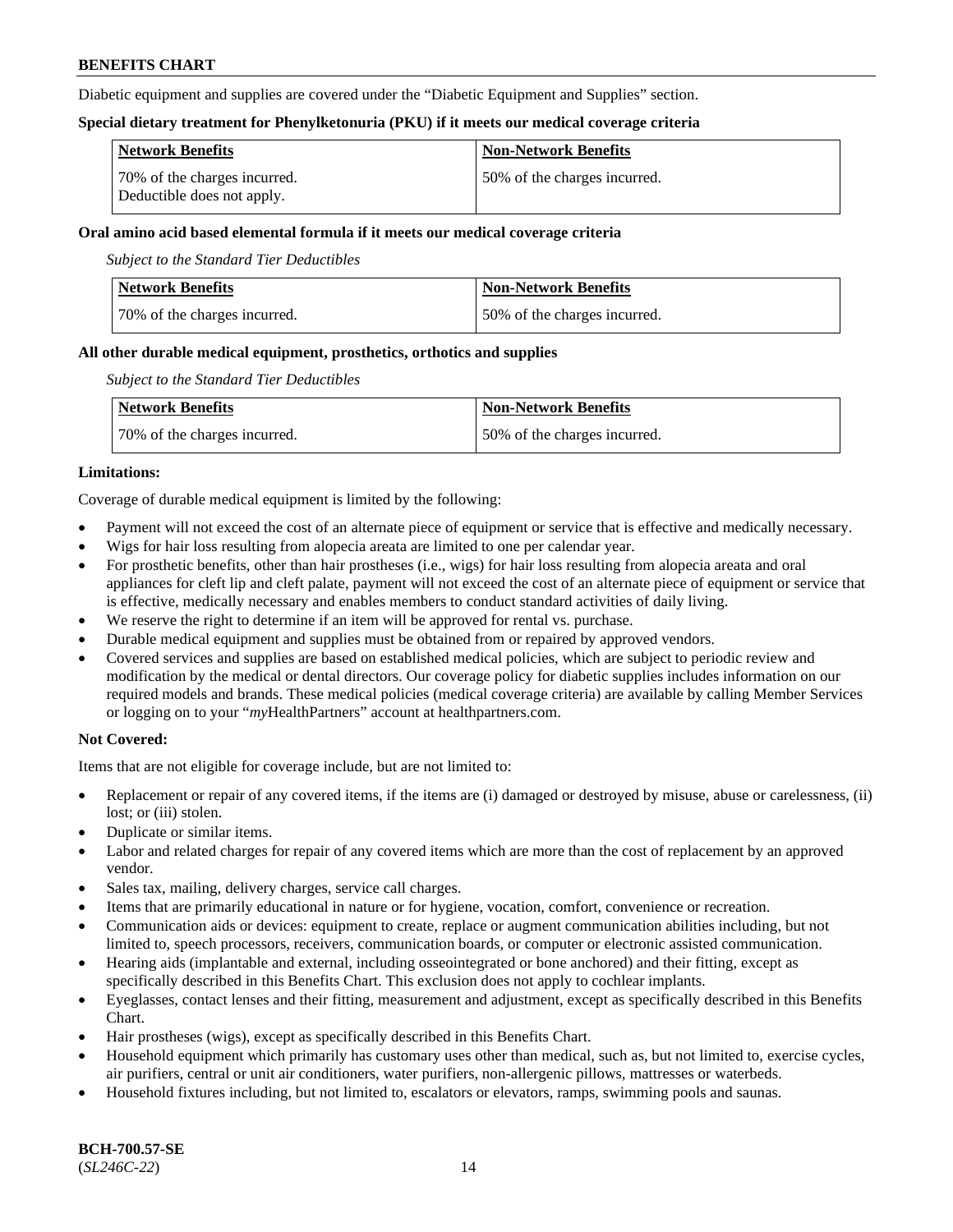- Modifications to the structure of the home including, but not limited to, wiring, plumbing or charges for installation of equipment.
- Vehicle, car or van modifications including, but not limited to, hand brakes, hydraulic lifts and car carrier.
- Rental equipment while owned equipment is being repaired by non-contracted vendors, beyond one month rental of medically necessary equipment.
- Other equipment and supplies, including but not limited to assistive devices, that we determine are not eligible for coverage.
- See "Services Not Covered" in the Group Membership Contract.

# **EMERGENCY AND URGENTLY NEEDED CARE SERVICES**

### **Covered Services:**

We cover services for emergency care and urgently needed care if the services are otherwise eligible for coverage under this Benefits Chart.

**Urgently needed care.** These are services to treat an unforeseen illness or injury, which are required in order to prevent a serious deterioration in your health, and which cannot be delayed until the next available clinic or office hours.

#### **Urgently needed care at clinics**

| <b>Select Tier</b>                                                                                              |                             |
|-----------------------------------------------------------------------------------------------------------------|-----------------------------|
| <b>Network Benefits</b>                                                                                         | <b>Non-Network Benefits</b> |
| 100% of the charges incurred, subject to a member<br>copayment of \$10 per visit.<br>Deductible does not apply. | See Network Benefits.       |

*Standard Tier*

| <b>Network Benefits</b>                                                                                         | <b>Non-Network Benefits</b> |
|-----------------------------------------------------------------------------------------------------------------|-----------------------------|
| 100% of the charges incurred, subject to a member<br>copayment of \$50 per visit.<br>Deductible does not apply. | See Network Benefits.       |

The Non-Network Benefit is paid at the Urgently Needed Care Standard Tier Benefit.

**Emergency care.** These are services to treat: (1) the sudden, unexpected onset of illness or injury which, if left untreated or unattended until the next available clinic or office hours, would result in hospitalization, or (2) a condition requiring professional health services immediately necessary to preserve life or stabilize health. Emergency care includes emergency services as defined in Division BB, Title I, Section 102 of the Consolidated Appropriations Act of 2021. Emergency care also includes an immediate response service available on a 24-hour, seven-day-a-week basis for each child, or person, having a psychiatric crisis, a mental health crisis, or a mental health emergency.

When reviewing claims for coverage of emergency services, our medical director will take into consideration a reasonable layperson's belief that the circumstances required immediate medical care that could not wait until the next working day or next available clinic appointment. Emergency care also includes an immediate response service available on a 24-hour, sevenday-a-week basis for each child, or person, having a psychiatric crisis, a mental health crisis, or a mental health emergency.

# **Emergency care in a hospital emergency room, including professional services of a physician**

*Subject to the Standard Tier Deductibles*

| <b>Network Benefits</b>      | <b>Non-Network Benefits</b> |
|------------------------------|-----------------------------|
| 70% of the charges incurred. | See Network Benefits.       |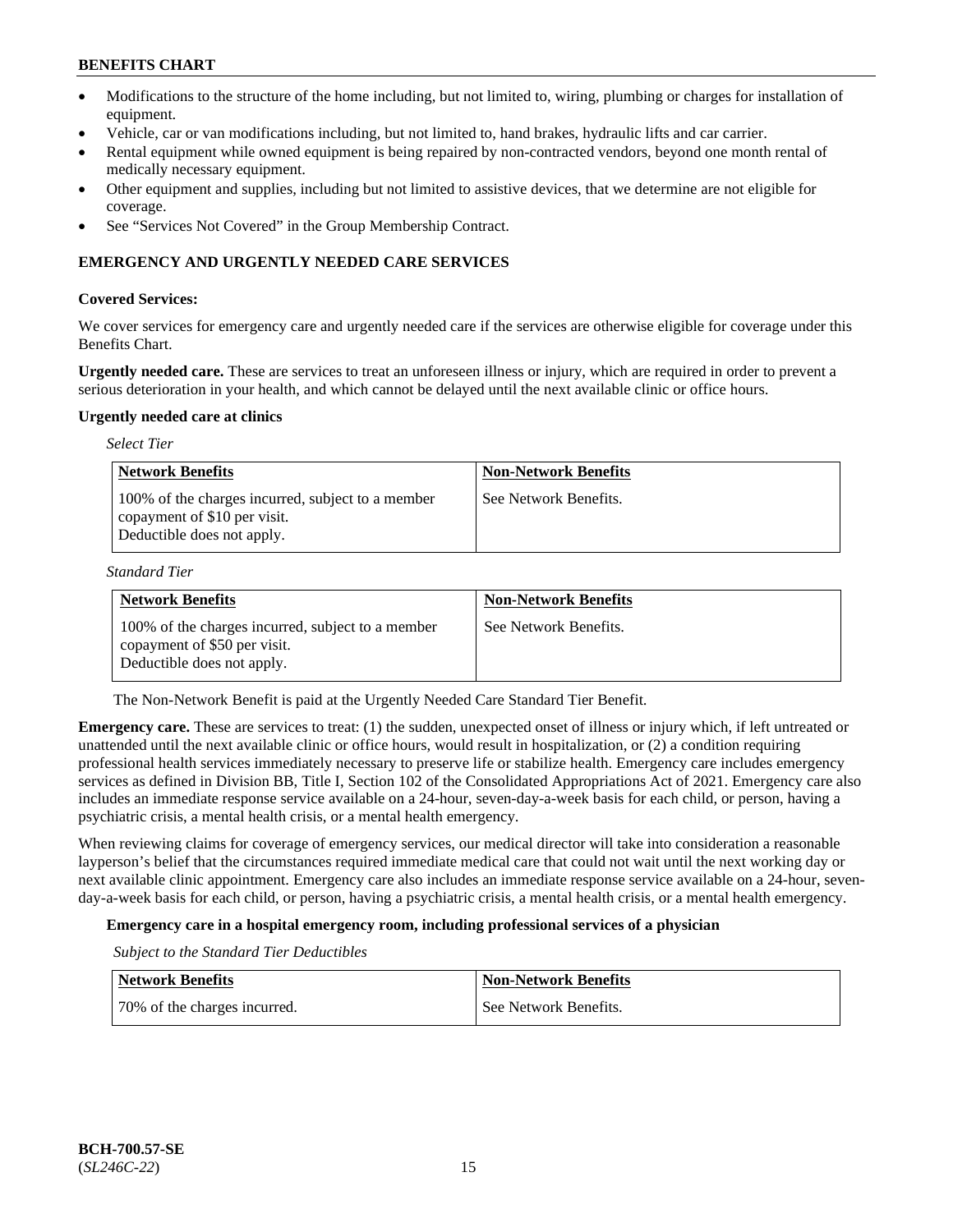# **Inpatient emergency care in a hospital**

*Select Tier - Subject to the Select Tier Deductibles*

| Network Benefits             | Non-Network Benefits  |
|------------------------------|-----------------------|
| 70% of the charges incurred. | See Network Benefits. |

*Standard Tier - Subject to the Standard Tier Deductibles*

| Network Benefits             | <b>Non-Network Benefits</b> |
|------------------------------|-----------------------------|
| 70% of the charges incurred. | See Network Benefits.       |

The Non-Network Benefit is paid at Inpatient Hospital Services Standard Tier.

# **Not Covered:**

See "Services Not Covered" in the Group Membership Contract.

# **GENE THERAPY**

# **Covered Services:**

We cover gene therapy treatment that meets our current medical coverage criteria.

| <b>Network Benefits</b>                                                                                                                                                                                 | <b>Non-Network Benefits</b> |
|---------------------------------------------------------------------------------------------------------------------------------------------------------------------------------------------------------|-----------------------------|
| Coverage level is same as corresponding Network<br>Benefit, depending on type of service provided, such as<br>Office Visits for Illness or Injury, Inpatient or<br><b>Outpatient Hospital Services.</b> | No Coverage.                |

# **Limitations:**

- Gene therapy must be provided by a designated provider.
- Specific types of gene therapy are limited to therapies and conditions specified in our medical coverage criteria.

## **Not Covered:**

• See "Services Not Covered" in the Group Membership Contract.

# **HEALTH EDUCATION**

## **Covered Services:**

We cover education for preventive services and education for the management of chronic health problems (such as diabetes).

| Network Benefits                                            | <b>Non-Network Benefits</b>  |
|-------------------------------------------------------------|------------------------------|
| 100% of the charges incurred.<br>Deductible does not apply. | 50% of the charges incurred. |

## **Not Covered:**

See "Services Not Covered" in the Group Membership Contract.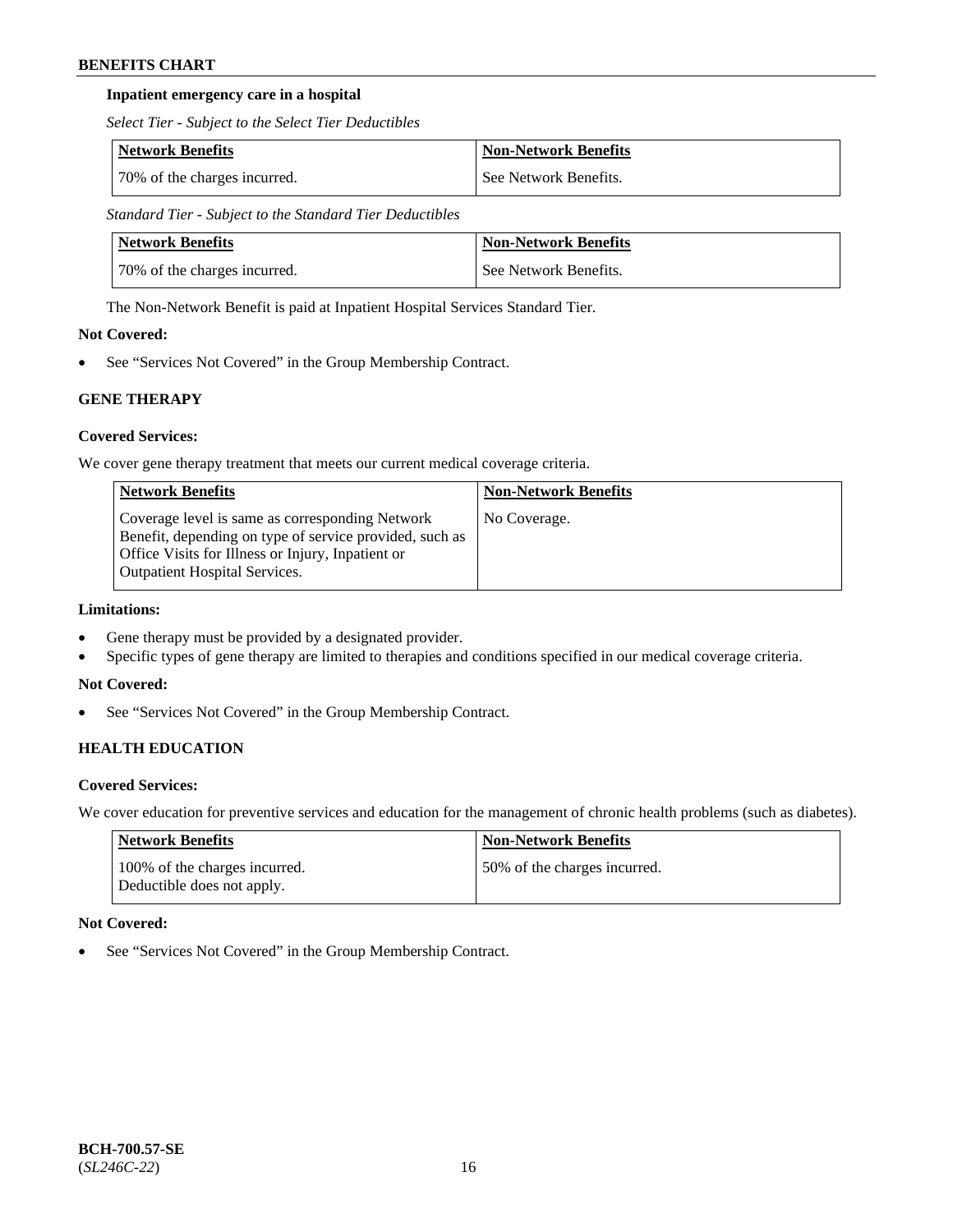# **HOME-BASED COMPREHENSIVE HEALTH RISK ASSESSMENT**

#### **Covered Services:**

If you meet our criteria for coverage, you may qualify for our home-based comprehensive health risk assessment program. The program covers a health assessment with a designated nurse practitioner.

| Network Benefits                                            | <b>Non-Network Benefits</b> |
|-------------------------------------------------------------|-----------------------------|
| 100% of the charges incurred.<br>Deductible does not apply. | No Coverage.                |

### **Not Covered:**

See "Services Not Covered" in the Group Membership Contract.

# **HOME HEALTH SERVICES**

#### **Covered Services:**

We cover skilled nursing services, physical therapy, occupational therapy, speech therapy, respiratory therapy and other therapeutic services, non-routine prenatal and postnatal services, routine postnatal well child visits (as described in the Medical Coverage Criteria), phototherapy services for newborns, home health aide services and other eligible home health services when provided in your home, if you are homebound (i.e., unable to leave home without considerable effort due to a medical condition. Lack of transportation does not constitute homebound status). For phototherapy services for newborns and high risk pre-natal services, supplies and equipment are included.

We cover total parenteral nutrition/intravenous ("TPN/IV") therapy, equipment, supplies and drugs in connection with IV therapy. IV line care kits are covered under Durable Medical Equipment.

You do not need to be homebound to receive total parenteral nutrition/intravenous ("TPN/IV") therapy.

We cover palliative care benefits. Palliative care includes symptom management, education and establishing goals of care. We waive the requirement that you be homebound for a limited number of home visits for palliative care (as shown in the Benefits Chart), if you have a life-threatening, non-curable condition which has a prognosis of survival of two years or less. Additional palliative care visits are eligible under the home health services benefit if you are homebound and meet all other requirements defined in this section.

Home health services are eligible and covered only when:

- medically necessary; and
- provided as rehabilitative care, terminal care or maternity care; and
- ordered by a physician, and included in the written home care plan.

**Physical therapy, occupational therapy, speech therapy, respiratory therapy, home health aide services and palliative care**

#### *Select Tier*

| <b>Network Benefits</b>                                                                                                                                                                                                                                       | <b>Non-Network Benefits</b>  |
|---------------------------------------------------------------------------------------------------------------------------------------------------------------------------------------------------------------------------------------------------------------|------------------------------|
| 100% of the charges incurred, subject to a member<br>copayment of \$10 per visit.<br>Deductible does not apply.                                                                                                                                               | 50% of the charges incurred. |
| If more than one home health visit occurs in a day, a<br>separate copayment applies to each. For example, if an<br>occupational therapist and a physical therapist visit a<br>member in the same day, a separate copayment will be<br>charged for each visit. |                              |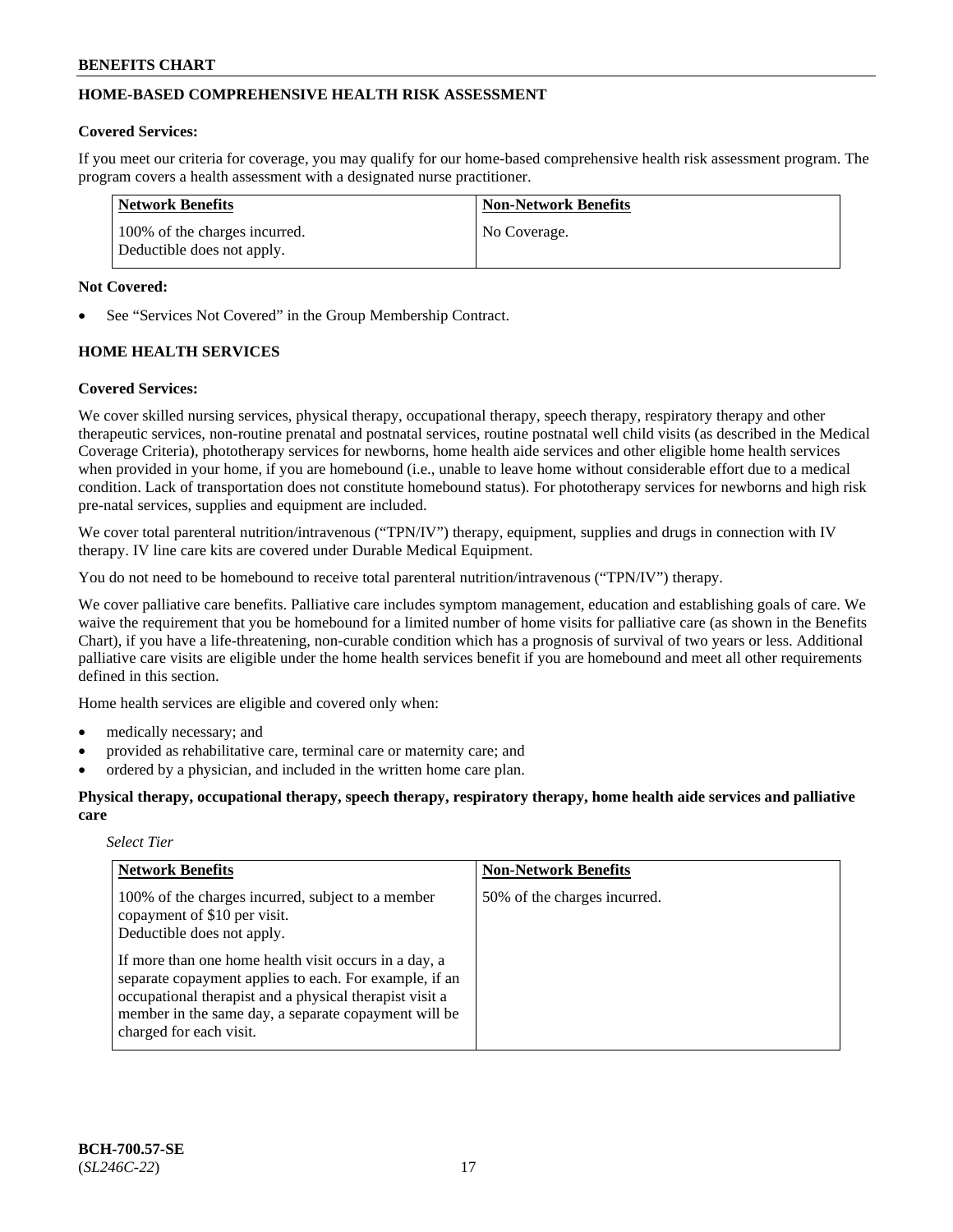| <b>Standard Tier</b> |  |
|----------------------|--|
|----------------------|--|

| <b>Network Benefits</b>                                                                                                                                                                                                                                       | <b>Non-Network Benefits</b>  |
|---------------------------------------------------------------------------------------------------------------------------------------------------------------------------------------------------------------------------------------------------------------|------------------------------|
| 100% of the charges incurred, subject to a member<br>copayment of \$50 per visit.<br>Deductible does not apply.                                                                                                                                               | 50% of the charges incurred. |
| If more than one home health visit occurs in a day, a<br>separate copayment applies to each. For example, if an<br>occupational therapist and a physical therapist visit a<br>member in the same day, a separate copayment will be<br>charged for each visit. |                              |

#### **TPN/IV therapy, skilled nursing services, non-routine prenatal/postnatal services, and phototherapy**

| Network Benefits                                            | <b>Non-Network Benefits</b>  |
|-------------------------------------------------------------|------------------------------|
| 100% of the charges incurred.<br>Deductible does not apply. | 50% of the charges incurred. |

Each 24-hour visit (or shifts of up to 24-hour visits) equals one visit and counts toward the Maximum visits for all other services shown below. Any visit that lasts less than 24 hours, regardless of the length of the visit, will count as one visit toward the Maximum visits for all other services shown below. All visits must be medically necessary and benefit eligible.

#### **Routine postnatal well child visits**

| Network Benefits                                            | <b>Non-Network Benefits</b>  |
|-------------------------------------------------------------|------------------------------|
| 100% of the charges incurred.<br>Deductible does not apply. | 50% of the charges incurred. |

#### **Maximum visits for palliative care**

If you are eligible to receive palliative care in the home and you are not homebound, there is a maximum of 12 visits per calendar year.

#### **Maximum visits for all other services**

| <b>Network Benefits</b>       | <b>Non-Network Benefits</b>  |
|-------------------------------|------------------------------|
| 120 visits per calendar year. | 60 visits per calendar year. |

Each visit provided under the Network Benefits and Non-Network Benefits counts toward the maximums shown under all Maximum visits sections. The routine postnatal well child visit does not count toward the visit limit.

#### **Limitations:**

- Home health services are not provided as a substitute for a primary caregiver in the home or as relief (respite) for a primary caregiver in the home. We will not reimburse family members or residents in your home for the above services.
- A service shall not be considered a skilled nursing service merely because it is performed by, or under the direct supervision of, a licensed nurse. Where a service (such as tracheotomy suctioning or ventilator monitoring) or like services, can be safely and effectively performed by a non-medical person (or self-administered), without the direct supervision of a licensed nurse, the service shall not be regarded as a skilled nursing service, whether or not a skilled nurse actually provides the service. The unavailability of a competent person to provide a non-skilled service shall not make it a skilled service when a skilled nurse provides it. Only the skilled nursing component of so-called "blended" services (i.e. services which include skilled and non-skilled components) are covered under this Benefits Chart.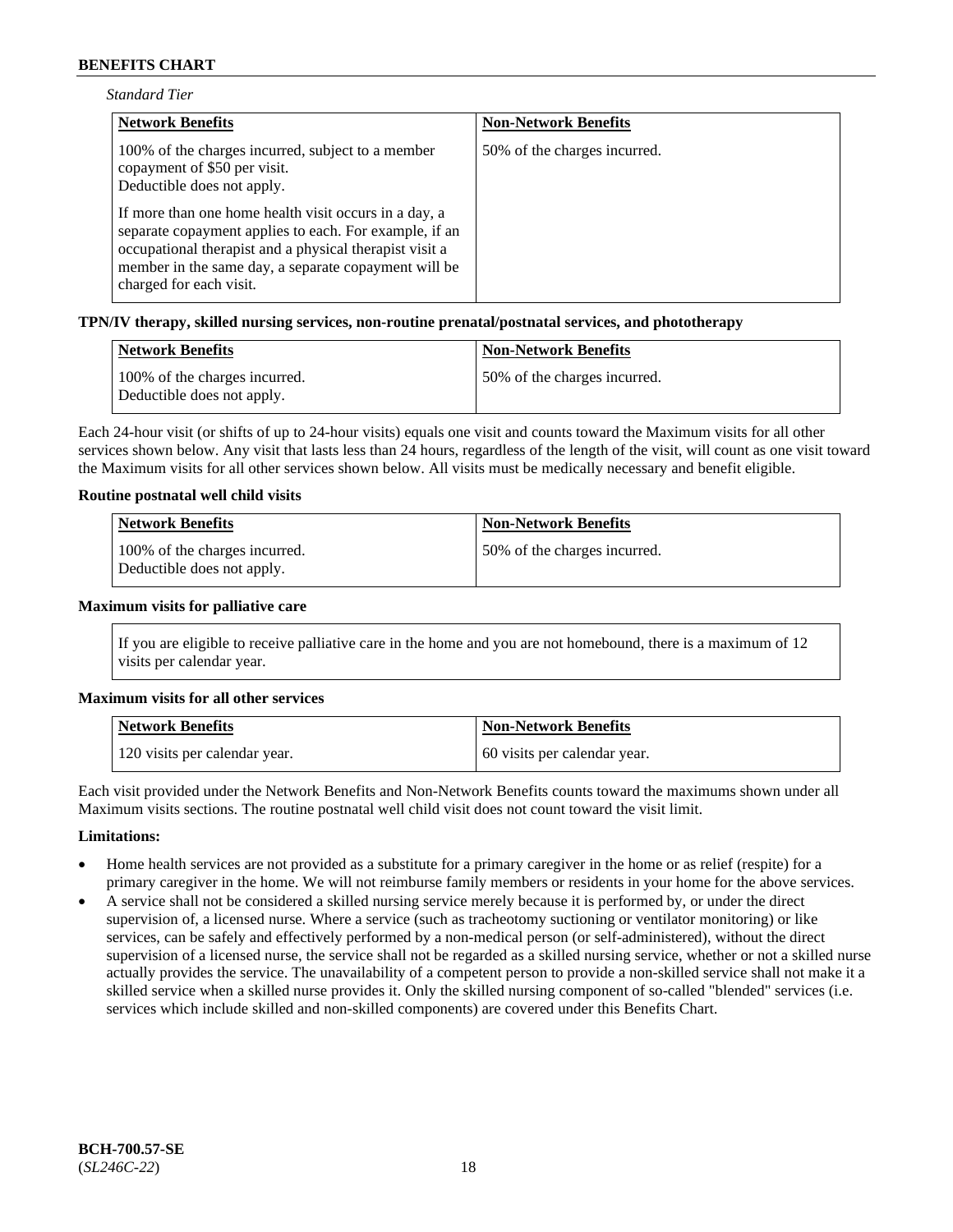# **Not Covered:**

- Financial or legal counseling services.
- Housekeeping or meal services in your home.
- Private duty nursing services. This exclusion does not apply if covered person is also covered under Medical Assistance under 256B.0625, subdivision 7, with the exception of section 256B.0654 subdivision 4.
- Services provided by a family member or enrollee, or a resident in the enrollee's home.
- Vocational rehabilitation and recreational or educational therapy. Recreation therapy is therapy provided solely for the purpose of recreation, including but not limited to: (a) requests for physical therapy or occupational therapy to improve athletic ability, and (b) braces or guards to prevent sports injuries.
- See "Services Not Covered" in the Group Membership Contract.

# **HOME HOSPICE SERVICES**

# **Applicable Definitions:**

**Part-time.** This is up to two hours of service per day, more than two hours is considered continuous care.

**Continuous Care.** This is from two to twelve hours of service per day provided by a registered nurse, licensed practical nurse, or home health aide, during a period of crisis in order to maintain a terminally ill patient at home.

**Appropriate Facility.** This is a nursing home, hospice residence, or other inpatient facility.

**Custodial Care Related to Hospice Services.** This means providing assistance in the activities of daily living and the care needed by a terminally ill patient which can be provided by primary caregiver (i.e., family member or friend) who is responsible for the patient's home care.

# **Covered Services:**

**Home Hospice Program.** We cover the services described below if you are terminally ill and accepted as a home hospice program participant. You must meet the eligibility requirements of the program, and elect to receive services through the home hospice program. The services will be provided in your home, with inpatient care available when medically necessary as described below. If you elect to receive hospice services, you do so in lieu of curative treatment for your terminal illness for the period you are enrolled in the home hospice program.

**Eligibility:** In order to be eligible to be enrolled in the home hospice program, you must: (1) be a terminally ill patient (prognosis of six months or less); (2) have chosen a palliative treatment focus (i.e., emphasizing comfort and supportive services rather than treatment attempting to cure the disease or condition); and (3) continue to meet the terminally ill prognosis as reviewed by our medical director or his or her designee over the course of care. You may withdraw from the home hospice program at any time.

**Eligible Services:** Hospice services include the following services provided in accordance with an approved hospice treatment plan.

- Home Health Services:
	- o Part-time care provided in your home by an interdisciplinary hospice team (which may include a physician, nurse, social worker, and spiritual counselor) and medically necessary home health services are covered.
	- o One or more periods of continuous care in your home or in a setting which provides day care for pain or symptom management, when medically necessary, will be covered.
- Inpatient Services: We cover medically necessary inpatient services.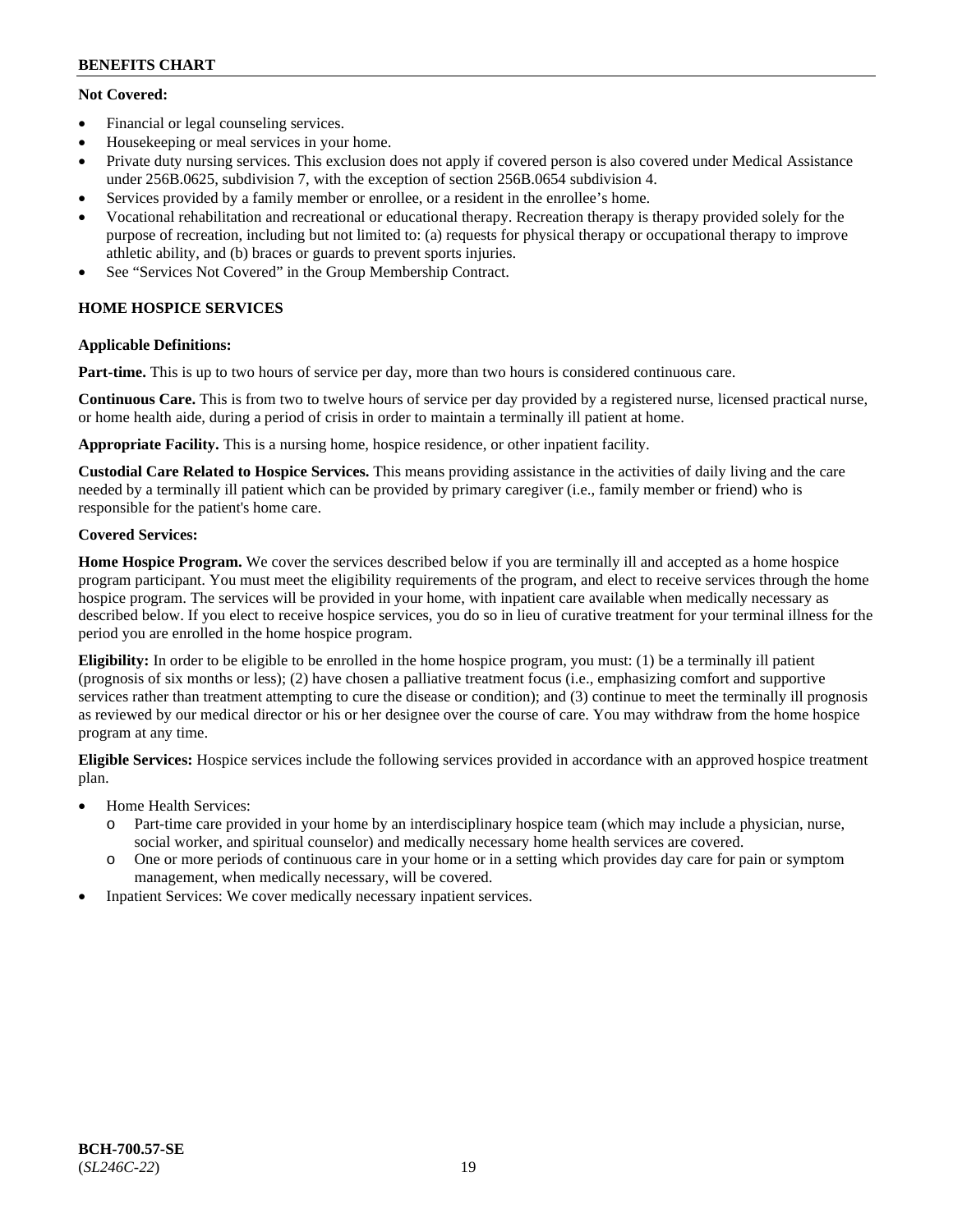- Other Services:
	- Respite care is covered for care in your home or in an appropriate facility, to give your primary caregivers (i.e., family members or friends) rest and/or relief when necessary in order to maintain a terminally ill patient at home.
	- o Medically necessary medications for pain and symptom management.
	- o Semi-electric hospital beds and other durable medical equipment are covered.
	- Emergency and non-emergency care is covered.

| Network Benefits                                           | <b>Non-Network Benefits</b>  |
|------------------------------------------------------------|------------------------------|
| 70% of the charges incurred.<br>Deductible does not apply. | 50% of the charges incurred. |

Respite care is limited to 5 days per episode, and respite care and continuous care combined are limited to 30 days.

#### **Not Covered:**

- Financial or legal counseling services.
- Housekeeping or meal services in your home.
- Custodial or maintenance care related to hospice services, whether provided in the home or in a nursing home.
- Any service not specifically described as covered services under this home hospice services benefits.
- Any services provided by members of your family or residents in your home.
- See "Services Not Covered" in the Group Membership Contract.

# **HOSPITAL AND SKILLED NURSING FACILITY SERVICES**

#### **Covered Services:**

We cover services as described below.

## **Medical or surgical hospital services**

**Inpatient hospital services:** We cover the following medical or surgical services, for the treatment of acute illness or injury, which require the level of care only provided in an acute care facility. These services must be authorized by a physician.

Inpatient hospital services include: room and board; the use of operating or maternity delivery rooms; intensive care facilities; newborn nursery facilities; general nursing care, anesthesia, laboratory and diagnostic imaging services, radiation therapy, physical therapy, prescription drugs or other medications administered during treatment, blood and blood products (unless replaced), and blood derivatives, and other diagnostic or treatment related hospital services; physician and other professional medical and surgical services provided while in the hospital, including gender confirmation surgery that meets medical coverage criteria.

We cover up to 120 hours of services provided by a private duty nurse or personal care assistant who has provided home care services to a ventilator-dependent patient, solely for the purpose of assuring adequate training of the hospital staff to communicate with that patient.

Services for items for personal convenience, such as television rental, are not covered.

We cover, following a vaginal delivery, a minimum of 48 hours of inpatient care for the mother and newborn child. We cover, following a caesarean section delivery, a minimum of 96 hours of inpatient care for the mother and newborn child. If the duration of inpatient care is less than these minimums, we also cover a minimum of one home visit by a registered nurse for post-delivery care, within four days of discharge of the mother and newborn child. Services provided by the registered nurse include, but are not limited to, parent education, assistance and training in breast and bottle feeding, and conducting any necessary and appropriate clinical tests. We shall not provide any compensation or other non-medical remuneration to encourage a mother and newborn to leave inpatient care before the duration minimums specified.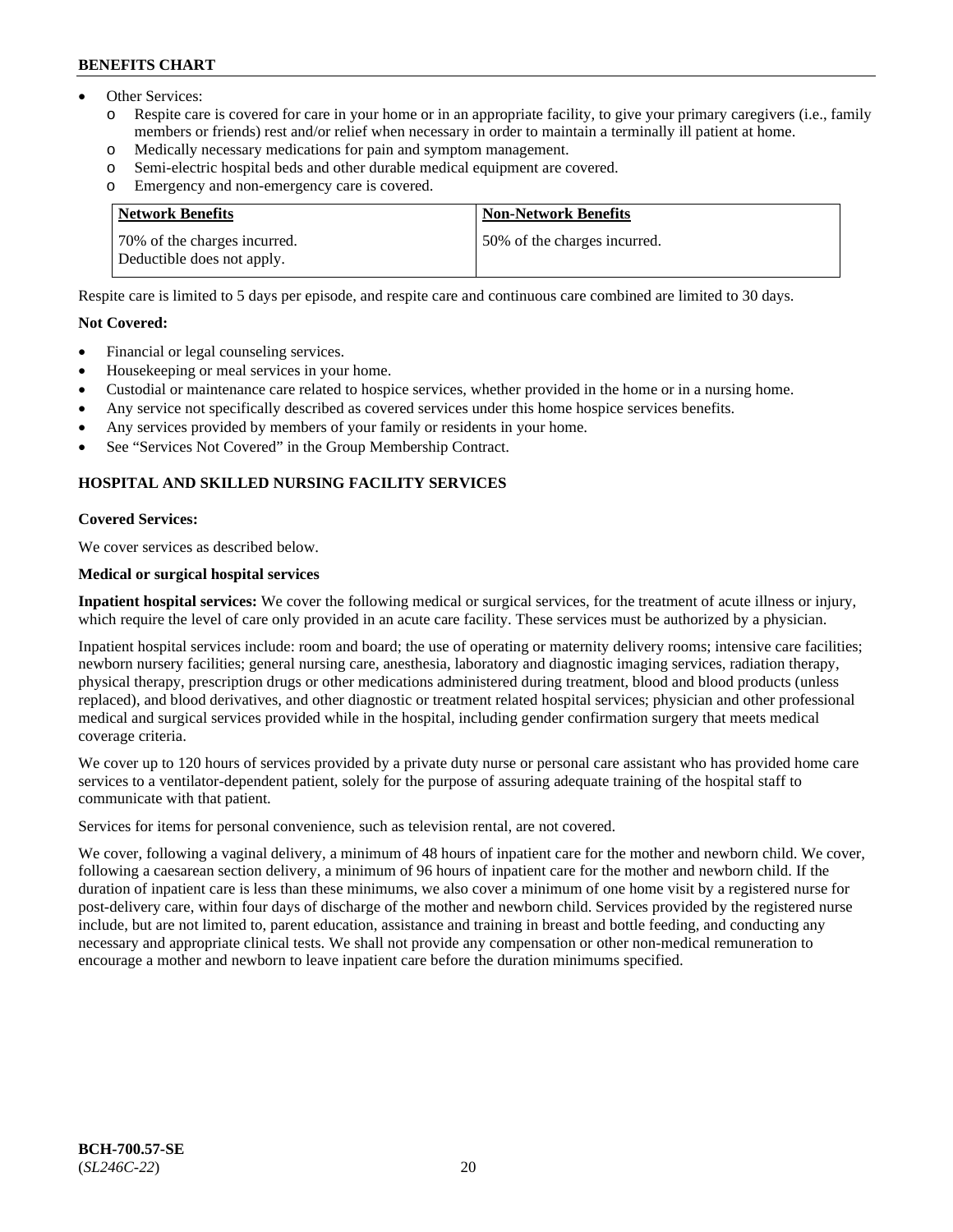Group health plans and health insurance issuers generally may not, under Federal law, restrict benefits for any hospital length of stay in connection with childbirth for the mother of newborn child to less than 48 hours following a vaginal delivery, or less than 96 hours following a caesarean section. However, Federal law generally does not prohibit the mother's or newborn's attending provider, after consulting with the mother, from discharging the mother or her newborn earlier than 48 hours (or 96 hours as applicable). In any case plans and issuers may not, under Federal law, require that a provider obtain authorization from the plan or the insurance issuer for prescribing a length of stay not in excess of 48 hours (or 96 hours).

*Select Tier - Subject to the Select Tier Deductibles*

| Network Benefits             | <b>Non-Network Benefits</b>  |
|------------------------------|------------------------------|
| 70% of the charges incurred. | 50% of the charges incurred. |

*Standard Tier - Subject to the Standard Tier Deductibles*

| <b>Network Benefits</b>       | <b>Non-Network Benefits</b>  |
|-------------------------------|------------------------------|
| 170% of the charges incurred. | 50% of the charges incurred. |

Each member's admission or confinement, including that of a newborn child, is separate and distinct from the admission or confinement of any other member.

**Outpatient hospital, ambulatory care or surgical facility services:** We cover the following medical and surgical services, for diagnosis or treatment of illness or injury on an outpatient basis. These services must be authorized by a physician.

Outpatient services include: use of operating rooms, maternity delivery rooms or other outpatient departments, rooms or facilities; and the following outpatient services: general nursing care, anesthesia, laboratory and diagnostic imaging services, radiation therapy, physical therapy, drugs administered during treatment, blood and blood products (unless replaced), and blood derivatives, and other diagnostic or treatment related outpatient services; physician and other professional medical and surgical services provided while an outpatient, including gender confirmation surgery that meets medical coverage criteria.

For Network Benefits, non-emergent, scheduled outpatient Magnetic Resonance Imaging (MRI) and Computed Tomography (CT) must be provided at a designated facility. Your physician and facility will obtain or verify authorization for these services with HealthPartners, as needed.

To see the benefit level for diagnostic imaging services, laboratory services and physical therapy, see benefits under Diagnostic Imaging Services, Laboratory Services and Physical Therapy in this Benefits Chart.

*Select Tier - Subject to the Select Tier Deductibles*

| Network Benefits             | <b>Non-Network Benefits</b>  |
|------------------------------|------------------------------|
| 70% of the charges incurred. | 50% of the charges incurred. |

*Standard Tier - Subject to the Standard Tier Deductibles*

| Network Benefits             | <b>Non-Network Benefits</b>   |
|------------------------------|-------------------------------|
| 70% of the charges incurred. | 150% of the charges incurred. |

## **Skilled nursing facility care**

We cover room and board, daily skilled nursing and related ancillary services for post-acute treatment and rehabilitative care of illness or injury that meets medical coverage criteria.

*Subject to the Standard Tier Deductibles*

| <b>Network Benefits</b>                       | <b>Non-Network Benefits</b>                   |
|-----------------------------------------------|-----------------------------------------------|
| 70% of the charges incurred.                  | 50% of the charges incurred.                  |
| Limited to 120 day maximum per calendar year. | Limited to 120 day maximum per calendar year. |

Each day of services provided under the Network Benefits and Non-Network Benefits combined, counts toward the maximums shown above.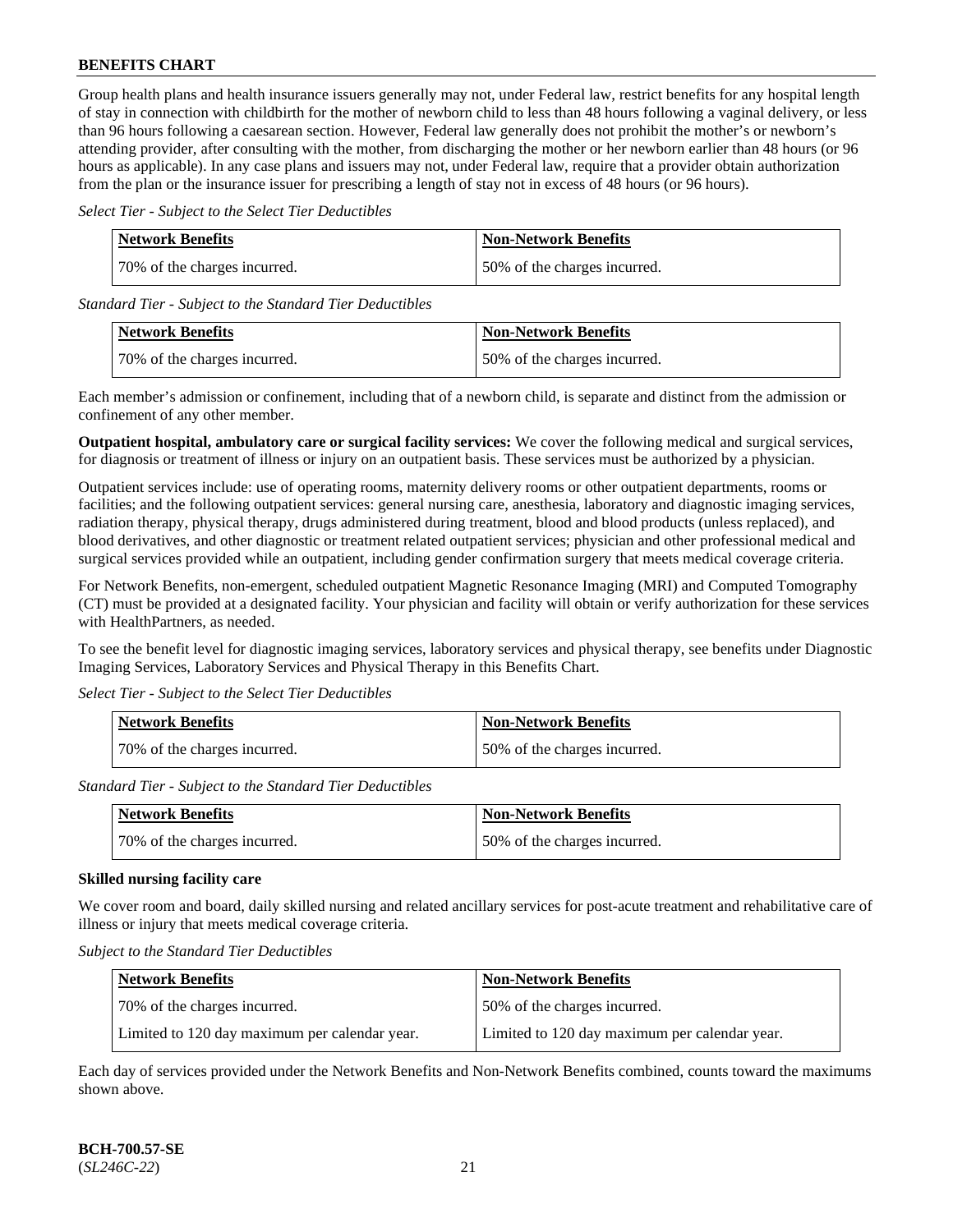# **Not Covered:**

- Services for items for personal convenience, such as television rental.
- See "Services Not Covered" in the Group Membership Contract.

# **INFERTILITY DIAGNOSIS**

### **Covered Services:**

We cover the diagnosis of infertility. These services include diagnostic procedures and tests provided in connection with an infertility evaluation, office visits and consultations to diagnose infertility.

*Select Tier - Subject to the Select Tier Deductibles*

| <b>Network Benefits</b>       | <b>Non-Network Benefits</b> |
|-------------------------------|-----------------------------|
| 170% of the charges incurred. | See Network Benefits.       |

*Standard Tier - Subject to the Standard Tier Deductibles*

| <b>Network Benefits</b>      | <b>Non-Network Benefits</b> |
|------------------------------|-----------------------------|
| 70% of the charges incurred. | See Network Benefits.       |

The Non-Network benefit is paid at Infertility Services Standard Tier.

Coverage is limited to office visits and consultations to diagnose infertility. Treatment is not covered.

#### **Not Covered:**

- Infertility/fertility treatment, including but not limited to, office visits, laboratory services and diagnostic imaging services and fertility drugs; reversal of sterilization; and sperm, ova or embryo acquisition, retrieval or storage; however, we do cover office visits and consultations to diagnose infertility.
- Services related to the establishment of surrogate pregnancy and fees for a surrogate. However, pregnancy and maternity services are covered for a member under this Benefits Chart, including a surrogate pregnancy.
- See "Services Not Covered" in the Group Membership Contract.

# **LABORATORY SERVICES**

#### **Covered Services:**

We cover laboratory tests when ordered by a provider and provided in a clinic or outpatient hospital facility.

To see the benefit level for inpatient hospital or skilled nursing facility services, see benefits under Inpatient Hospital and Skilled Nursing Facility Services in this Benefits Chart.

**Prostate-specific antigen (PSA) testing.** We cover prostate cancer screening for men 40 years of age or over who are symptomatic or in a high-risk category and for all men 50 years of age or older.

| <b>Network Benefits</b>                                     | <b>Non-Network Benefits</b>  |
|-------------------------------------------------------------|------------------------------|
| 100% of the charges incurred.<br>Deductible does not apply. | 50% of the charges incurred. |

#### **All other laboratory services**

#### **Services for illness or injury**

| Network Benefits                                            | <b>Non-Network Benefits</b>  |
|-------------------------------------------------------------|------------------------------|
| 100% of the charges incurred.<br>Deductible does not apply. | 50% of the charges incurred. |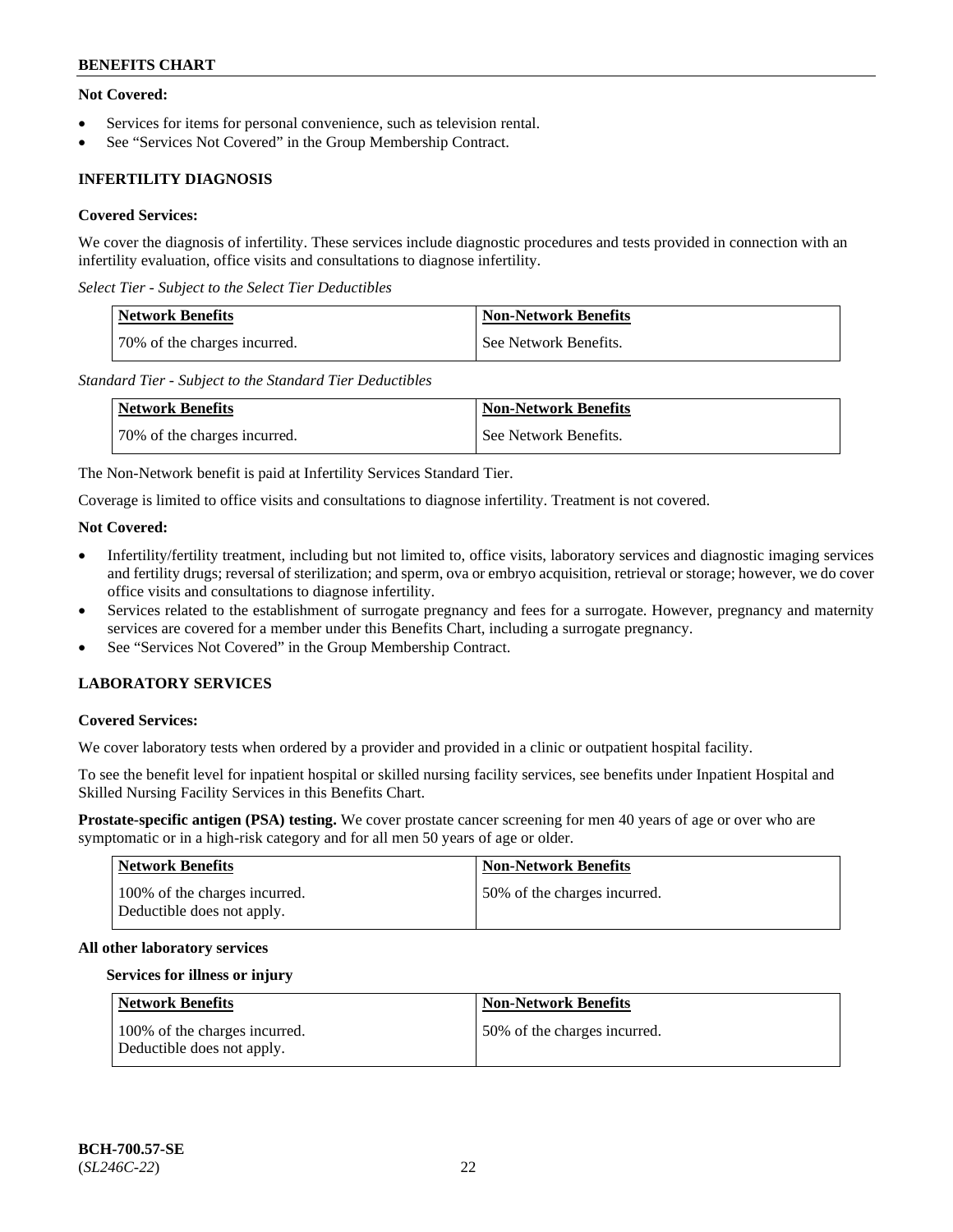# **Preventive services**

Laboratory services associated with preventive services are covered at the benefit level shown in the "Preventive Services" section of this Benefits Chart.

# **Not Covered:**

• See "Services Not Covered" in the Group Membership Contract.

# **LYME DISEASE SERVICES**

#### **Covered Services:**

We cover services for the treatment of Lyme disease.

| <b>Network Benefits</b>                                | <b>Non-Network Benefits</b>                                  |
|--------------------------------------------------------|--------------------------------------------------------------|
| Coverage level is same as corresponding Network        | Coverage level is same as corresponding Non-Network          |
| Benefit, depending on type of service provided such as | Benefit, depending on type of service provided, such as      |
| Office Visits for Illness or Injury, Inpatient or      | Office Visits for Illness or Injury, Inpatient or Outpatient |
| <b>Outpatient Hospital Services.</b>                   | Hospital Services.                                           |

#### **Not Covered:**

• See "Services Not Covered" in the Group Membership Contract.

# **MASTECTOMY RECONSTRUCTION BENEFIT**

# **Covered Services:**

We cover reconstruction of the breast on which the mastectomy has been performed; surgery and reconstruction of the other breast to produce symmetrical appearance, and prostheses and physical complications of all stages of mastectomy, including lymphedemas.

| <b>Network Benefits</b>                                 | <b>Non-Network Benefits</b>                             |
|---------------------------------------------------------|---------------------------------------------------------|
| Coverage level is same as corresponding Network         | Coverage level is same as corresponding Non-Network     |
| Benefit, depending on type of service provided, such as | Benefit, depending on type of service provided, such as |
| Office Visits for Illness or Injury, Inpatient or       | Office Visits for Illness or Injury, Inpatient or       |
| <b>Outpatient Hospital Services.</b>                    | Outpatient Hospital Services.                           |

#### **Not Covered:**

• See "Services Not Covered" in the Group Membership Contract.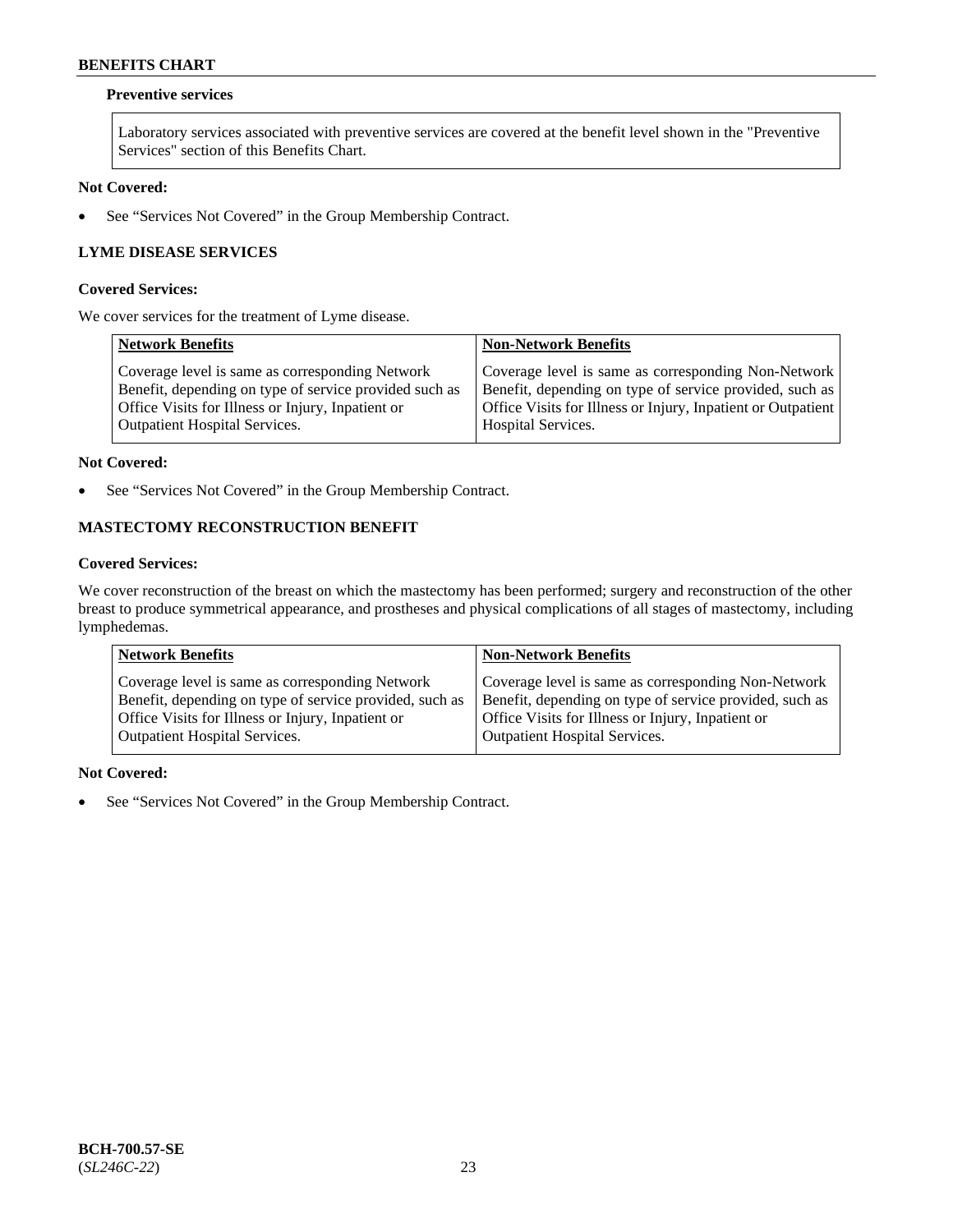# **MEDICATION THERAPY DISEASE MANAGEMENT PROGRAM**

#### **Covered Services:**

If you meet our criteria for coverage, you may qualify for our Medication Therapy Disease Management Program.

The program covers consultations with a designated pharmacist.

Covered services are based on established medical policies, which are subject to periodic review and modification by the medical directors. These medical policies (medical coverage criteria) are available online at [healthpartners.com](https://www.healthpartners.com/hp/index.html) or by calling Member Services.

| Network Benefits                                            | <b>Non-Network Benefits</b> |
|-------------------------------------------------------------|-----------------------------|
| 100% of the charges incurred.<br>Deductible does not apply. | No Coverage.                |

#### **Not Covered:**

See "Services Not Covered" in the Group Membership Contract.

# **OFFICE VISITS FOR ILLNESS OR INJURY**

#### **Covered Services:**

We cover the following when medically necessary: professional medical and surgical services and related supplies, including biofeedback, of physicians and other health care providers; blood and blood products (unless replaced) and blood derivatives.

We cover diagnosis and treatment of illness or injury to the eyes. Where contact or eyeglass lenses are prescribed as medically necessary for the post-operative treatment of cataracts or for the treatment of aphakia, acute or chronic corneal pathology, or keratoconous, we cover the initial evaluation, lenses and fitting. Members must pay for lens replacement beyond the initial pair.

We also provide coverage for the initial physical evaluation of a child if it is ordered by a Minnesota juvenile court.

Services received via video, e-visit or telephone are covered under the "Telehealth/Telemedicine Services" section.

### **Office Visits**

| <b>Select Tier</b> |  |
|--------------------|--|
|--------------------|--|

| <b>Network Benefits</b>                                                                                         | <b>Non-Network Benefits</b>  |
|-----------------------------------------------------------------------------------------------------------------|------------------------------|
| 100% of the charges incurred, subject to a member<br>copayment of \$10 per visit.<br>Deductible does not apply. | 50% of the charges incurred. |

*Standard Tier*

| <b>Network Benefits</b>                                                                                         | <b>Non-Network Benefits</b>  |
|-----------------------------------------------------------------------------------------------------------------|------------------------------|
| 100% of the charges incurred, subject to a member<br>copayment of \$50 per visit.<br>Deductible does not apply. | 50% of the charges incurred. |

#### **Convenience clinics**

| <b>Network Benefits</b>                                                                                        | <b>Non-Network Benefits</b>  |
|----------------------------------------------------------------------------------------------------------------|------------------------------|
| 100% of the charges incurred, subject to a member<br>copayment of \$5 per visit.<br>Deductible does not apply. | 50% of the charges incurred. |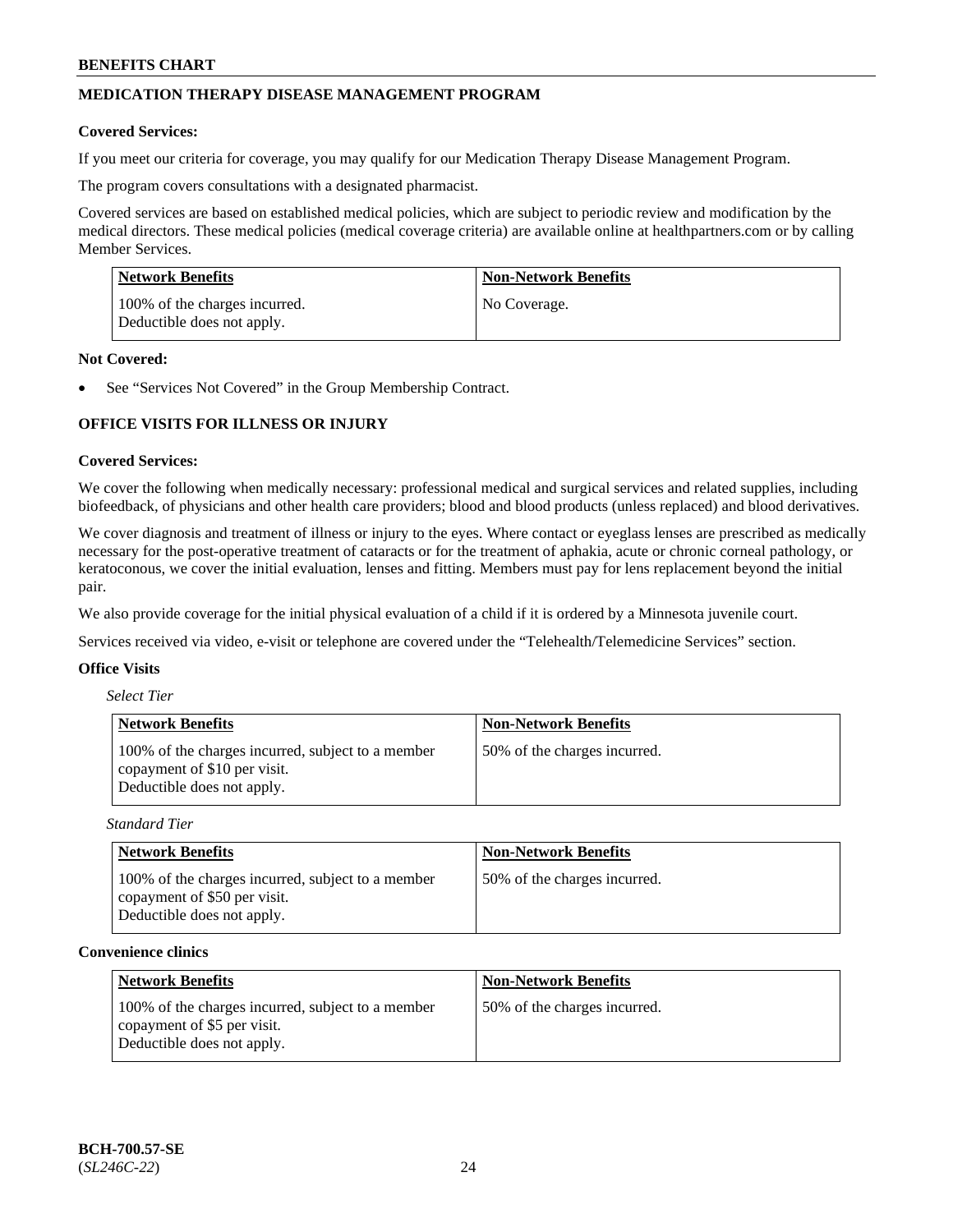# **Injections administered in a physician's office, other than immunizations**

### **Allergy injections**

| <b>Network Benefits</b>                                                                                                  | <b>Non-Network Benefits</b>  |
|--------------------------------------------------------------------------------------------------------------------------|------------------------------|
| 100% of the charges incurred, subject to a member<br>copayment of \$2 per date of service.<br>Deductible does not apply. | 50% of the charges incurred. |

#### **All other injections**

| <b>Network Benefits</b>                                                                                                  | <b>Non-Network Benefits</b>  |
|--------------------------------------------------------------------------------------------------------------------------|------------------------------|
| 100% of the charges incurred, subject to a member<br>copayment of \$2 per date of service.<br>Deductible does not apply. | 50% of the charges incurred. |

## **Not Covered:**

- Court ordered treatment, except as described in this Benefits Chart under "Mental Health Services" and "Office Visits for Illness or Injury" or as otherwise required by law.
- See "Services Not Covered" in the Group Membership Contract.

## **PEDIATRIC AUTOIMMUNE NEUROPSYCHIATRIC DISORDERS ASSOCIATED WITH STREPTOCOCCAL INFECTIONS (PANDAS) AND PEDIATRIC ACUTE-ONSET NEUROPSYCHIATRIC SYNDROME (PANS) TREATMENT**

# **Definitions:**

**Pediatric acute-onset neuropsychiatric syndrome.** This means a class of acute-onset obsessive compulsive or tic disorders or other behavioral changes presenting in children and adolescents that are not otherwise explained by another known neurologic or medical disorder.

**Pediatric autoimmune neuropsychiatric disorders associated with streptococcal infections.** This means a condition in which a streptococcal infection in a child or adolescent causes the abrupt onset of clinically significant obsessions, compulsions, tics, or other neuropsychiatric symptoms or behavioral changes, or a relapsing and remitting course of symptom severity.

## **Covered Services:**

We cover treatment for pediatric autoimmune neuropsychiatric disorders associated with streptococcal infections (PANDAS) and for treatment for pediatric acute-onset neuropsychiatric syndrome (PANS). Treatments that must be covered under this section must be recommended by the member's licensed health care professional and include but are not limited to antibiotics, medication and behavioral therapies to manage neuropsychiatric symptoms, plasma exchange, and immunoglobulin.

| <b>Network Benefits</b>                                                                                                                                                                                 | <b>Non-Network Benefits</b>                                                                                                                                                                                 |
|---------------------------------------------------------------------------------------------------------------------------------------------------------------------------------------------------------|-------------------------------------------------------------------------------------------------------------------------------------------------------------------------------------------------------------|
| Coverage level is same as corresponding Network<br>Benefit, depending on type of service provided, such as<br>Office Visits for Illness or Injury, Inpatient or<br><b>Outpatient Hospital Services.</b> | Coverage level is same as corresponding Non-Network<br>Benefit, depending on type of service provided, such as<br>Office Visits for Illness or Injury, Inpatient or<br><b>Outpatient Hospital Services.</b> |
|                                                                                                                                                                                                         |                                                                                                                                                                                                             |

## **Not Covered:**

See "Services Not Covered" in the Group Membership Contract.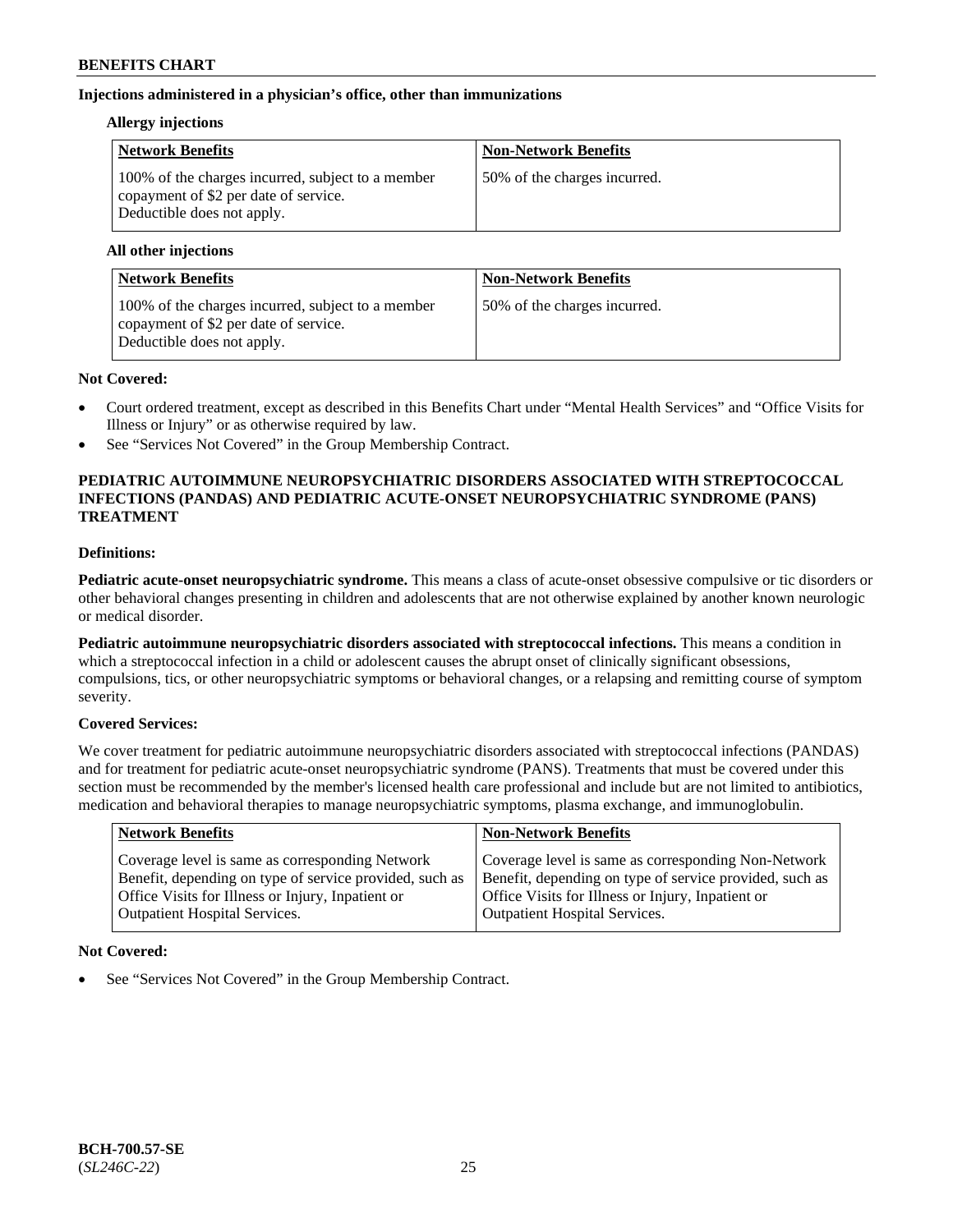# **PEDIATRIC EYEWEAR**

### **Covered Services:**

We cover pediatric eyewear for children.

Routine eye exams are covered under the "Preventive Services" section.

*Subject to the Standard Tier Deductibles*

| <b>Network Benefits</b>      | <b>Non-Network Benefits</b> |
|------------------------------|-----------------------------|
| 70% of the charges incurred. | No Coverage.                |

## **Limitations:**

- Coverage under this provision will continue until the end of the month in which the child turns age 19.
- Limited to one of the following per calendar year:
- o one pair of eyeglasses including one set of prescription lenses, frames from our designated eyewear collection, and antiscratch coating; or
	- o one pair of non-disposable contact lenses; or
	- o a one-year supply of disposable contact lenses
- Contact lens fittings are limited to two per calendar year.

## **Not Covered:**

- Frames that are not included in our designated eyewear collection. However, one pair of lenses will be covered if a member chooses frames outside the designated eyewear collection.
- More than one pair of lenses or frames or non-disposable contacts per calendar year, regardless of the reason. This includes replacement of eyeglasses or contact lenses due to loss, breakage, theft, or change in prescription.
- Safety glasses or goggles for sports or vocational reasons.
- Upgrades including, but not limited to, UV protection and no-line multifocal lenses.
- See "Services Not Covered" in the Group Membership Contract.

# **PHYSICAL THERAPY, OCCUPATIONAL THERAPY AND SPEECH THERAPY**

## **Covered Services:**

We cover the following physical therapy, occupational therapy and speech therapy services:

- rehabilitative care to correct the effects of illness or injury;
- habilitative care rendered for congenital, developmental or medical conditions which have significantly limited the successful initiation of normal speech and normal motor development.

Massage therapy which is performed in conjunction with other treatment/modalities by a physical occupational therapist, is part of a prescribed treatment plan and is not billed separately is covered.

We cover services provided in a clinic. We also cover physical therapy provided in an outpatient hospital facility. To see the benefit level for inpatient hospital or skilled nursing facility services, see benefits under Inpatient Hospital and Skilled Nursing Facility Services.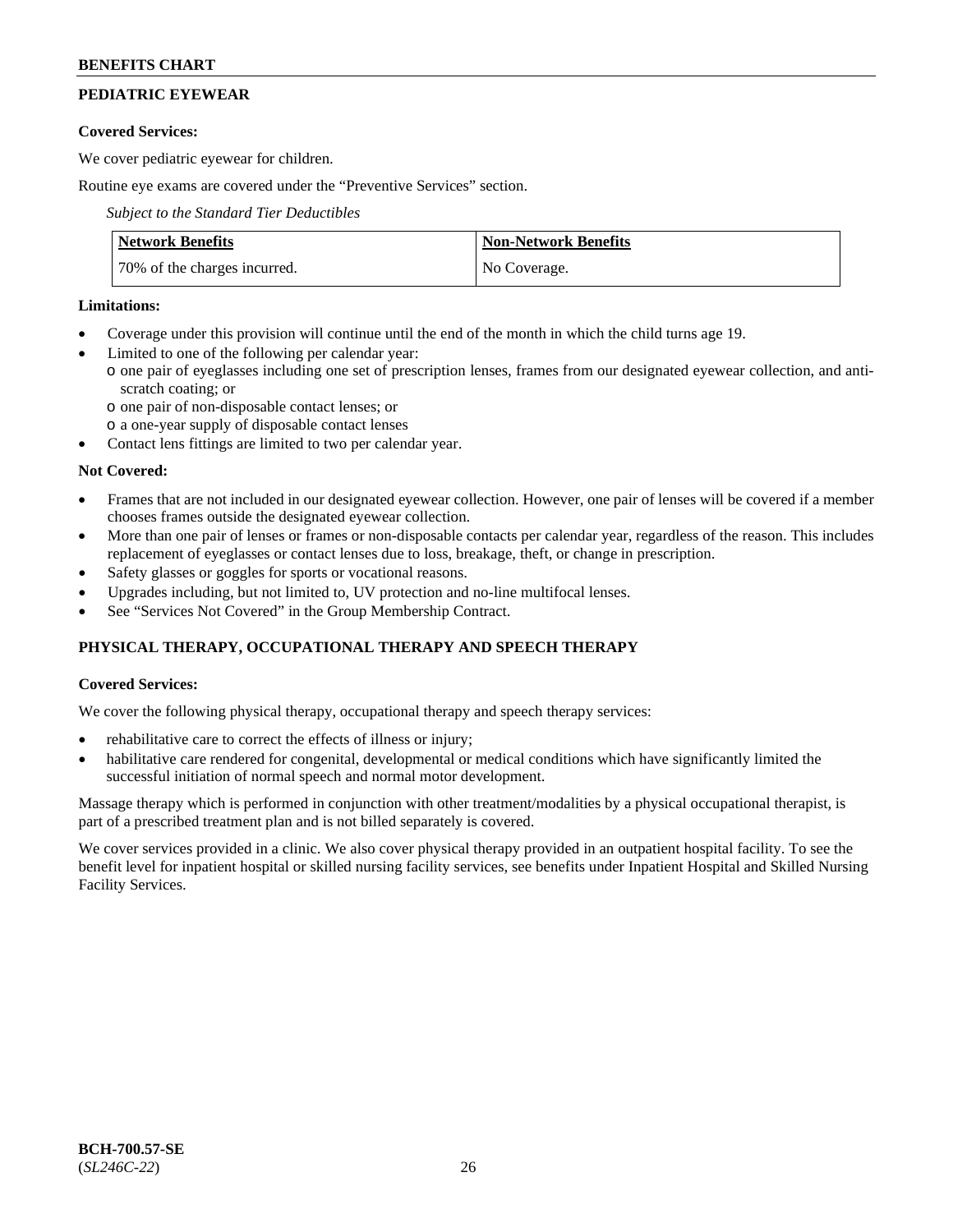### **Rehabilitative care**

*Select Tier*

| <b>Network Benefits</b>                                                                                         | <b>Non-Network Benefits</b>  |
|-----------------------------------------------------------------------------------------------------------------|------------------------------|
| 100% of the charges incurred, subject to a member<br>copayment of \$10 per visit.<br>Deductible does not apply. | 50% of the charges incurred. |

*Standard Tier*

| <b>Network Benefits</b>                                                                                         | <b>Non-Network Benefits</b>                                                               |
|-----------------------------------------------------------------------------------------------------------------|-------------------------------------------------------------------------------------------|
| 100% of the charges incurred, subject to a member<br>copayment of \$50 per visit.<br>Deductible does not apply. | 50% of the charges incurred.                                                              |
|                                                                                                                 | <b>Non-Network Benefits</b>                                                               |
|                                                                                                                 | Physical and Occupational Therapy combined are<br>limited to 20 visits per calendar year. |
|                                                                                                                 | Speech Therapy is limited to 20 visits per calendar year.                                 |

# **Habilitative care**

*Select Tier*

| <b>Network Benefits</b>                                                                                         | <b>Non-Network Benefits</b>  |
|-----------------------------------------------------------------------------------------------------------------|------------------------------|
| 100% of the charges incurred, subject to a member<br>copayment of \$10 per visit.<br>Deductible does not apply. | 50% of the charges incurred. |

### *Standard Tier*

| <b>Network Benefits</b>                                                                                         | <b>Non-Network Benefits</b>                                                               |
|-----------------------------------------------------------------------------------------------------------------|-------------------------------------------------------------------------------------------|
| 100% of the charges incurred, subject to a member<br>copayment of \$50 per visit.<br>Deductible does not apply. | 50% of the charges incurred.                                                              |
|                                                                                                                 | <b>Non-Network Benefits</b>                                                               |
|                                                                                                                 | Physical and Occupational Therapy combined are<br>limited to 20 visits per calendar year. |
|                                                                                                                 | Speech Therapy is limited to 20 visits per calendar year.                                 |

### **Not Covered:**

- Massage therapy for the purpose of comfort or convenience of the member.
- See "Services Not Covered" in the Group Membership Contract.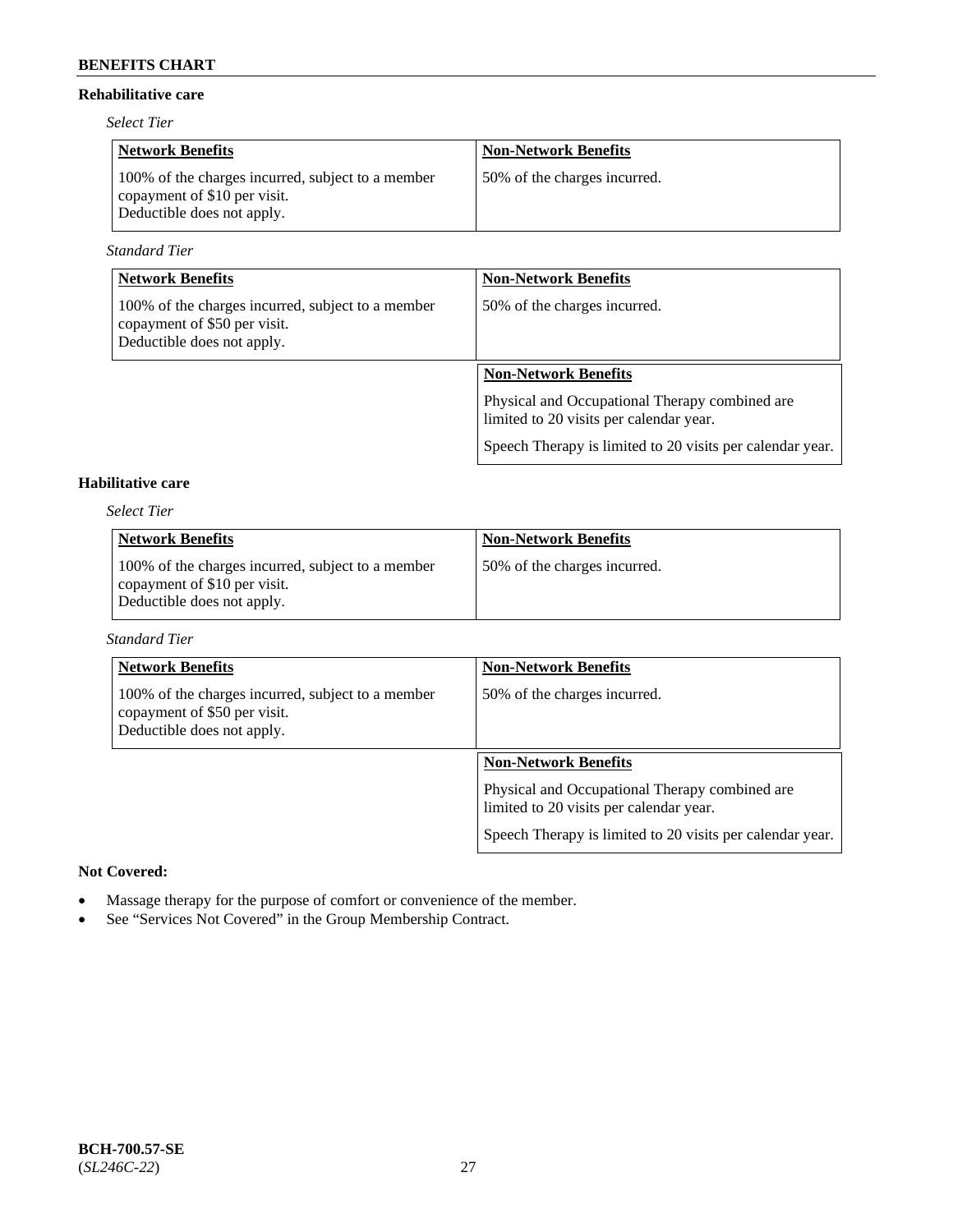# **PORT WINE STAIN REMOVAL SERVICES**

#### **Covered Services:**

We cover port wine stain removal services.

| <b>Network Benefits</b>                                | <b>Non-Network Benefits</b>                                  |
|--------------------------------------------------------|--------------------------------------------------------------|
| Coverage level is same as corresponding Network        | Coverage level is same as corresponding Non-Network          |
| Benefit, depending on type of service provided such as | Benefit, depending on type of service provided, such as      |
| Office Visits for Illness or Injury, Inpatient or      | Office Visits for Illness or Injury, Inpatient or Outpatient |
| <b>Outpatient Hospital Services.</b>                   | Hospital Services.                                           |

#### **Not Covered:**

See "Services Not Covered" in the Group Membership Contract.

## **PRE-DIABETES DISEASE MANAGEMENT PROGRAM**

#### **Covered Services:**

If you meet our criteria for coverage, you may qualify for the Pre-diabetes Disease Management Program through Omada Health. The program covers group health coaching which focuses on weight loss, exercise, behavior modification and health education at select locations determined by the plan.

| <b>Network Benefits</b>                                     | <b>Non-Network Benefits</b> |
|-------------------------------------------------------------|-----------------------------|
| 100% of the charges incurred.<br>Deductible does not apply. | Not applicable.             |

#### **Not Covered:**

See "Services Not Covered" in the Group Membership Contract.

## **PRESCRIPTION DRUG SERVICES**

#### **Covered Services:**

We cover prescription drugs and medications that can be self-administered or are administered in a physician's office. We cover off-label use of formulary drugs to treat cancer if the drug is recognized for the treatment of cancer in any authoritative compendia used by the Medicare program.

We cover orally administered anticancer drugs at the applicable benefit level under outpatient drugs below. We are in compliance with Minnesota Statute 62A.3075 because we do not cover orally administered anticancer drugs under our specialty drug benefit.

We will refill a prescription for eye drops covered under this Benefits Chart if the member requests a refill and original prescription specified that additional quantities would be needed, providing the refill request does not exceed the quantities needed, and the following conditions are met:

- If the member requests a 30-day refill supply, the request must be made between 21 and 30 days of the later of (a) the original date that the prescription was distributed to the member or (b) the date that the most recent refill was distributed to the member; or
- If the member requests a 90-day refill supply, the request must be made between 75 and 90 days of the later of (a) the original date that the prescription was distributed to the member or (b) the date that the most recent refill was distributed to the member.

A licensed pharmacist may prescribe and dispense self-administered hormonal contraceptives, nicotine replacement medications, and opiate antagonists for the treatment of an acute opiate overdose in accordance with section 151.37, subdivision 14, 15, or 16, under the same terms of coverage that would apply had the prescription drug been prescribed by a licensed physician, physician assistant, or advanced practice nurse practitioner. If the plan excludes coverage for selfadministered hormonal contraceptives, they will not be covered under this provision.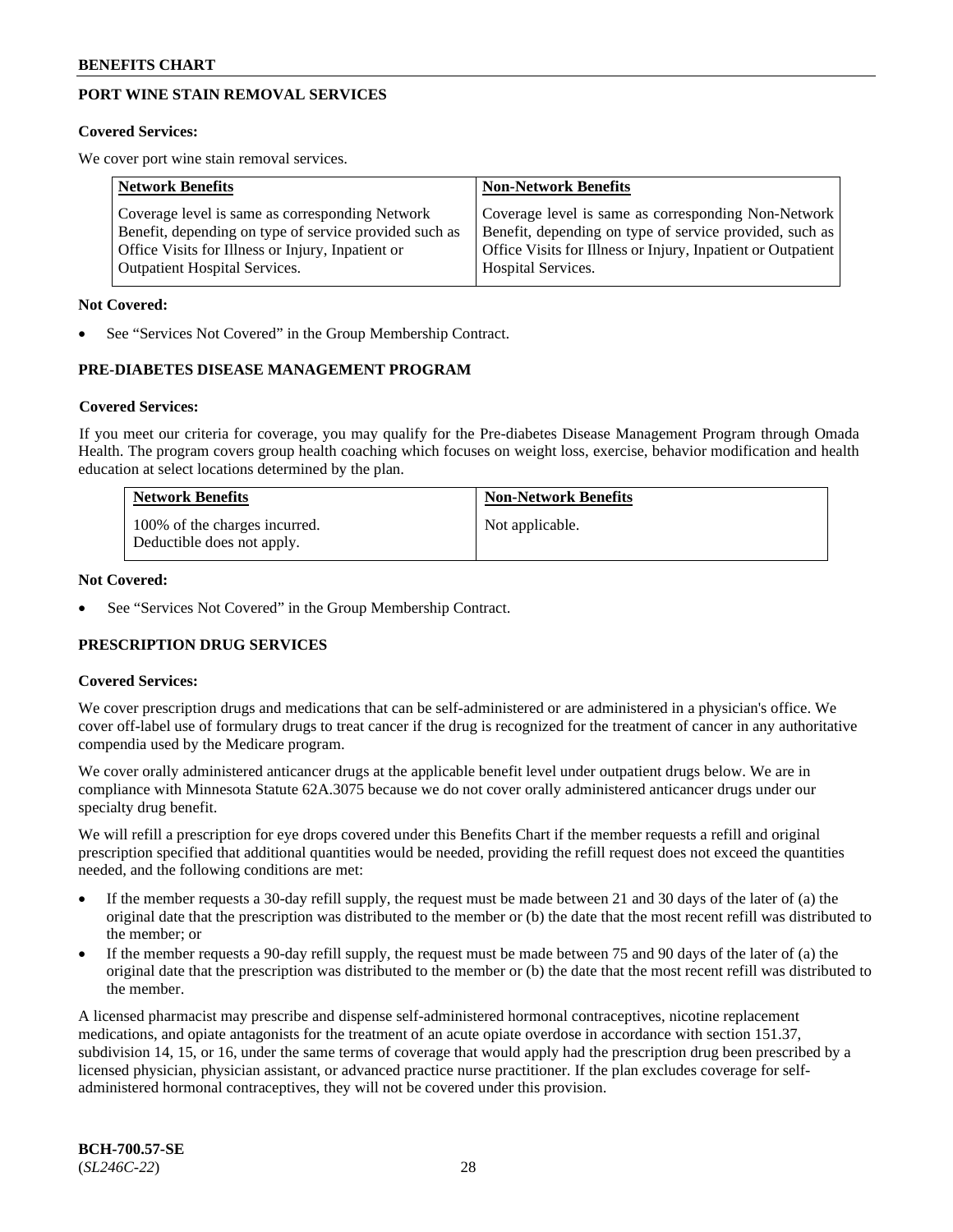**For Network Benefits, drugs and medications must be obtained at a Network Pharmacy.**

**If a member copayment is required, you must pay one member copayment for each 31-day supply, or portion thereof, unless otherwise indicated below.**

#### **Outpatient drugs (except as specified below)**

| <b>Network Benefits</b>                                                                                          | <b>Non-Network Benefits</b>  |
|------------------------------------------------------------------------------------------------------------------|------------------------------|
| 100% of the charges incurred, subject to a member<br>copayment of \$5 for generic low cost formulary<br>drugs.   | 50% of the charges incurred. |
| 100% of the charges incurred, subject to a member<br>copayment of \$25 for generic high cost formulary<br>drugs. |                              |
| 100% of the charges incurred, subject to a member<br>copayment of \$60 for brand name formulary drugs.           |                              |
| In no event will your cost for a formulary insulin drug<br>exceed \$25.                                          |                              |
| Non-formulary drugs are covered at 100% of the<br>charges incurred, subject to a member copayment of<br>\$150.   |                              |
| Deductible does not apply.                                                                                       |                              |

**Cost-Sharing Limits for Insulin:** We are required to limit your cost-sharing on prescription insulin to no more than the net price of the prescription insulin drug. This requirement applies at the point of sale, including deductible payments and the costsharing amounts charged once the deductible is met.

**Cost-sharing.** This means a deductible payment, copayment, or coinsurance amount that you must pay for covered prescription insulin in accordance with the terms and conditions of this health plan.

**Net price.** This means our cost for prescription insulin, including any rebates or discounts received by or accrued directly or indirectly to us from a drug manufacturer or pharmacy benefit manager.

## **Mail order drugs**

|          | <b>Network Benefits</b>                                                                                                                                                                                                                   | <b>Non-Network Benefits</b>                                                                                                |
|----------|-------------------------------------------------------------------------------------------------------------------------------------------------------------------------------------------------------------------------------------------|----------------------------------------------------------------------------------------------------------------------------|
| service. | For your convenience, you may also get up to a 93-day<br>supply of outpatient prescription drugs that can be self-<br>administered through the designated mail order service.<br>Specialty Drugs are not available through the mail order | See Network Mail Order Drugs benefit.<br>Mail order drugs are only available through the<br>designated mail order service. |

## **Specialty Drugs that are self-administered**

| <b>Network Benefits</b>                                                                                                                    | <b>Non-Network Benefits</b> |
|--------------------------------------------------------------------------------------------------------------------------------------------|-----------------------------|
| 80% of the charges incurred.<br>Deductible does not apply.                                                                                 | No Coverage.                |
| For Network Benefits, specialty drugs are limited to<br>drugs on the specialty drug list and must be obtained<br>from a designated vendor. |                             |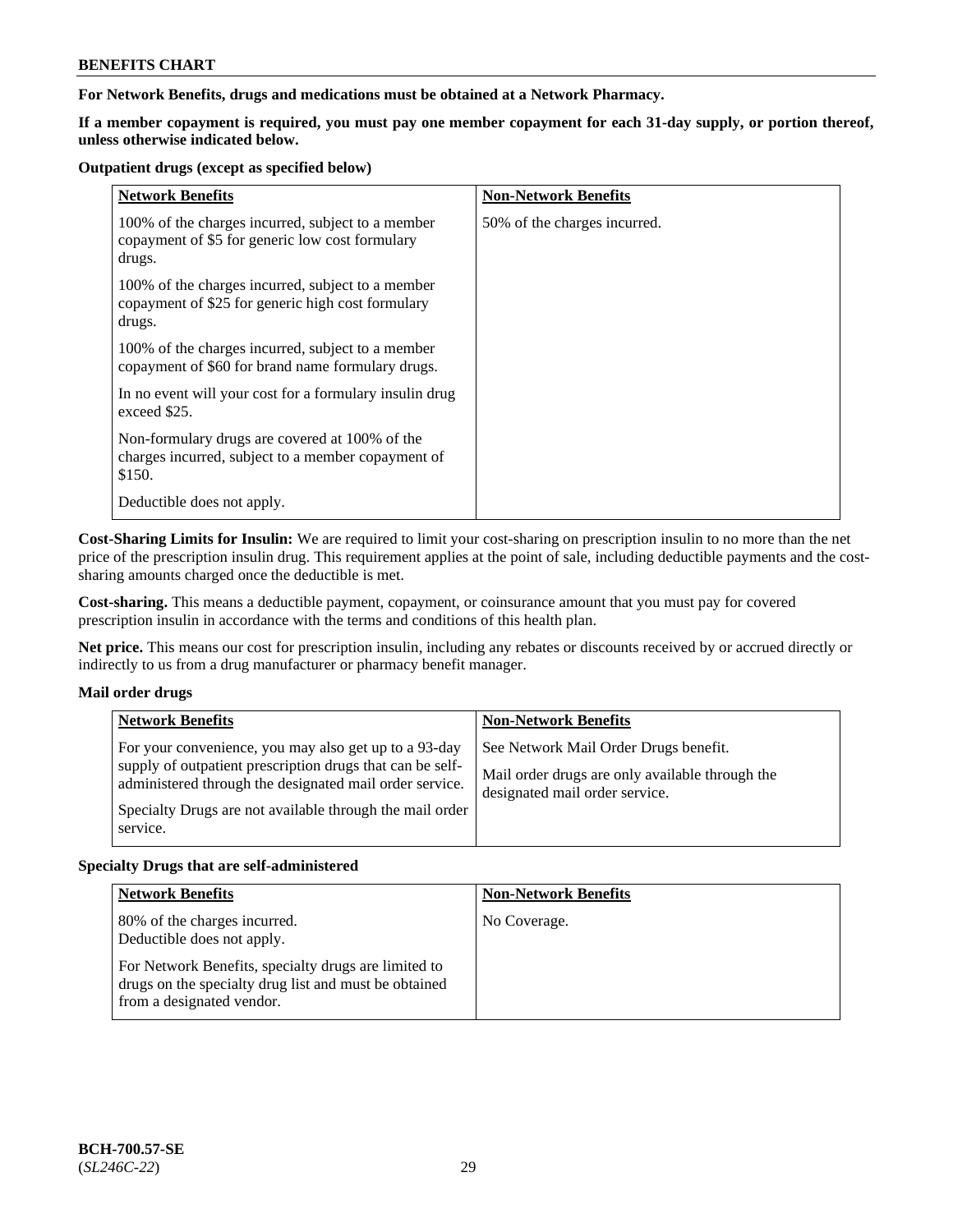# **Drugs for the treatment of growth deficiency**

| <b>Network Benefits</b>                                                                                                                            | <b>Non-Network Benefits</b>  |
|----------------------------------------------------------------------------------------------------------------------------------------------------|------------------------------|
| 70% of the charges incurred.<br>Deductible does not apply.                                                                                         | 50% of the charges incurred. |
| For Network Benefits, growth deficiency drugs are<br>limited to drugs on the specialty drug list and must be<br>obtained from a designated vendor. |                              |

**Tobacco cessation drugs are covered for all FDA – approved tobacco cessation drugs for a minimum of 90 days**

| <b>Network Benefits</b>                                     | <b>Non-Network Benefits</b>  |
|-------------------------------------------------------------|------------------------------|
| 100% of the charges incurred.<br>Deductible does not apply. | 50% of the charges incurred. |

#### **Contraceptive drugs**

| <b>Network Benefits</b>                                                                                                                                        | <b>Non-Network Benefits</b>  |
|----------------------------------------------------------------------------------------------------------------------------------------------------------------|------------------------------|
| 100% of the charges incurred for formulary drugs.<br>Deductible does not apply.                                                                                | 50% of the charges incurred. |
| If a physician requests that a non-formulary<br>contraceptive drug be dispensed as written the drug will<br>be covered at 100%, not subject to the deductible. |                              |

**ACA preventive medications.** We cover preventive medications currently recommended by USPSTF with an A or B rating if they are prescribed by your medical provider and they are listed on our Commercial ACA Preventive Drug List. Preventive medications are subject to periodic review and modification. Changes would be effective in accordance with the federal rules and reflected in our current medical coverage criteria for preventive care services.

| <b>Network Benefits</b>                                     | <b>Non-Network Benefits</b>  |
|-------------------------------------------------------------|------------------------------|
| 100% of the charges incurred.<br>Deductible does not apply. | 50% of the charges incurred. |

## **Limitations:**

- Certain drugs may require prior authorization as indicated on the formulary. HealthPartners may require prior authorization for the drug and also the site where the drug will be provided. Certain drugs are subject to our utilization review process and quantity limits, as indicated on our formulary.
- Certain non-formulary drugs require prior authorization. In addition, certain drugs may be subject to any quantity limits applied as part of our trial program. The trial drug program applies to new prescriptions for certain drugs which have high toxicity, low tolerance, high costs and/or high potential for waste. Trial drugs are indicated on the formulary and/or the Specialty Drug List. Your first fill of a trial drug may be limited to less than a month supply. If the drug is well tolerated and effective, you will receive the remainder of your first month supply.
- If a member requests a brand name drug when there is a generic equivalent, the brand name drug will be covered up to the charge that would apply to the generic drug, minus any required copayment. If a physician requests that a brand name drug be dispensed as written, the drug will be paid at the non-formulary benefit.
- We may require members to try over-the-counter (OTC) drug alternatives before approving more costly formulary prescription drugs.
- Unless otherwise specified in the "Prescription Drug Services" section, you may receive up to a 31-day supply per prescription.
- A 93-day supply will be covered and dispensed only at pharmacies that participate in our extended day supply program
- New prescriptions to treat certain chronic conditions are limited to a 31-day supply.
- No more than a 31-day supply of Specialty Drugs will be covered and dispensed at a time, unless it's a manufacturer supplied drug that cannot be split that supplies the member with more than a 31-day supply.
- The member copayment for a drug will not exceed the cost of the drug.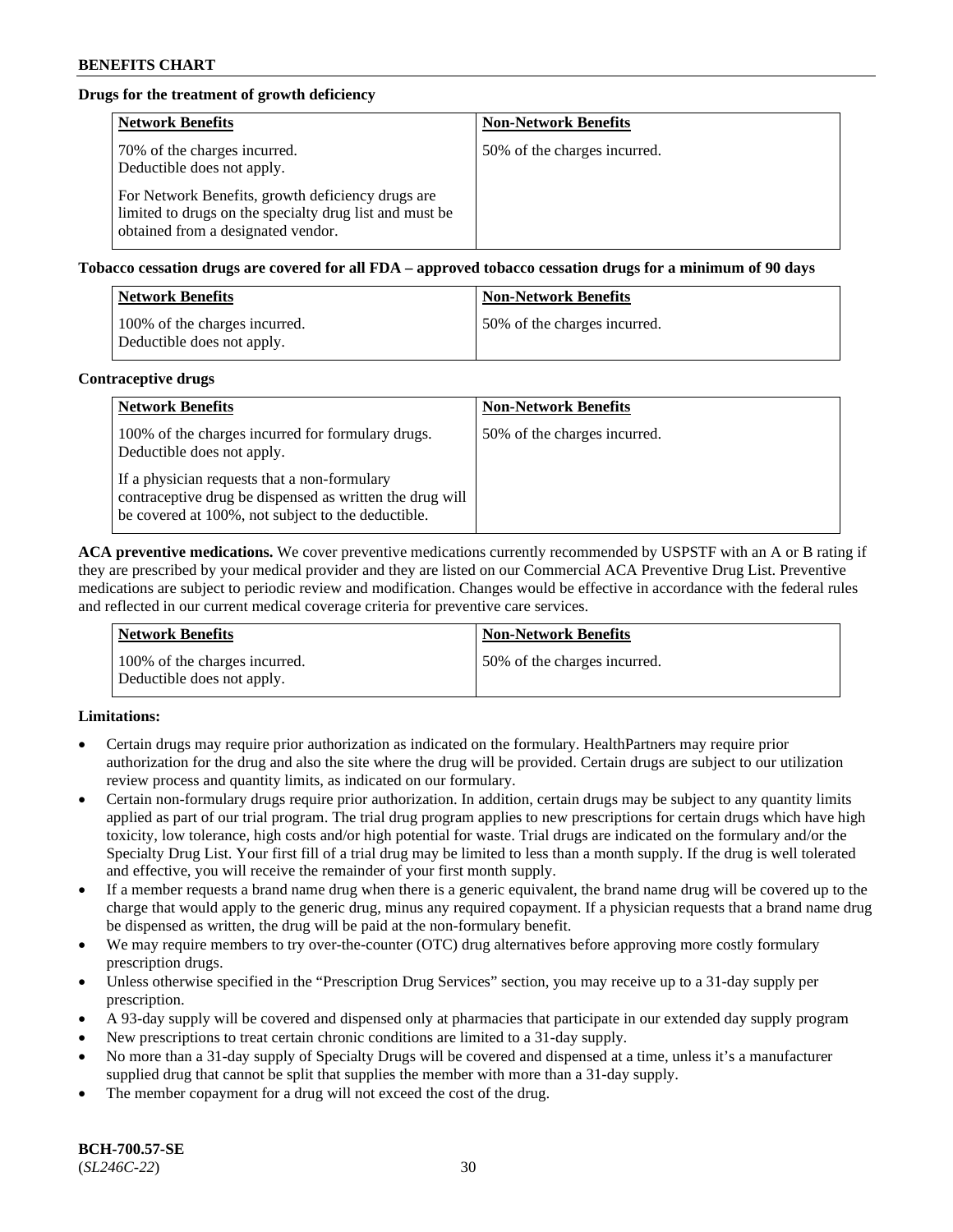# **Not Covered:**

- Replacement of prescription drugs, medications, equipment and supplies due to loss, damage or theft.
- Nonprescription (over the counter) drugs or medications, including, but not limited to, vitamins, supplements, homeopathic remedies, and non-FDA approved drugs unless listed on the formulary and prescribed by a physician or legally authorized health care provider under applicable state and federal law. We cover off-label use of drugs to treat cancer as specified in the "Prescription Drug Services" section of this Benefits Chart. This exclusion does not include over-the-counter contraceptives for women as allowed under the Affordable Care Act when the member obtains a prescription for the item. In addition, if the member obtains a prescription, this exclusion does not include aspirin to prevent cardiovascular disease for men and women of certain ages; folic acid supplements for women who may become pregnant; fluoride chemoprevention supplements for children without fluoride in their water source; and iron supplements for children ages 6-12 months who are at risk of anemia.
- Drugs on the Excluded Drug List. The Excluded Drug List includes select drugs within a therapy class that are not eligible for coverage. This includes drugs that may be excluded for certain indications. However, you may request coverage for a drug on the Excluded Drug List by requesting an exception to the formulary under the formulary exception process described in the definition of formulary in this Benefits Chart. The Excluded Drug List is available at [healthpartners.com](http://www.healthpartners.com/)
- Drugs that are newly approved by the FDA until they are reviewed and approved by HealthPartners Pharmacy and Therapeutics Committee. However, you may request coverage for a drug that is newly approved by the FDA by requesting an exception to the formulary under the formulary exception process described in the definition of formulary in the Benefits Chart.
- All drugs used for sexual dysfunction.
- Fertilty drugs.
- Medical cannabis.
- Medical devices approved by the FDA will not be covered under the "Prescription Drug Services" section unless they are on our formulary. Covered medical devices are generally submitted and reimbursed under your medical benefits.
- See "Services Not Covered" in the Group Membership Contract.

# **PREVENTIVE SERVICES**

## **Applicable Definitions:**

**Routine Preventive Services** are routine healthcare services that include screenings, check-ups and counseling to prevent illness, disease or other health problems before symptoms occur.

**Diagnostic Services** are services to help a provider understand your symptoms, diagnose illness and decide what treatment may be needed. They may be the same services that are listed as preventive services, but they are being used as diagnostic services. Your provider will determine if these services are preventive or diagnostic. These services are not preventive if received as part of a visit to diagnose, manage or maintain an acute or chronic medical condition, illness or injury. When that occurs, unless otherwise indicated below, standard deductibles, copayments or coinsurance apply.

## **Covered Services:**

We cover preventive services that meet any of the requirements under the Affordable Care Act (ACA) shown in the bulleted items below. These preventive services are covered at 100% under the network benefits with no deductible, copayments or coinsurance. (If a preventive service is not required by the ACA and it is covered at a lower benefit level or if a group qualifies for an exemption or accommodation for certain benefits under the ACA, it will be specified below). Preventive benefits mandated under the ACA are subject to periodic review and modification. Changes would be effective in accordance with the federal rules. Preventive services mandated by the ACA include:

- Evidence-based items or services that have in effect a rating of A or B in the current recommendations of the United States Preventive Services Task Force with respect to the individual;
- Immunizations for routine use in children, adolescents, and adults that have in effect a recommendation from the Advisory Committee on Immunization Practices of the Centers for Disease Control and Prevention with respect to the individual;
- With respect to infants, children, and adolescents, evidence-informed preventive care and screenings provided for in comprehensive guidelines supported by the Health Resources and Services Administration; and
- With respect to women, preventive care and screenings provided for in comprehensive guidelines supported by the Health Resources and Services Administration.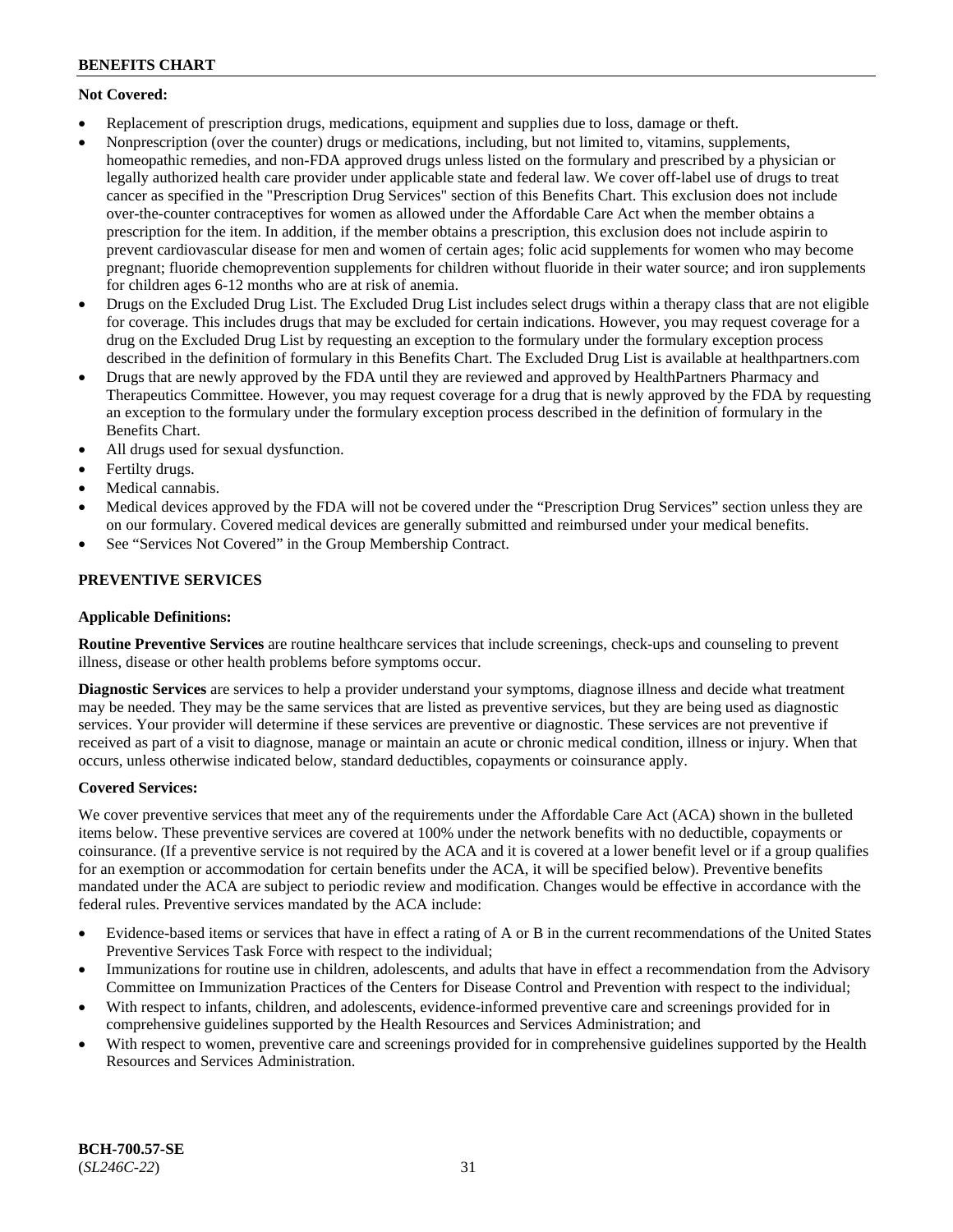Covered services are based on established medical policies, which are subject to periodic review and modification by the medical or dental directors. These medical policies (medical coverage criteria) are available by calling Member Services, or logging on to your "*my*HealthPartners" account at [healthpartners.com.](http://www.healthpartners.com/)

A complete list of preventive care services recommended under the U.S. Preventive Task Force (USPSTF) is available online at [uspreventiveservicestaskforce.org/Page/Name/uspstf-a-and-b-recommendations.](https://www.uspreventiveservicestaskforce.org/Page/Name/uspstf-a-and-b-recommendations-by-date/)

HHS: [healthcare.gov/coverage/preventive-care-benefits](https://www.healthcare.gov/coverage/preventive-care-benefits/)

CDC: [cdc.gov/vaccines/schedules/index.html](https://www.cdc.gov/vaccines/schedules/index.html)

### **ACA and state mandated preventive services are covered as follows:**

**Routine health exams and periodic health assessments.** A physician or health care provider will counsel you as to how often health assessments are needed based on age, sex and health status. This includes screening for tobacco use, at least two tobacco cessation attempts per year (for those who use tobacco products), all FDA approved tobacco cessation medications including over-the-counter drugs (as shown in the "Prescription Drug Services" Section) and at least four counseling sessions of at least ten minutes each for tobacco cessation.

| Network Benefits                                            | <b>Non-Network Benefits</b>  |
|-------------------------------------------------------------|------------------------------|
| 100% of the charges incurred.<br>Deductible does not apply. | 50% of the charges incurred. |

**Child health supervision services**. This includes pediatric preventive services, such as fluoride chemoprevention for children without fluoride in their water source, newborn screenings, appropriate immunizations, developmental assessments and laboratory services appropriate to the age of the child from birth to 72 months, and appropriate immunizations until the end of the month in which the child turns 19, as defined by the Standards of Child Health Care issued by the American Academy of Pediatrics. We cover at least five child health supervision visits from birth to 12 months, three child health supervision visits from 12 months to 24 months, once a year from 24 months to 72 months.

| Network Benefits                                            | <b>Non-Network Benefits</b>  |
|-------------------------------------------------------------|------------------------------|
| 100% of the charges incurred.<br>Deductible does not apply. | 50% of the charges incurred. |

**Routine prenatal care and exams.** This includes the comprehensive package of medical and psychosocial support provided throughout a pregnancy, including risk assessment, serial surveillance, prenatal education, and use of specialized skills and technology when needed, as defined by Standards for Obstetric-Gynecologic Services issued by the American College of Obstetricians and Gynecologists.

| <b>Network Benefits</b>                                     | <b>Non-Network Benefits</b>   |
|-------------------------------------------------------------|-------------------------------|
| 100% of the charges incurred.<br>Deductible does not apply. | 150% of the charges incurred. |

**Routine postnatal care.** This includes health exams, assessments, education and counseling relating to the period immediately after childbirth

| <b>Network Benefits</b>                                     | <b>Non-Network Benefits</b>  |
|-------------------------------------------------------------|------------------------------|
| 100% of the charges incurred.<br>Deductible does not apply. | 50% of the charges incurred. |

**Routine screening procedures for cancer.** This includes colorectal screening, digital rectal examinations, or other cancer screenings recommended by the USPSTF with an A or B rating. Women's preventive health services below describes additional routine screening procedures for cancer.

| <b>Network Benefits</b>                                     | <b>Non-Network Benefits</b>  |
|-------------------------------------------------------------|------------------------------|
| 100% of the charges incurred.<br>Deductible does not apply. | 50% of the charges incurred. |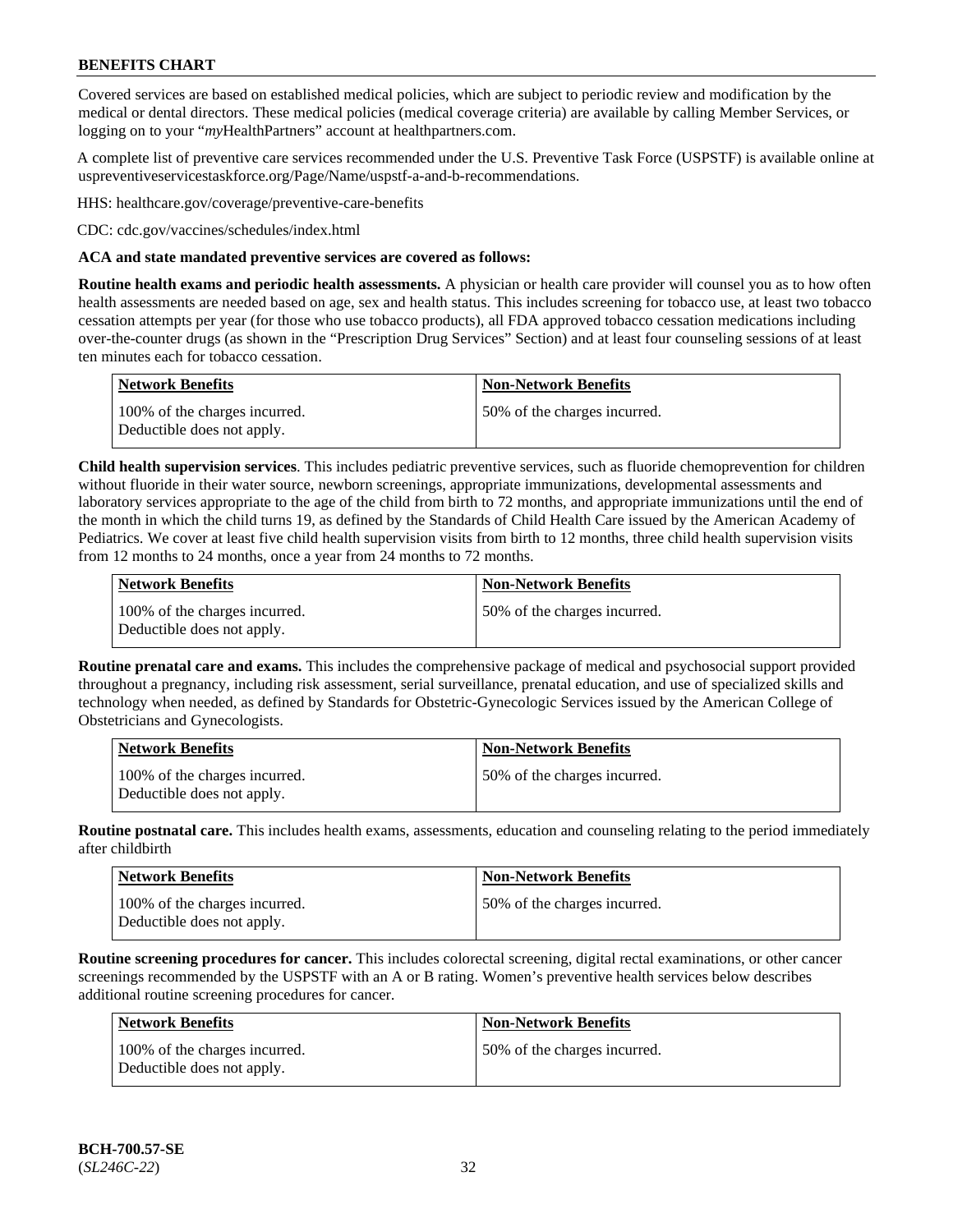**Professional voluntary family planning services.** This includes services to prevent or delay a pregnancy, including counseling and education. Services must be provided by a licensed provider.

| <b>Network Benefits</b>                                     | <b>Non-Network Benefits</b> |
|-------------------------------------------------------------|-----------------------------|
| 100% of the charges incurred.<br>Deductible does not apply. | See Network Benefits.       |

# **Adult immunizations**

| <b>Network Benefits</b>                                     | <b>Non-Network Benefits</b>   |
|-------------------------------------------------------------|-------------------------------|
| 100% of the charges incurred.<br>Deductible does not apply. | 150% of the charges incurred. |

**Women's preventive services.**This includes mammograms\*, screenings for cervical cancer (pap smears), breast pumps, human papillomavirus (HPV) testing; counseling for sexually transmitted infections, counseling and screening for human immunodeficiency virus (HIV), and all FDA approved contraceptive methods as prescribed by a doctor, sterilization procedures, education and counseling (see the "Prescription Drug Services" section for coverage of oral contraceptive drugs). For women whose family history is associated with an increased risk for BRCA1 or BRCA2 gene mutations, we cover genetic counseling and BRCA screening without cost sharing, if appropriate and as determined by a physician

**\***Preventive mammogram screening includes digital breast tomosynthesis (3D mammograms) for members at risk for breast cancer.

"At risk for breast cancer" means: (1) having a family history with one or more first- or second-degree relatives with breast cancer; (2) testing positive for BRCA1 or BRCA2 mutations; (3) having heterogeneously dense breasts or extremely dense breasts based on the Breast Imaging Reporting and Data System established by the American College of Radiology; or (4) having a previous diagnosis of breast cancer.

| Network Benefits                                            | <b>Non-Network Benefits</b>  |
|-------------------------------------------------------------|------------------------------|
| 100% of the charges incurred.<br>Deductible does not apply. | 50% of the charges incurred. |

**Obesity screening and management.** We cover obesity screening and counseling for all ages during a routine preventive care exam. If you are age 18 or older and have a body mass index of 30 or more, we also cover intensive obesity management to help you lose weight. Your primary care doctor can coordinate these services.

| Network Benefits                                            | <b>Non-Network Benefits</b>  |
|-------------------------------------------------------------|------------------------------|
| 100% of the charges incurred.<br>Deductible does not apply. | 50% of the charges incurred. |

**In addition to any ACA or state mandated preventive services referenced above, we cover the following eligible services:**

## **Routine eye and hearing exams**

| <b>Network Benefits</b>                                     | <b>Non-Network Benefits</b>  |
|-------------------------------------------------------------|------------------------------|
| 100% of the charges incurred.<br>Deductible does not apply. | 50% of the charges incurred. |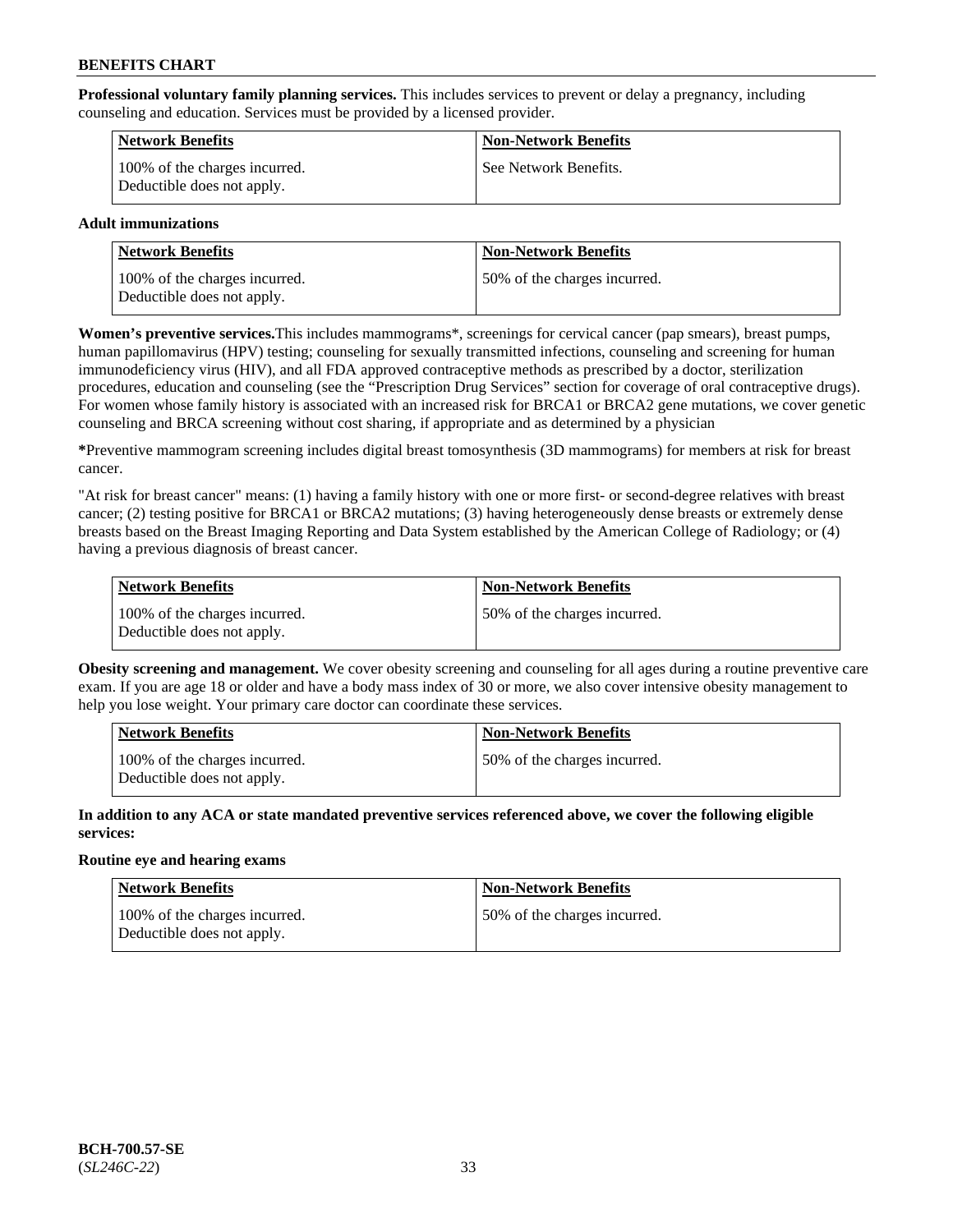**Ovarian cancer surveillance tests for women who are at risk.** "At risk for ovarian cancer" means (1) having a family history that includes any of the following: one or more first-degree or second-degree relatives with ovarian cancer, clusters of female relatives with breast cancer or nonpolyposis colorectal cancer; or (2) testing positive for BRCA1 or BRCA2 mutations. "Surveillance tests for ovarian cancer" means annual screening using: CA-125 serum tumor marker testing, transvaginal ultrasound, pelvic examination or other proven ovarian cancer screening tests currently being evaluated by the federal Food and Drug Administration or by the National Cancer Institute.

| <b>Network Benefits</b>                              | <b>Non-Network Benefits</b>                             |
|------------------------------------------------------|---------------------------------------------------------|
| Coverage level is same as corresponding Network      | Coverage level is same as corresponding Non-Network     |
| Benefit, depending on type of service provided, such | Benefit, depending on type of service provided, such as |
| as Diagnostic Imaging Services, Laboratory Services  | Diagnostic Imaging Services, Laboratory Services        |
| Office Visits for Illness or Injury or Preventive    | Office Visits for Illness or Injury or Preventive       |
| Services.                                            | Services.                                               |

#### **Limitations:**

• Services are not preventive if received as part of a visit to diagnose, manage or maintain an acute or chronic medical condition, illness or injury. When that occurs, unless otherwise indicated above, standard deductibles, copayments or coinsurance apply.

#### **Not Covered:**

See "Services Not Covered" in the Group Membership Contract.

# **SPECIFIED NON-NETWORK SERVICES**

# **Covered Services:**

We cover the following services when you elect to receive them from a non-network provider, at the same level of coverage we provide when you elect to receive the services from a network provider:

- Voluntary family planning of the conception and bearing of children.
- The provider visit(s) and test(s) necessary to make a diagnosis of infertility.
- Testing and treatment of sexually transmitted diseases (other than HIV).
- Testing for AIDS or other HIV-related conditions.

| <b>Network Benefits</b>                                                                                                                            | <b>Non-Network Benefits</b>                    |
|----------------------------------------------------------------------------------------------------------------------------------------------------|------------------------------------------------|
| Coverage level is same as corresponding Network<br>Benefit, depending on type of service provided, such as<br>Office Visits for Illness or Injury. | See Network Benefits for the services covered. |

#### **Not Covered:**

See "Services Not Covered" in the Group Membership Contract.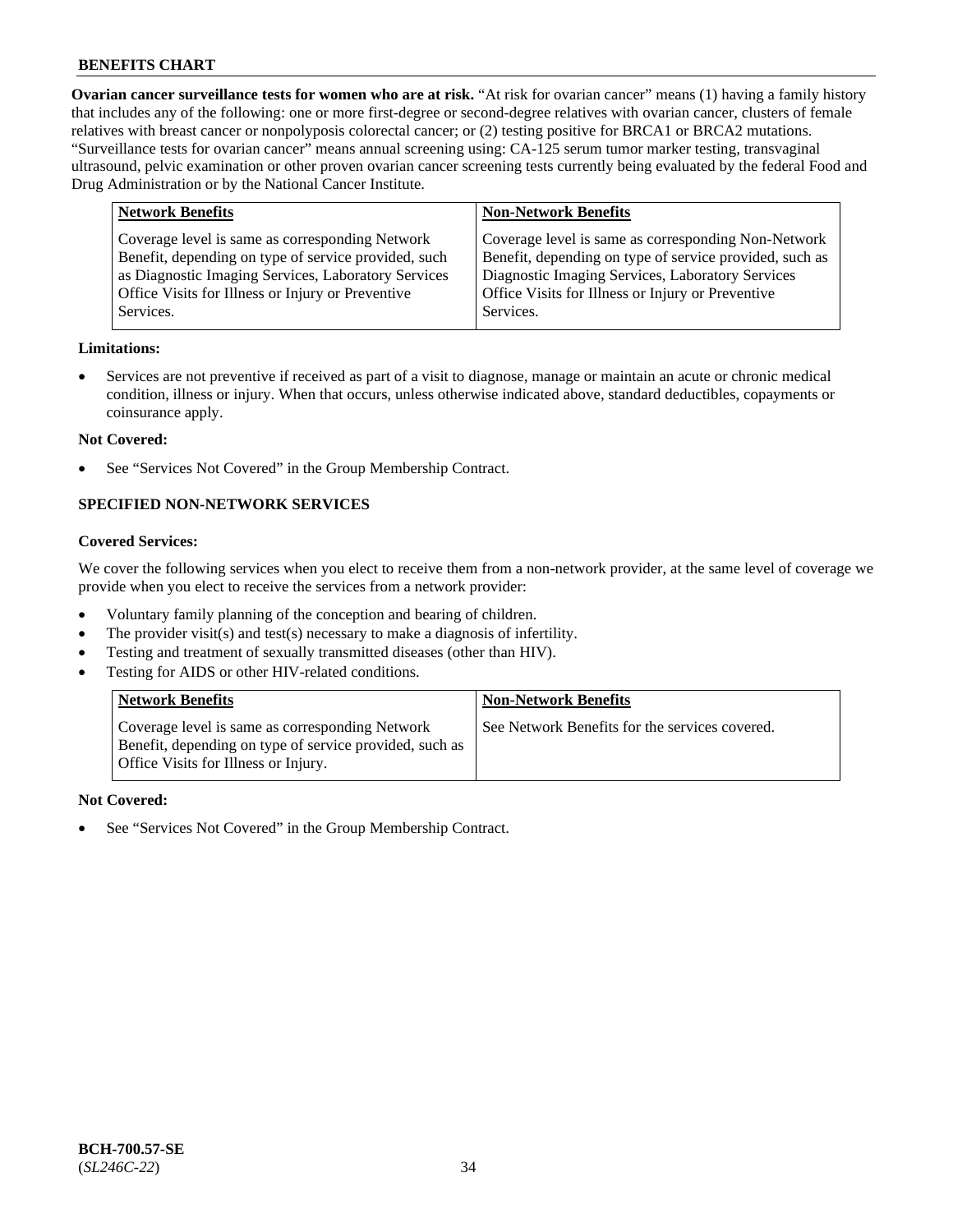# **TELEHEALTH/TELEMEDICINE SERVICES**

#### **Definitions:**

**Telehealth, Telemedicine, or Virtual Care.** This is a means of communication between a health care professional and a patient. This includes the use of secure electronic information, imaging, and communication technologies, including:

- interactive audio or audio-video
- interactive audio with store-and-forward technology
- chat-based and email-based systems
- physician-to-physician consultation
- patient education
- data transmission
- data interpretation
- digital diagnostics (algorithm-enabled diagnostic support)
- digital therapeutics (the use of personal health devices and sensors, either alone or in combination with conventional drug therapies, for disease prevention and management)

#### Services can be delivered:

Synchronously: the patient and health care professional are engaging with one another at the same time; or Asynchronously: the patient and health care professional engage with each other at different points in time.

**Telephone Visits.** Live, synchronous, interactive encounters over the telephone between a patient and a healthcare provider.

**E-visit or chat-based visits.** Asynchronous online or mobile app encounters to discuss a patient's personal health information, vital signs, and other physiologic data or diagnostic images. The healthcare provider reviews and delivers a consultation, diagnosis, prescription or treatment plan after reviewing the patient's visit information.

**Virtuwell<sup>®</sup>**. This is an online service for you to receive a diagnosis and treatment for certain conditions, such as a cold, flu, ear pain and sinus infections. You may access the Virtuwell website at [virtuwell.com.](https://www.virtuwell.com/)

**Video Visits.** Live, synchronous, interactive encounters using secure web-based video between a patient and a healthcare provider.

#### **Covered Services:**

The Plan covers the following methods of receiving care for services that would be eligible under the Plan if the service were provided in person.

#### **Scheduled telephone visits**

# *Select Tier*

| Network Benefits                                                                                               | <b>Non-Network Benefits</b>  |
|----------------------------------------------------------------------------------------------------------------|------------------------------|
| 100% of the charges incurred, subject to a member<br>copayment of \$5 per visit.<br>Deductible does not apply. | 50% of the charges incurred. |

*Standard Tier*

| Network Benefits                                                                                                | <b>Non-Network Benefits</b>  |
|-----------------------------------------------------------------------------------------------------------------|------------------------------|
| 100% of the charges incurred, subject to a member<br>copayment of \$25 per visit.<br>Deductible does not apply. | 50% of the charges incurred. |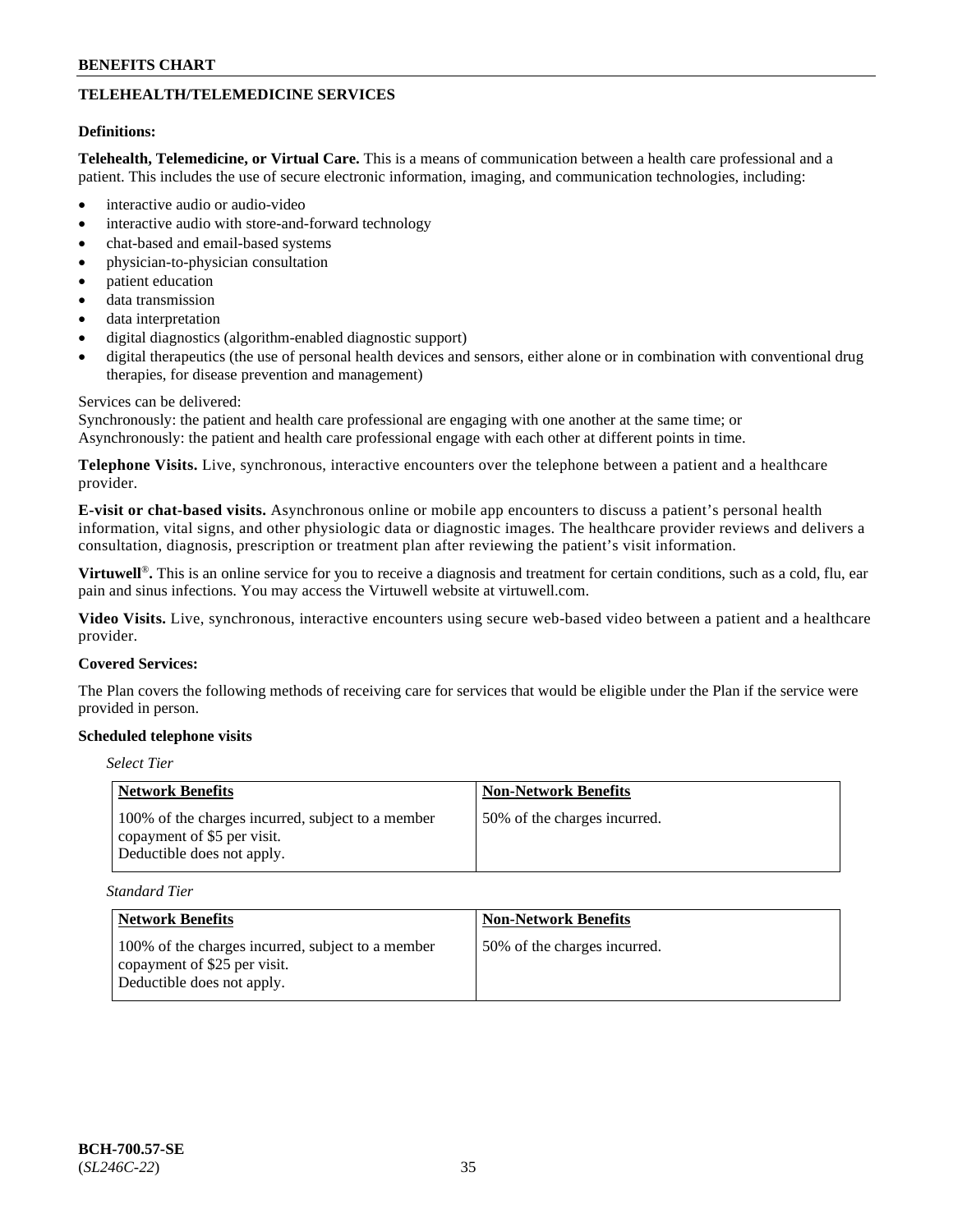# **E-visits**

## **Access to online care through Virtuwell at [virtuwell.com](https://www.virtuwell.com/)**

| <b>Network Benefits</b>                                     | <b>Non-Network Benefits</b> |
|-------------------------------------------------------------|-----------------------------|
| 100% of the charges incurred.<br>Deductible does not apply. | Not Applicable.             |

# **All other E-visits**

*Select Tier*

| <b>Network Benefits</b>                                                                                        | <b>Non-Network Benefits</b>  |
|----------------------------------------------------------------------------------------------------------------|------------------------------|
| 100% of the charges incurred, subject to a member<br>copayment of \$5 per visit.<br>Deductible does not apply. | 50% of the charges incurred. |

*Standard Tier*

| <b>Network Benefits</b>                                                                                         | <b>Non-Network Benefits</b>  |
|-----------------------------------------------------------------------------------------------------------------|------------------------------|
| 100% of the charges incurred, subject to a member<br>copayment of \$25 per visit.<br>Deductible does not apply. | 50% of the charges incurred. |

#### **Video visits**

| <b>Network Benefits</b>                                | <b>Non-Network Benefits</b>                            |
|--------------------------------------------------------|--------------------------------------------------------|
| Coverage level is same as corresponding Network        | Coverage level is same as corresponding Non-Network    |
| Benefit, depending upon type of service provided, such | Benefit, depending upon type of service provided, such |
| as Office Visits for Illness or Injury.                | as Office Visits for Illness or Injury.                |

## **Not Covered:**

See "Services Not Covered" in the Group Membership Contract.

# **TRANSPLANT SERVICES**

## **Applicable Definitions:**

**Autologous.** This is when the source of cells is from the individual's own marrow or stem cells.

**Allogeneic.** This is when the source of cells is from a related or unrelated donor's marrow or stem cells.

**Autologous Bone Marrow Transplant.** This is when the bone marrow is harvested from the individual and stored. The patient undergoes treatment which includes tumor ablation with high-dose chemotherapy and/or radiation. The bone marrow is reinfused (transplanted).

**Allogeneic Bone Marrow Transplant.** This is when the bone marrow is harvested from the related or unrelated donor and stored. The patient undergoes treatment which includes tumor ablation with high-dose chemotherapy and/or radiation. The bone marrow is reinfused (transplanted).

**Autologous/Allogeneic Stem Cell Support.** This is a treatment process that includes stem cell harvest from either bone marrow or peripheral blood, tumor ablation with high-dose chemotherapy and/or radiation, stem cell reinfusion, and related care. Autologous/allogeneic bone marrow transplantation and high dose chemotherapy with peripheral stem cell rescue/support are considered to be autologous/allogeneic stem cell support.

**Designated Transplant Center.** This is any health care provider, group or association of health care providers designated by us to provide services, supplies or drugs for specified transplants for our members.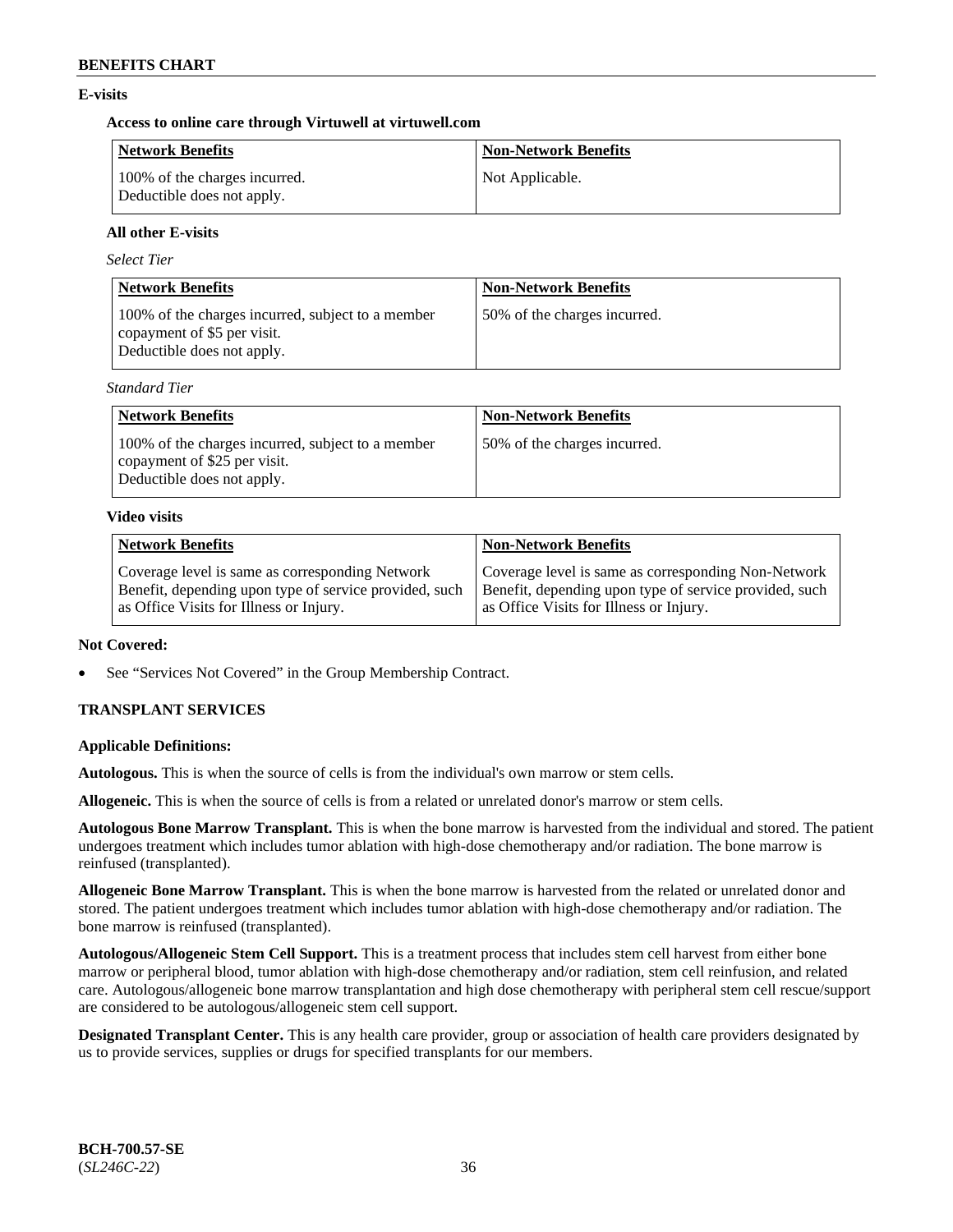**Transplant Services.** This is transplantation (including retransplants) of the human organs or tissue listed below, including all related post-surgical treatment and drugs and multiple transplants for a related cause. Transplant services do not include other organ or tissue transplants or surgical implantation of mechanical devices functioning as a human organ, except surgical implantation of an FDA approved Ventricular Assist Device (VAD) or total artificial heart, functioning as a temporary bridge to heart transplantation.

Prior authorization is required prior to consultation to support coordination of care and benefits.

### **Covered Services:**

We cover eligible transplant services (as defined above) while you are covered under this Benefits Chart. Transplants that will be considered for coverage are limited to the following:

- Kidney transplants for end-stage disease.
- Cornea transplants for end-stage disease.
- Heart transplants for end-stage disease.
- Lung transplants or heart/lung transplants for: (1) primary pulmonary hypertension; (2) Eisenmenger's syndrome; (3) endstage pulmonary fibrosis; (4) alpha 1 antitrypsin disease; (5) cystic fibrosis; and (6) emphysema.
- Liver transplants for: (1) biliary atresia in children; (2) primary biliary cirrhosis; (3) post-acute viral infection (including hepatitis A, hepatitis B antigen e negative and hepatitis C) causing acute atrophy or post-necrotic cirrhosis; (4) primary sclerosing cholangitis; (5) alcoholic cirrhosis; and (6) hepatocellular carcinoma.
- Allogeneic bone marrow transplants or peripheral stem cell support associated with high dose chemotherapy for: (1) acute myelogenous leukemia; (2) acute lymphocytic leukemia; (3) chronic myelogenous leukemia; (4) severe combined immunodeficiency disease; (5) Wiskott-Aldrich syndrome; (6) aplastic anemia; (7) sickle cell anemia; (8) non-relapsed or relapsed non-Hodgkin's lymphoma; (9) multiple myeloma; and (10) testicular cancer.
- Autologous bone marrow transplants or peripheral stem cell support associated with high-dose chemotherapy for: (1) acute leukemias; (2) non-Hodgkin's lymphoma; (3) Hodgkin's disease; (4) Burkitt's lymphoma; (5) neuroblastoma; (6) multiple myeloma; (7) chronic myelogenous leukemia; and (8) non-relapsed non-Hodgkin's lymphoma.
- Pancreas transplants for simultaneous pancreas-kidney transplants for diabetes, pancreas after kidney, living related segmental simultaneous pancreas kidney transplantation and pancreas transplant alone.

For Network Benefits, charges for transplant services must be incurred at a designated transplant center.

The transplant-related treatment provided, including expenses incurred for directly related donor services, shall be subject to and in accordance with the provisions, limitations, maximum and other terms of this Benefits Chart.

Medical and hospital expenses of the donor are covered only when the recipient is a member and the transplant and directly related donor expenses have been prior authorized for coverage. Treatment of medical complications that may occur to the donor are not covered. Donors are not considered members, and are therefore not eligible for the rights afforded to members under the Contract.

The list of eligible transplant services and coverage determinations are based on established medical policies, which are subject to periodic review and modifications by the medical director.

*Subject to the Standard Tier Deductibles*

| <b>Network Benefits</b>      | <b>Non-Network Benefits</b>  |
|------------------------------|------------------------------|
| 70% of the charges incurred. | 50% of the charges incurred. |